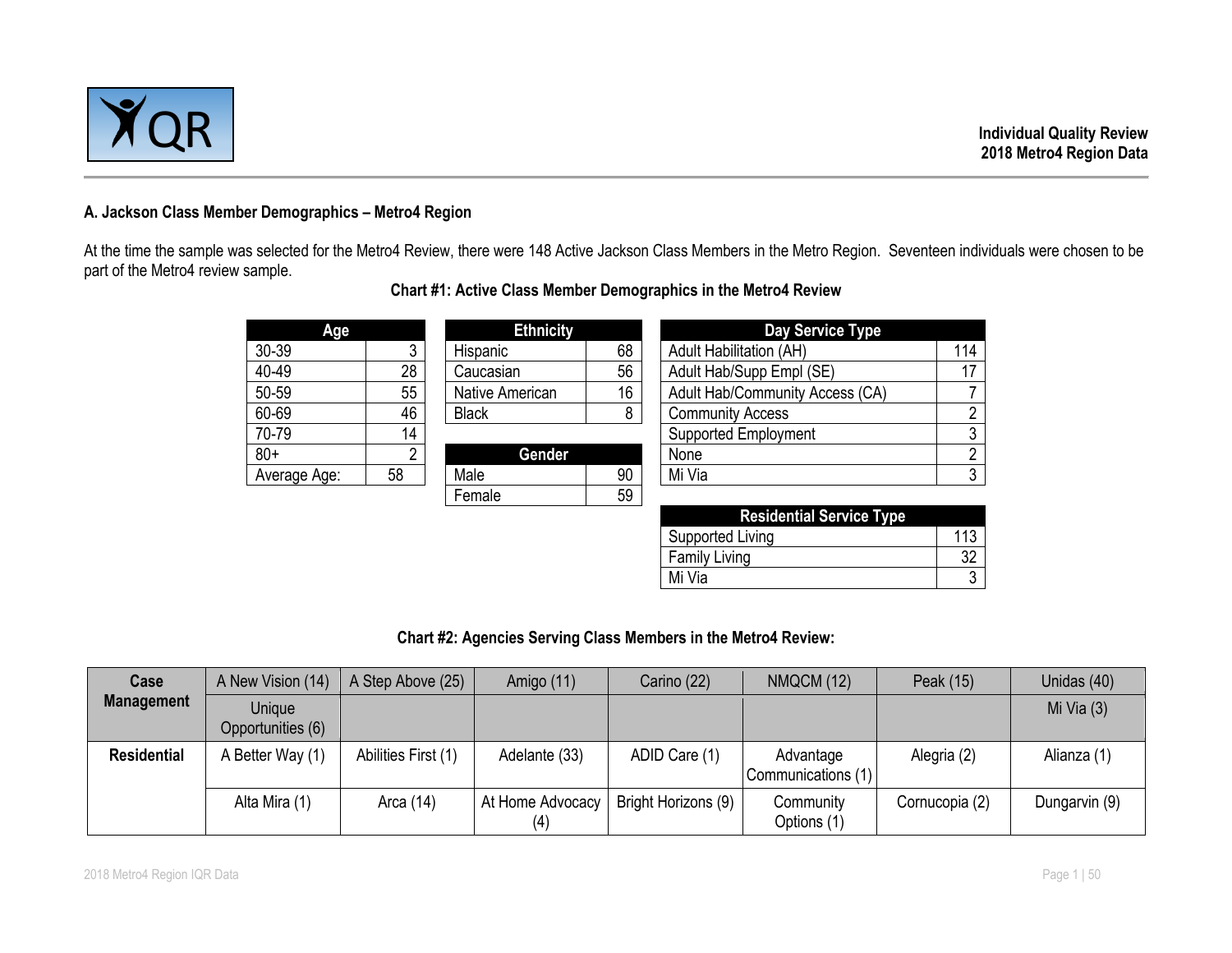|                                            | Expressions of Life<br>(6) | Expressions<br>Unlimited (1) | La Vida Felicidad<br>$\left(1\right)$ | Life Mission (1)                | LLCP(31)                        | Mandy's Farm (1)         | MaxCare (2)                  |
|--------------------------------------------|----------------------------|------------------------------|---------------------------------------|---------------------------------|---------------------------------|--------------------------|------------------------------|
|                                            | Onyx $(2)$                 | Optihealth (5)               | Su Vida (2)                           | The New<br>Beginnings (11)      | TLC(2)                          |                          | Mi Via (3)                   |
| Day<br>*Note some                          | A Better Way (3)           | Active<br>Solutions (3)      | Adelante (49)                         | ADID Care (1)                   | Advantage<br>Communications (1) | Advocacy<br>Partners (1) | Alianza (2)                  |
| JCMs have more<br>than one Day<br>provider | Arca $(2)$                 | Bright Horizons (5)          | CFC(8)                                | <b>Community Options</b><br>(1) | Cornucopia (3)                  | Dungarvin (6)            | Expressions<br>Unlimited (2) |
|                                            | La Vida (1)                | LifeRoots (5)                | LLCP(31)                              | Mandy's Farm (3)                | MaxCare (2)                     | NONE $(3)$               | Onyx $(2)$                   |
|                                            | OptiHealth (3)             | Share Your<br>Care $(6)$     | Su Vida (2)                           | The New<br>Beginnings (6)       |                                 |                          | Mi Via $(3)$                 |

# **B. Most Frequently Identified Findings by Category**

The Metro4 Region had a total of 310 Findings and Recommendations. The table below shows what categories they fall into.

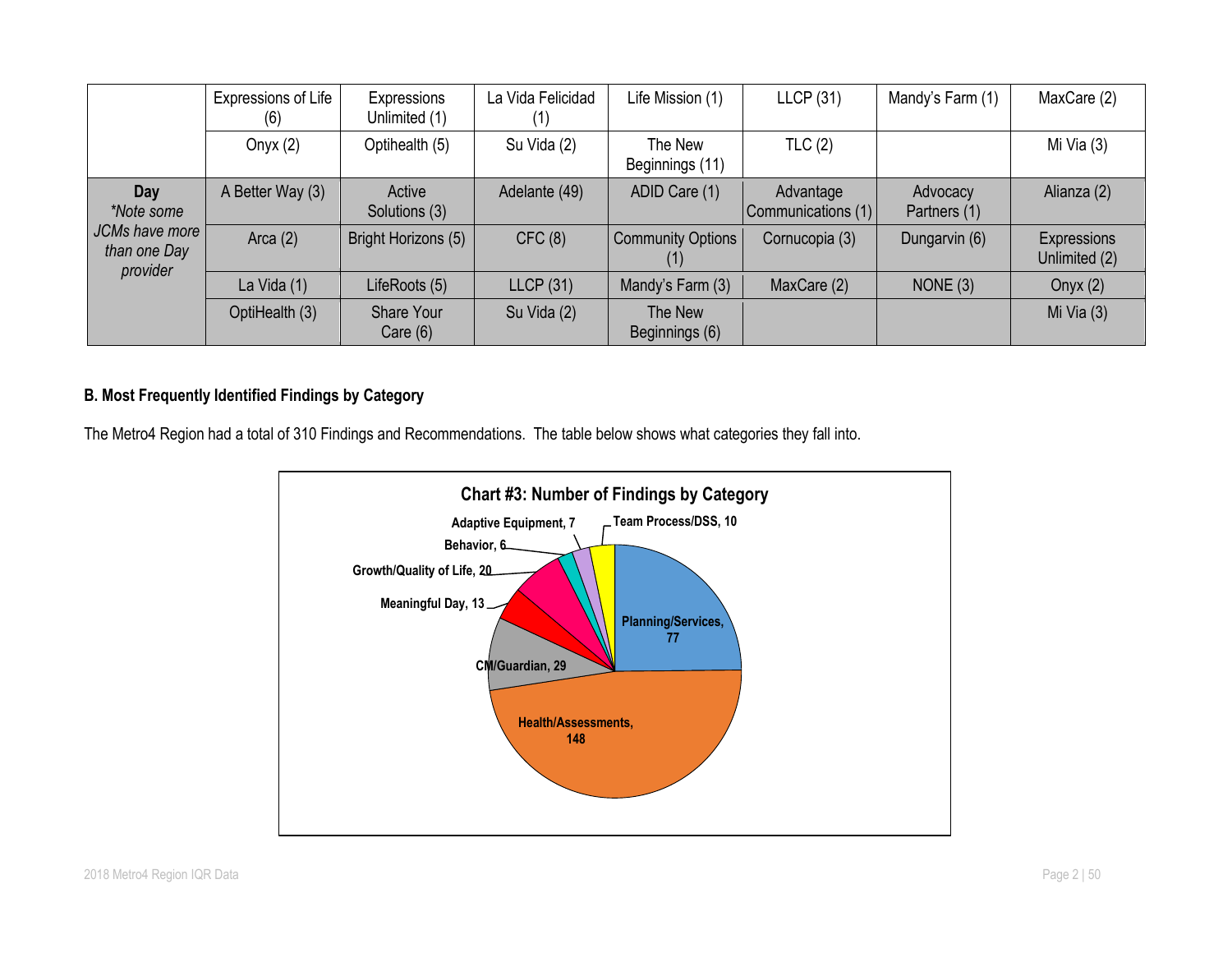# **C. Most Frequently Identified Findings by Category**

IQR Findings include the identification of good and exemplary as well as deficient practice. Findings are developed by the reviewer, reviewed by a Case Judge, the Community Monitor, Regional Office and State DDSD and DHI Staff, the individual and his/her Team before they become final. The expectation is that the identified issue will be resolved not only for the individual but, if applicable, for everyone in that agency, and resolved in a way that is sustainable so that the identified issue remains "fixed".

Of the 310 Findings and Recommendations in the Metro4 Review, there were 64 Recommendations that were identified as repeated within the last ten years. The category where the repeats are most frequent is in the area of Planning and Services, followed by Health/Assessments and Case Management/Guardianship.

| Chart #4: Repeat Findings by Area and Residential Provider |                 |                 |                  |                    |             |        |                   |                   |            |              |  |
|------------------------------------------------------------|-----------------|-----------------|------------------|--------------------|-------------|--------|-------------------|-------------------|------------|--------------|--|
| <b>Area</b>                                                | At Home         | <b>Bright</b>   | <b>Dungarvin</b> | <b>Expressions</b> | <b>LLCP</b> | Mi Via | <b>OptiHealth</b> | <b>The New</b>    | <b>TLC</b> | <b>Total</b> |  |
|                                                            | <b>Advocacy</b> | <b>Horizons</b> |                  | of Life            |             |        |                   | <b>Beginnings</b> |            |              |  |
| Adaptive Equipment /                                       |                 |                 |                  |                    |             |        |                   |                   |            |              |  |
| Augmentative Comm                                          |                 |                 |                  |                    |             |        |                   |                   |            |              |  |
| Behavior                                                   |                 |                 |                  |                    |             |        |                   |                   |            |              |  |
| Case Manager/ Guardian                                     |                 | Ω               |                  |                    |             |        |                   |                   |            |              |  |
| Expectations of Growth/                                    |                 |                 |                  |                    |             |        |                   |                   |            |              |  |
| Quality of Life                                            |                 |                 |                  |                    |             |        |                   |                   |            |              |  |
| Health/Assessments                                         |                 |                 | ∩                |                    | 15          | ∩      |                   | ኅ                 |            | 27           |  |
| Meaningful Day                                             |                 |                 |                  |                    |             |        |                   |                   |            | 6            |  |
| Planning and Services                                      |                 |                 | റ                | 5                  |             |        | ົ                 |                   | റ          | 23           |  |
| Team Process/DSS                                           |                 |                 |                  |                    |             |        |                   |                   |            |              |  |
| <b>TOTAL</b>                                               |                 |                 |                  |                    | 25          |        |                   |                   |            | 64           |  |

| Chart #5: Repeat Findings by Area and Case Management Agency |              |        |        |              |             |               |                                       |              |  |  |
|--------------------------------------------------------------|--------------|--------|--------|--------------|-------------|---------------|---------------------------------------|--------------|--|--|
| <b>Area</b>                                                  | A Step Above | Carino | Mi Via | <b>NMQCM</b> | <b>Peak</b> | <b>Unidas</b> | <b>Unique</b><br><b>Opportunities</b> | <b>Total</b> |  |  |
| Adaptive Equipment / Augmentative<br>Communication           |              |        |        |              |             |               |                                       |              |  |  |
| Behavior                                                     |              |        |        |              |             |               |                                       |              |  |  |
| Case Manager/ Guardian                                       |              |        |        |              |             |               |                                       |              |  |  |
| Expectations of Growth/Quality of Life                       |              |        |        |              |             |               |                                       |              |  |  |
| Health/Assessments                                           |              |        |        |              |             | 17            |                                       | 27           |  |  |
| Meaningful Day                                               |              |        |        |              |             |               |                                       | 6            |  |  |
| <b>Planning and Services</b>                                 |              |        |        | ◠            |             |               |                                       | 23           |  |  |
| Team Process/DSS                                             |              |        |        |              |             |               |                                       |              |  |  |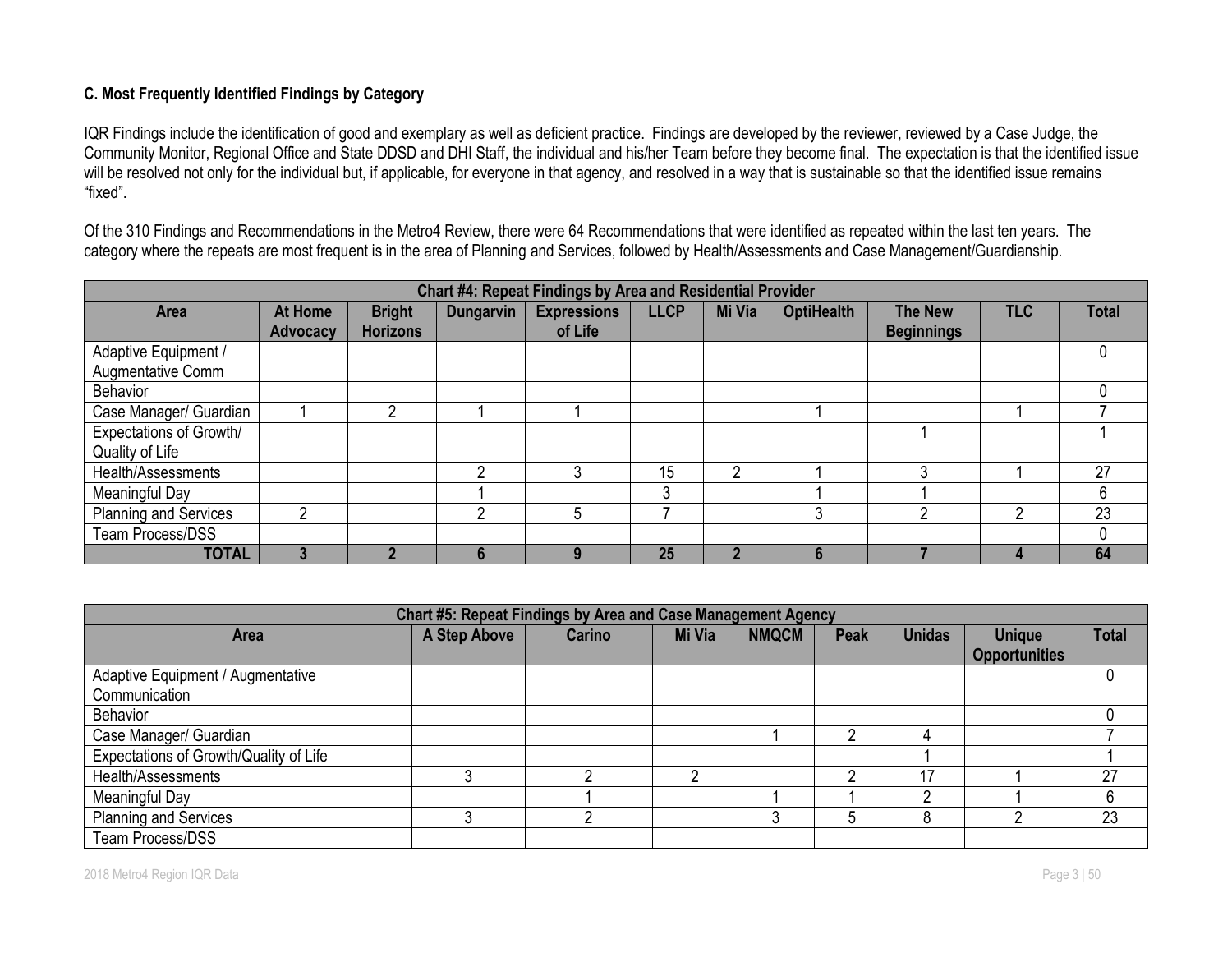| ____<br>-ne |  |  | 10 | $\mathbf{A}$<br>. . | lo⊭ |
|-------------|--|--|----|---------------------|-----|

#### **D. Immediate and Special Findings**

There were seventeen (17) Class Members reviewed in the Metro4 Region as part of the 2018 IQR. Ten (10) individuals (59% of the total sample) were found to have immediate and/or special findings. Four individuals (24% of the sample) were found to have Immediate Needs. Two of these four also had Special Findings. Six additional individuals (35% of the sample) were found to have Special Needs (there were a total of eight individuals with Special Needs). There were a total of ten (10) Immediate findings and thirteen (13) Special findings. Details of the issues of these findings are available in the table below.

Class Members identified as **"***needing immediate attention***"** are persons for whom urgent health, safety, environment and/or abuse/neglect/exploitation issues were identified which the team is not successfully and actively in the process of addressing in a timely fashion.

Class Members identified as **"***needing special attention***"** are individuals for whom issues have been identified that, if not addressed, are likely to become an urgent health and safety concern.

### **Chart #6: Immediate/Special Identified Individual Issues – 2018 IQR Metro4**

#### **DETAILS REGARDING THE SPECIFIC FINDINGS HAVE BEEN REMOVED FOR POSTING ON THE COMMUNITY MONITOR WEBSITE**

| Reg | <b>CM</b>                      | <b>Res</b>             | <b>Day</b>         | <b>Immd</b> | <b>Spec</b> | IR |
|-----|--------------------------------|------------------------|--------------------|-------------|-------------|----|
|     | <b>Health Oversight Issues</b> |                        |                    |             |             |    |
| M4  | Peak                           | Optihealth             | Opihealth          | Χ           |             |    |
| M4  | Unidas                         | Dungarvin              | Dungarvin          | X           |             |    |
| M4  | Unidas                         | Expressions<br>of Life | Share<br>Your Care | X           |             |    |
| M4  | Unidas                         | Expressions<br>of Life | Share<br>Your Care | X           |             |    |
| M4  | Unidas                         | Expressions<br>of Life | Share<br>Your Care | X           |             |    |
| M4  | Unidas                         | Expressions<br>of Life | <b>LLCP</b>        |             | X           |    |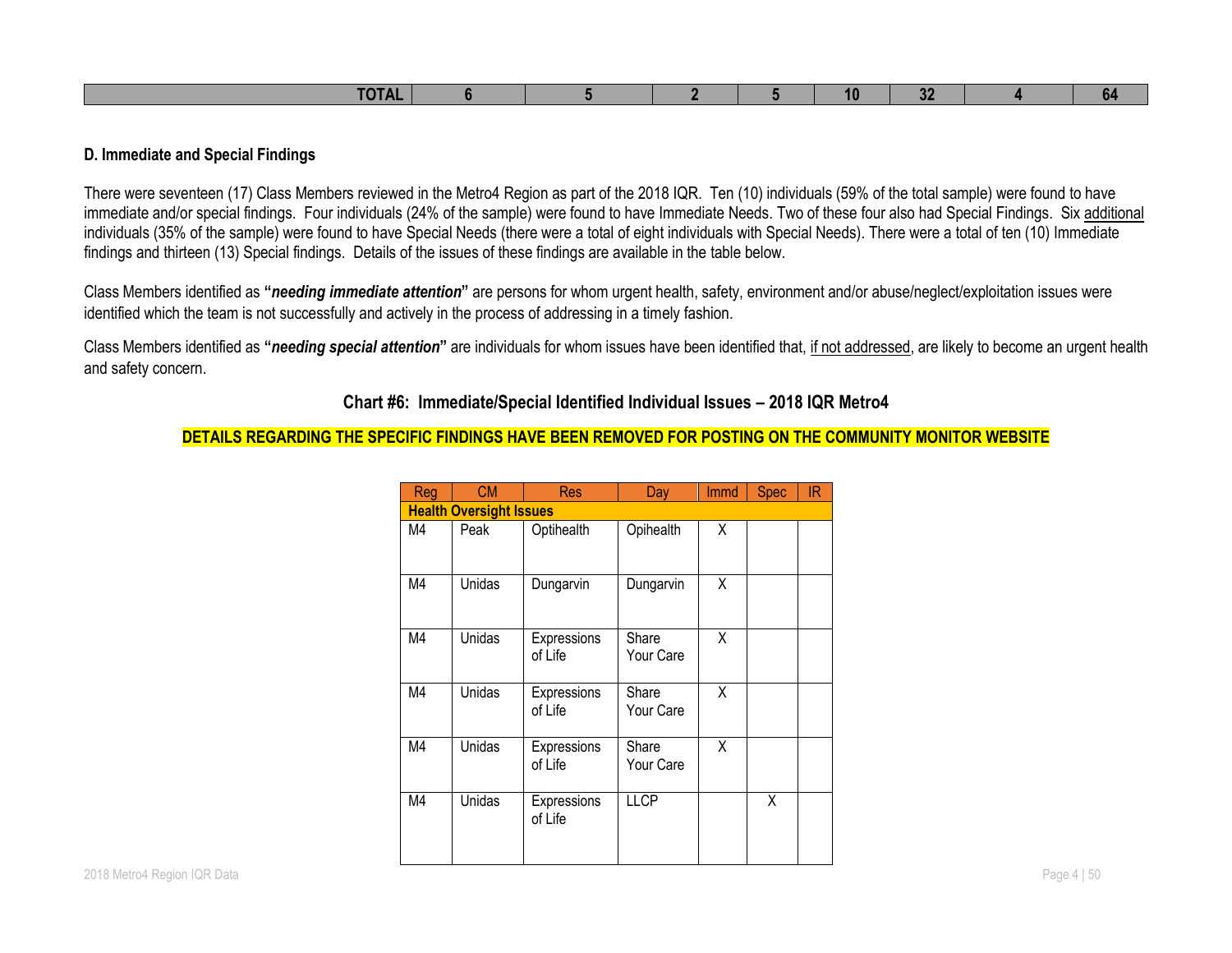| Reg                      | <b>CM</b>                               | <b>Res</b>                                   | Day         | Immd                    | <b>Spec</b>             | IR |
|--------------------------|-----------------------------------------|----------------------------------------------|-------------|-------------------------|-------------------------|----|
| M4                       | Carino                                  | <b>LLCP</b>                                  | LLCP        |                         | χ                       |    |
|                          |                                         |                                              |             |                         |                         |    |
| M4                       | Unidas                                  | <b>LLCP</b>                                  | <b>LLCP</b> |                         | $\overline{\mathsf{x}}$ |    |
|                          |                                         |                                              |             |                         |                         |    |
|                          |                                         |                                              |             |                         |                         |    |
| $\overline{\mathsf{M4}}$ | Unique                                  | <b>LLCP</b>                                  | LLCP        | $\overline{\mathsf{x}}$ |                         |    |
| M4                       | Opp.<br>Unique                          | <b>LLCP</b>                                  | LLCP        |                         | $\overline{\mathsf{x}}$ |    |
|                          | Opp.                                    |                                              |             |                         |                         |    |
| $\overline{\mathsf{M4}}$ | $\overline{\overline{\mathrm{Unidas}}}$ | <b>LLCP</b>                                  | <b>LLCP</b> |                         | $\overline{\mathsf{x}}$ |    |
|                          |                                         |                                              |             |                         |                         |    |
| M4                       | Unidas                                  | <b>LLCP</b>                                  | <b>LLCP</b> |                         | $\overline{\mathsf{x}}$ |    |
|                          |                                         |                                              |             |                         |                         |    |
|                          | <b>Medication/Side Effects</b>          |                                              |             |                         |                         |    |
| M4                       | <b>NMQCM</b>                            | The New                                      | The New     | Χ                       |                         |    |
|                          |                                         | Beginnings                                   | Beginnings  |                         |                         |    |
|                          |                                         |                                              |             |                         |                         |    |
| $\overline{\mathsf{M4}}$ | <b>NMQCM</b>                            | The New                                      | The New     |                         | $\overline{\mathsf{x}}$ |    |
|                          |                                         | Beginnings                                   | Beginnings  |                         |                         |    |
|                          |                                         |                                              |             |                         |                         |    |
| $\overline{\mathsf{M4}}$ | Unidas                                  | Expressions                                  | Share       | $\overline{\mathsf{x}}$ |                         |    |
|                          |                                         | of Life                                      | Your Care   |                         |                         |    |
| M4                       | <b>Unidas</b>                           | <b>LLCP</b>                                  | LLCP        |                         | $\overline{\mathsf{x}}$ |    |
|                          |                                         |                                              |             |                         |                         |    |
|                          |                                         |                                              |             |                         |                         |    |
|                          |                                         | Not following orders/recommendations         |             |                         |                         |    |
| M <sub>4</sub>           | <b>Unidas</b>                           | Expressions                                  | Share       | X                       |                         |    |
|                          |                                         | of Life                                      | Your Care   |                         |                         |    |
| M4                       | <b>Unique</b>                           | LLCP                                         | <b>LLCP</b> |                         | $\overline{\mathsf{x}}$ |    |
|                          | Opp.                                    |                                              |             |                         |                         |    |
|                          |                                         | <b>Symptoms/Issues not being followed up</b> |             |                         |                         |    |
| M4                       | Unidas                                  | Dungarvin                                    | Dungarvin   |                         | Χ                       |    |
|                          |                                         |                                              |             |                         |                         |    |
|                          | <b>Aspiration/CARMP Issues</b>          |                                              |             |                         |                         |    |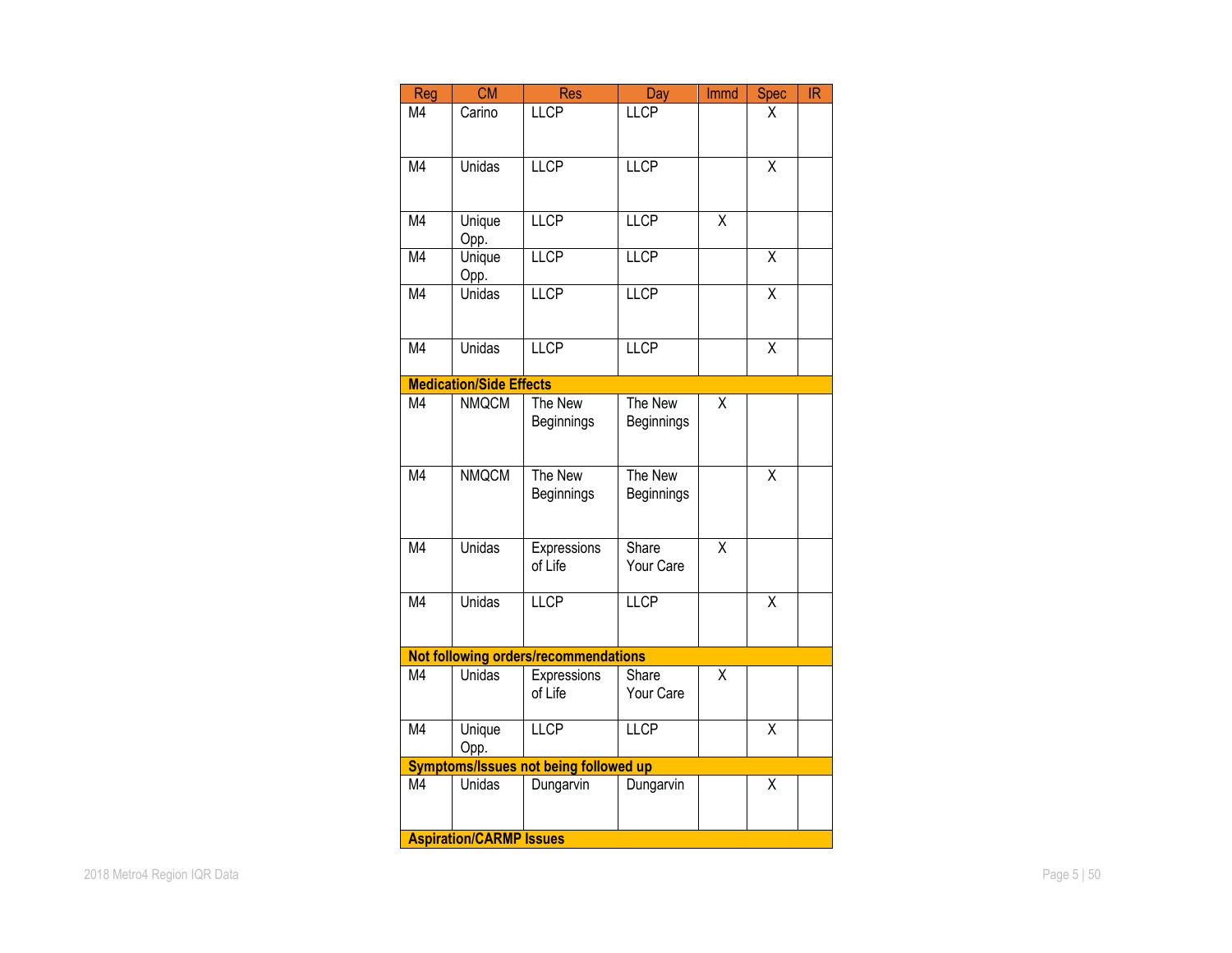| <b>Reg</b>   | <b>CM</b>                     | <b>Res</b>  | Day         | <b>Immd</b> | <b>Spec</b> | IR. |
|--------------|-------------------------------|-------------|-------------|-------------|-------------|-----|
| M4           | Carino                        | <b>LLCP</b> | <b>LLCP</b> |             | χ           |     |
|              |                               |             |             |             |             |     |
|              |                               |             |             |             |             |     |
|              | <b>Case Management Issues</b> |             |             |             |             |     |
| M4           | Unidas                        | <b>LLCP</b> | <b>LLCP</b> |             | χ           |     |
|              |                               |             |             |             |             |     |
|              |                               |             |             |             |             |     |
| <b>Other</b> |                               |             |             |             |             |     |
| M4           | Peak                          | Optihealth  | Opihealth   | X           |             |     |
|              |                               |             |             |             |             |     |
| M4           | Unidas                        | Expressions | <b>LLCP</b> |             | Χ           |     |
|              |                               | of Life     |             |             |             |     |
|              |                               |             |             |             |             |     |
|              |                               |             |             |             |             |     |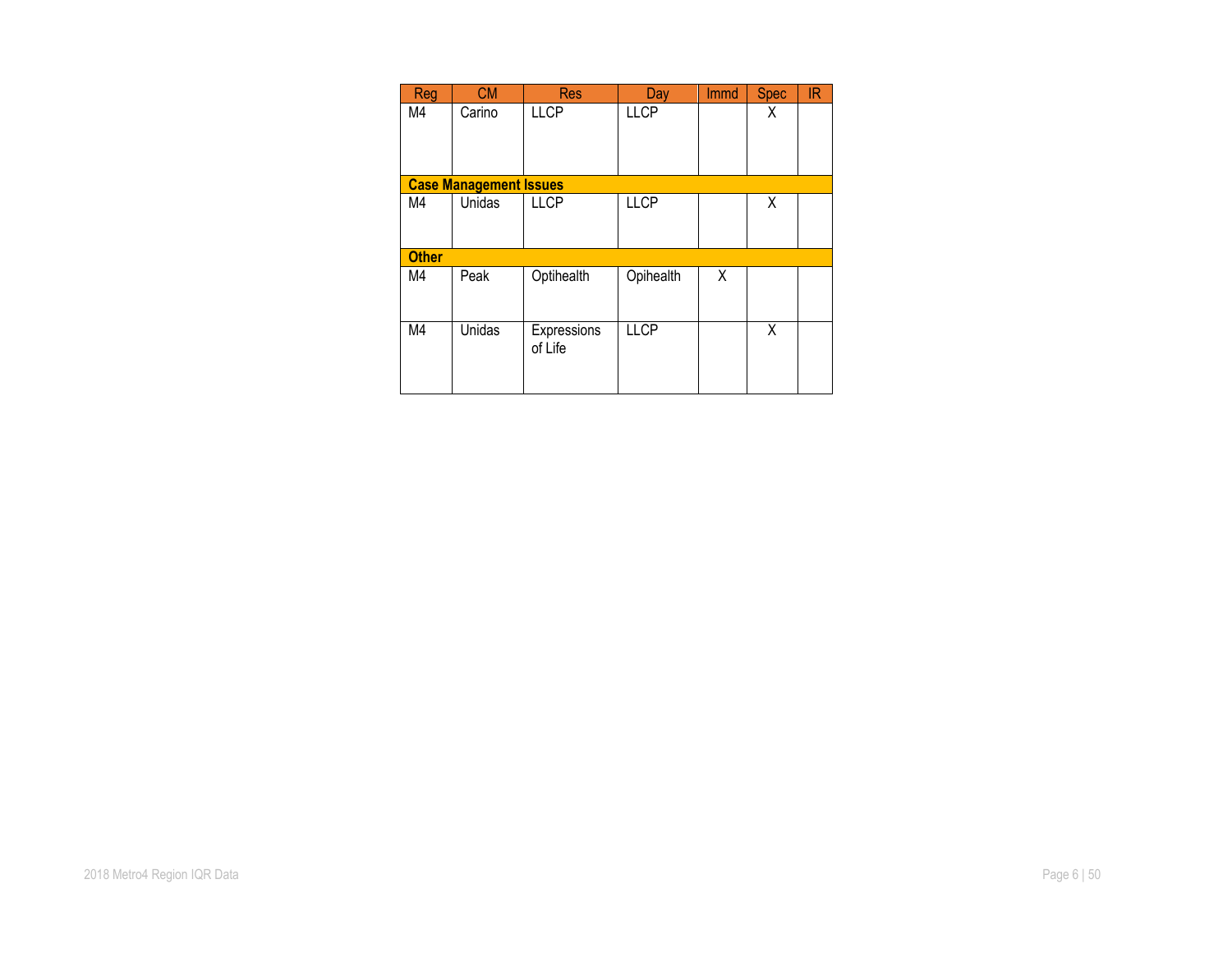### **E. Health, Assessments and Overall Wellness**

There is a series of scored questions in the IQR protocol that specifically relate to the medical attention received by the class members. The charts which follow detail the findings based on related questions which are summarized first.

Question #55: Are all of the individual's needed medical treatments timely received? Question #56: Does the individual receive routine/scheduled medical treatment? Question #57: Does the individual receive medication as prescribed?



Ensuring individuals have the medical treatment they require includes scheduling and obtaining needed assessments, and using the information from those assessments to influence treatment and inform future planning. The IQR also evaluates the assessments needed by the individual and obtained by the teams as summarized below.

Question #63: Did the team consider what assessment the person needs and would be relevant to the Team's planning efforts?

Question #64: Has the individual received all age and gender appropriate health screenings, in accordance with national best practice and/or as recommended by his/her PCP or other health care professionals?

Question #65: Did the team arrange for and obtain the needed, relevant assessments?

Question #66: Are the assessments adequate for planning?

Question #67: Were the recommendation from assessments used in planning?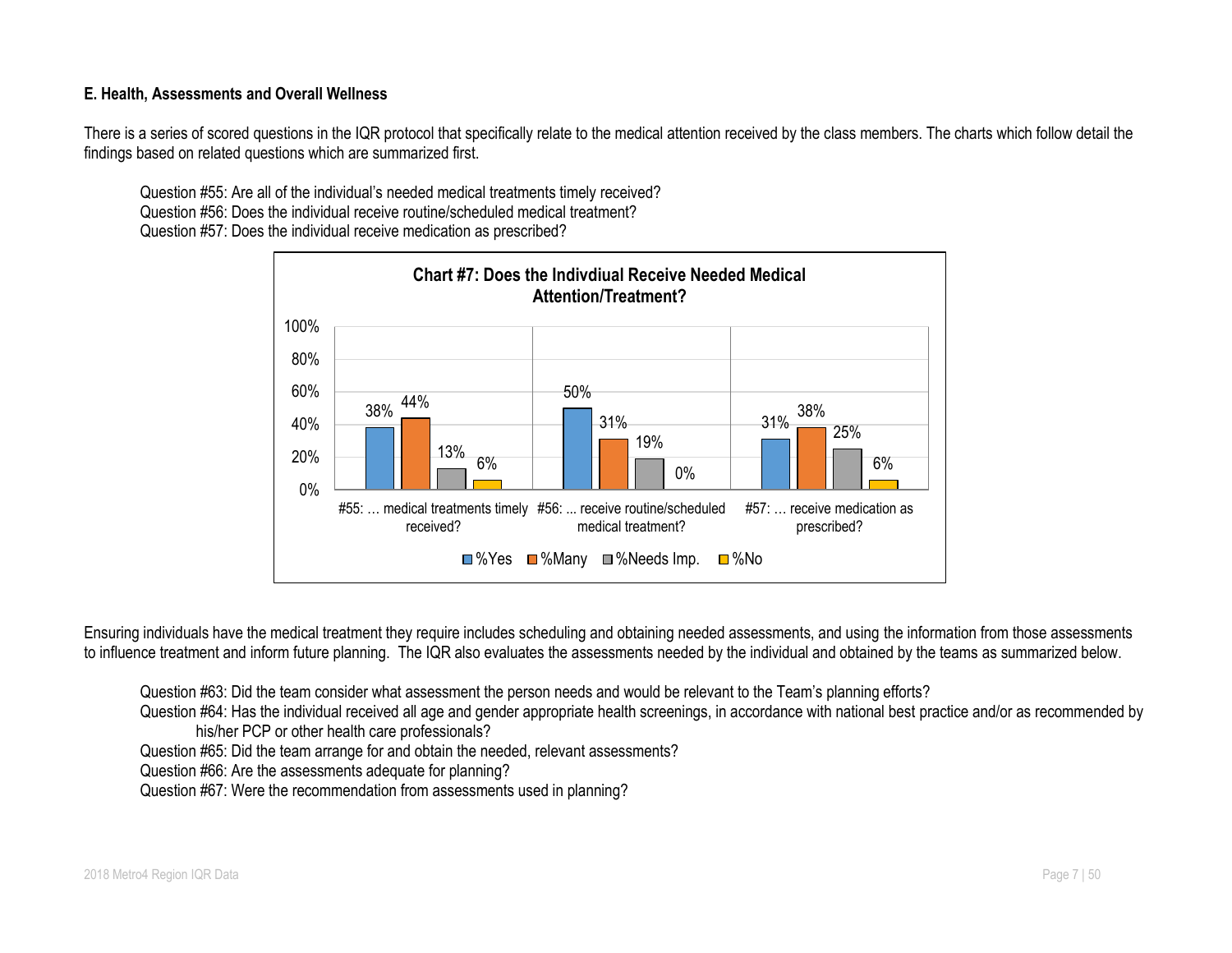

Beyond the protocol questions, a letter of Findings and Recommendations is issued for each class member. This letter is developed by the reviewer, reviewed by the Case Judge, Community Monitor, Regional and State DDSD and DHI staff, the individual and his/her team prior to becoming final. The table below summarizes some of the issues which were identified. It is important to note that the indications are number of issues found; not the number of findings. For example, if one individual was found to have a Medication Administration Record (MAR) which called for the administration of a medication for which a doctors order was not found AND was also found to have been given a medication twice a day when the doctor's order called for one time a day, that might be ONE finding regarding medication but TWO different issues.

**Chart #9: Type of Issues identified by Residential Agency**

| <b>Area</b>                            | At Home      | <b>Bright</b> | Dungarvin | <b>Expressions</b> | LLCP | Mi Via | Optihealth (1) | The New        | <b>TLC</b>  | <b>Total</b> |
|----------------------------------------|--------------|---------------|-----------|--------------------|------|--------|----------------|----------------|-------------|--------------|
|                                        | Advocacy (1) | Horizons (1)  | (1)       | of Life $(2)$      | (7)  | (1)    |                | Beginnings (2) | (1)         |              |
| Specialty Consult not completed (e.g., |              |               |           |                    | 5    |        |                |                |             |              |
| TEASC, Special needs Clinic)           |              |               |           |                    |      |        |                |                |             |              |
| Annual H&P not completed               |              |               |           |                    |      |        |                |                |             |              |
| AIMS/other TD screen not done          |              |               |           |                    |      |        |                |                |             |              |
| Dental: Assessment missing/needed      |              |               |           |                    |      |        |                |                |             |              |
| Dental/oral hygiene poor/undetermined  |              |               |           |                    |      |        |                |                |             |              |
| MERPs/HCPs Not found/not               |              |               | 6         |                    | 16   |        | 9              |                | 5           | 47           |
| specific/incorrect                     |              |               |           |                    |      |        |                |                |             |              |
| MAAT incorrect/inconsistent            |              |               |           |                    |      |        |                |                |             | 9            |
| MAR/Medication/Dr. Order do not match  |              |               |           |                    |      |        |                |                |             | 19           |
| <b>MAR Charting errors</b>             |              |               |           |                    | 13   |        |                |                |             | 13           |
| 2018 Metro4 Region IQR Data            |              |               |           |                    |      |        |                |                | Page 8   50 |              |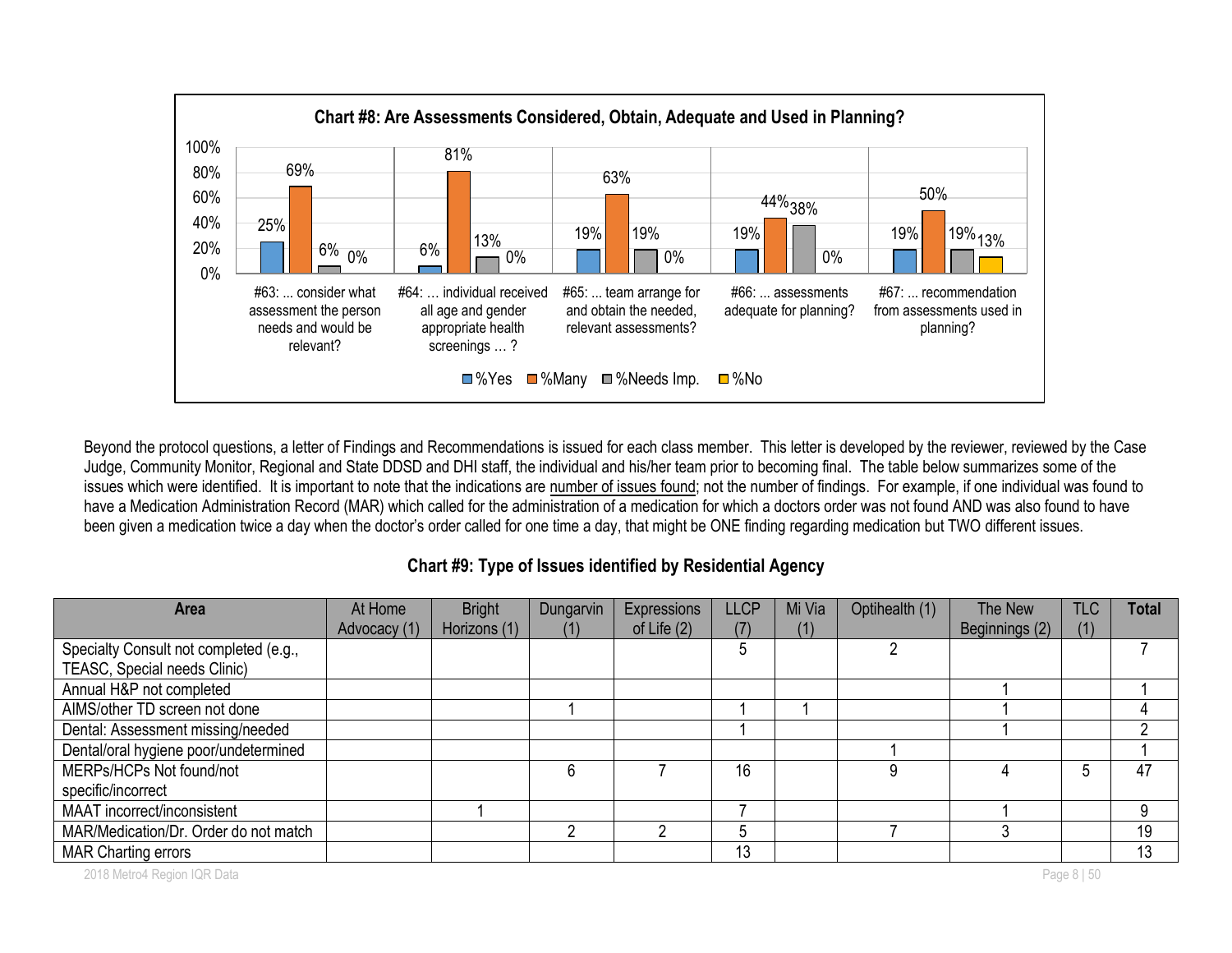| <b>Area</b>                             | At Home        | <b>Bright</b>  | Dungarvin      | Expressions    | <b>LLCP</b>     | Mi Via | Optihealth (1) | The New        | <b>TLC</b> | <b>Total</b>   |
|-----------------------------------------|----------------|----------------|----------------|----------------|-----------------|--------|----------------|----------------|------------|----------------|
|                                         | Advocacy (1)   | Horizons (1)   | (1)            | of Life $(2)$  | (7)             | (1)    |                | Beginnings (2) | (1)        |                |
| Medication on MAR not found in home     |                |                |                | 5              |                 |        |                |                |            | 5              |
| Meds not administered/given as required |                |                |                | 12             |                 |        |                |                | 10         | 22             |
| Med delivery instructions unclear       |                |                |                | $\overline{2}$ | 4               |        |                | $\overline{2}$ |            | 8              |
| eChat incorrect/incomplete (# of        |                | -1             | 9              | 41             | $\overline{30}$ |        | $\overline{7}$ | 5              | -1         | 95             |
| inaccuracies)                           |                |                |                |                |                 |        |                |                |            |                |
| HepB/C vaccine not done                 |                | 1              | $\overline{2}$ | $\overline{2}$ | 4               |        |                |                |            | 11             |
| (healthfinder.gov)                      |                |                |                |                |                 |        |                |                |            |                |
| Shingles vaccine not done               |                |                |                | $\overline{2}$ | 1               |        | $\overline{2}$ |                |            | $\overline{7}$ |
| (healthfinder.gov)                      |                |                |                |                |                 |        |                |                |            |                |
| Pneumonia vaccine not done              |                |                |                |                |                 |        |                |                |            | 1              |
| (healthfinder.gov)                      |                |                |                |                |                 |        |                |                |            |                |
| Colon cancer screen not done            |                |                |                |                | 4               |        |                |                |            | 4              |
| (healthfinder.gov)                      |                |                |                |                |                 |        |                |                |            |                |
| TDap not completed as recommended       |                |                |                |                | $\overline{2}$  |        |                |                |            | 3              |
| (healthfinder)                          |                |                |                |                |                 |        |                |                |            |                |
| HIV Testing not completed               |                | $\overline{1}$ | $\mathbf{1}$   |                | $\overline{2}$  | 1      |                |                |            | 8              |
| (healthfinder.gov)                      |                |                |                |                |                 |        |                |                |            |                |
| Flu vaccine not done (healthfinder.gov) |                |                |                |                |                 |        |                |                |            | 1              |
| Dexa/Bone Density not done              |                |                |                |                | 1               |        |                |                |            | 3              |
| (healthfinder.gov)                      |                |                |                |                |                 |        |                |                |            |                |
| Mammogram/Pap not done                  |                |                |                |                |                 |        | $\overline{2}$ |                |            | 3              |
| (healthfinder.gov)                      |                |                |                |                |                 |        |                |                |            |                |
| ARST contains inaccurate info           |                |                |                |                | 4               |        |                | $\overline{2}$ |            | 7              |
| CARMP inaccurate/incomplete/not         |                |                |                |                | 4               |        |                |                |            | $\overline{5}$ |
| current                                 |                |                |                |                |                 |        |                |                |            |                |
| Inconsistency between                   |                | 3              | 3              |                | $\overline{2}$  |        |                |                |            | 11             |
| HCP/CARMP/MERP/eChat/MAR/Plans          |                |                |                |                |                 |        |                |                |            |                |
| X-Ray, MRI, Ultrasound, other follow up |                |                |                |                | $\overline{2}$  |        |                | 3              |            | 6              |
| exam not complete as recommended        |                |                |                |                |                 |        |                |                |            |                |
| <b>Totals</b>                           | $5\phantom{1}$ | 8              | 25             | 78             | 108             | 8      | 31             | 24             | 16         | 303            |

For health care coordination, oversight and monitoring, I/DD services rely heavily on nurses, primary care physicians and referrals to needed specialists. Nurses and the supports they can provide are essential for the protection and healthy living of class members. Relevant scored protocol questions related directly to nursing include:

Question #54: Was the eChat updated timely?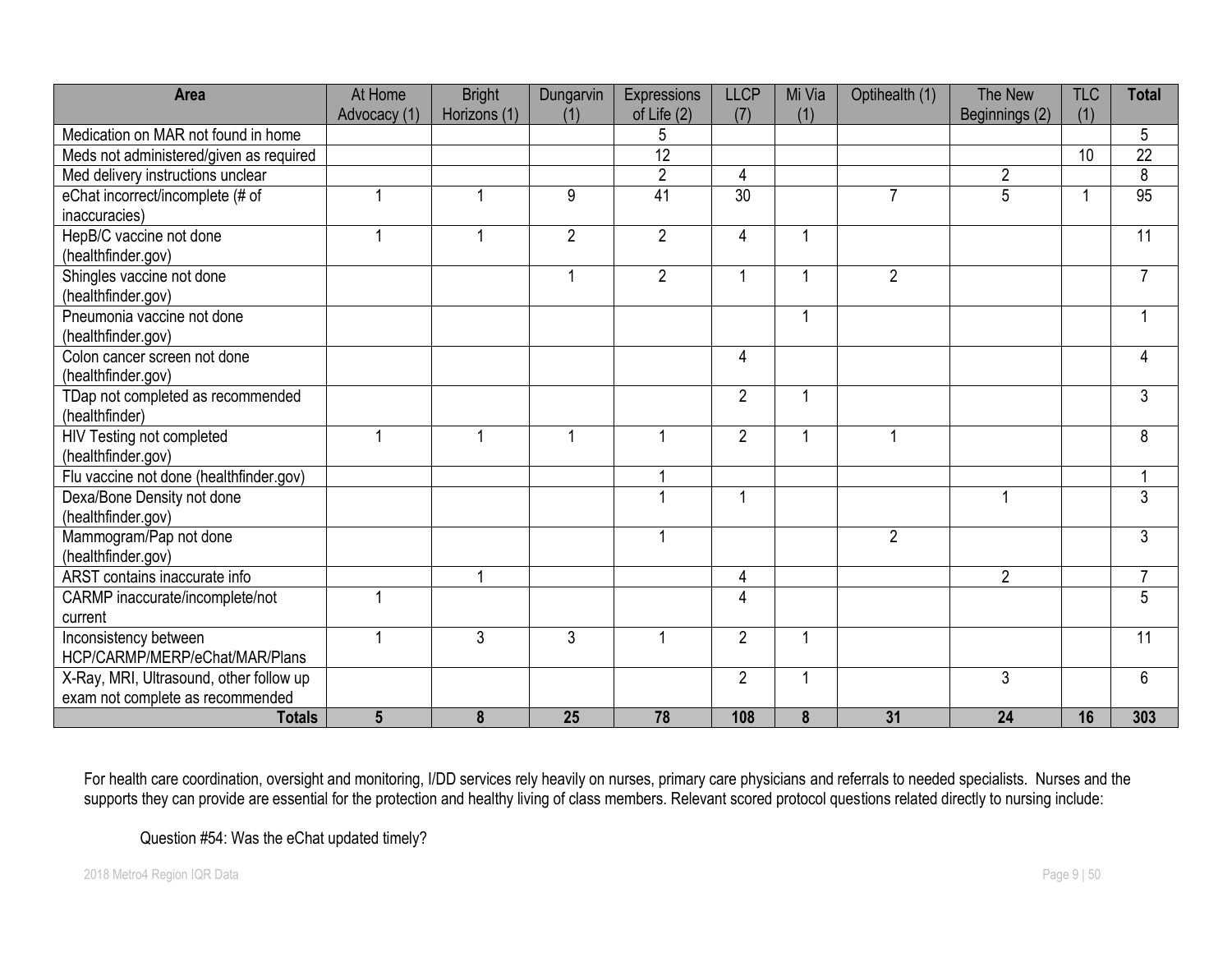Question #58: Does my nurse provide oversight of health issues (i.e. weight records, vitals, lab reports, PRN medication use, seizure records) in order to ensure accuracy, identify and respond to new issues?

Question #59: Are nursing services provided as needed by the individual?

Question #60: Is the CARMP accurate?

Question #61: Is the CARMP consistently implemented as intended?



Oversight provided by nurses is a critical safeguard for Jackson Class Members, direct support professionals and their supervisors. The table below provides specific details, by Residential provider, of nursing related issues identified during the 2018 IQR. Again, this represents the number of issues found; not the number of findings.

| Chart #11: Type of Nursing Related Issues Identified by Residential Provider |  |  |  |
|------------------------------------------------------------------------------|--|--|--|
|------------------------------------------------------------------------------|--|--|--|

| Area                                    | At Home  | <b>Bright</b> | Dungarvin | Expressions   | LLCP <sup>1</sup> | Mi Via $(1)$ | Optihealth | The New           | TLC(1) | <b>Total</b> |
|-----------------------------------------|----------|---------------|-----------|---------------|-------------------|--------------|------------|-------------------|--------|--------------|
|                                         | Advocacy | Horizons (1)  | (1)       | of Life $(2)$ | (7)               |              | (1)        | <b>Beginnings</b> |        |              |
|                                         |          |               |           |               |                   |              |            |                   |        |              |
| Nursing Annual/Quarterly/Monthly report |          |               |           |               | 31                |              |            |                   |        | 42           |
| not timely completed                    |          |               |           |               |                   |              |            |                   |        |              |
| Nursing not providing info to team/PCP  |          |               |           |               |                   |              |            |                   |        |              |
| as needed                               |          |               |           |               |                   |              |            |                   |        |              |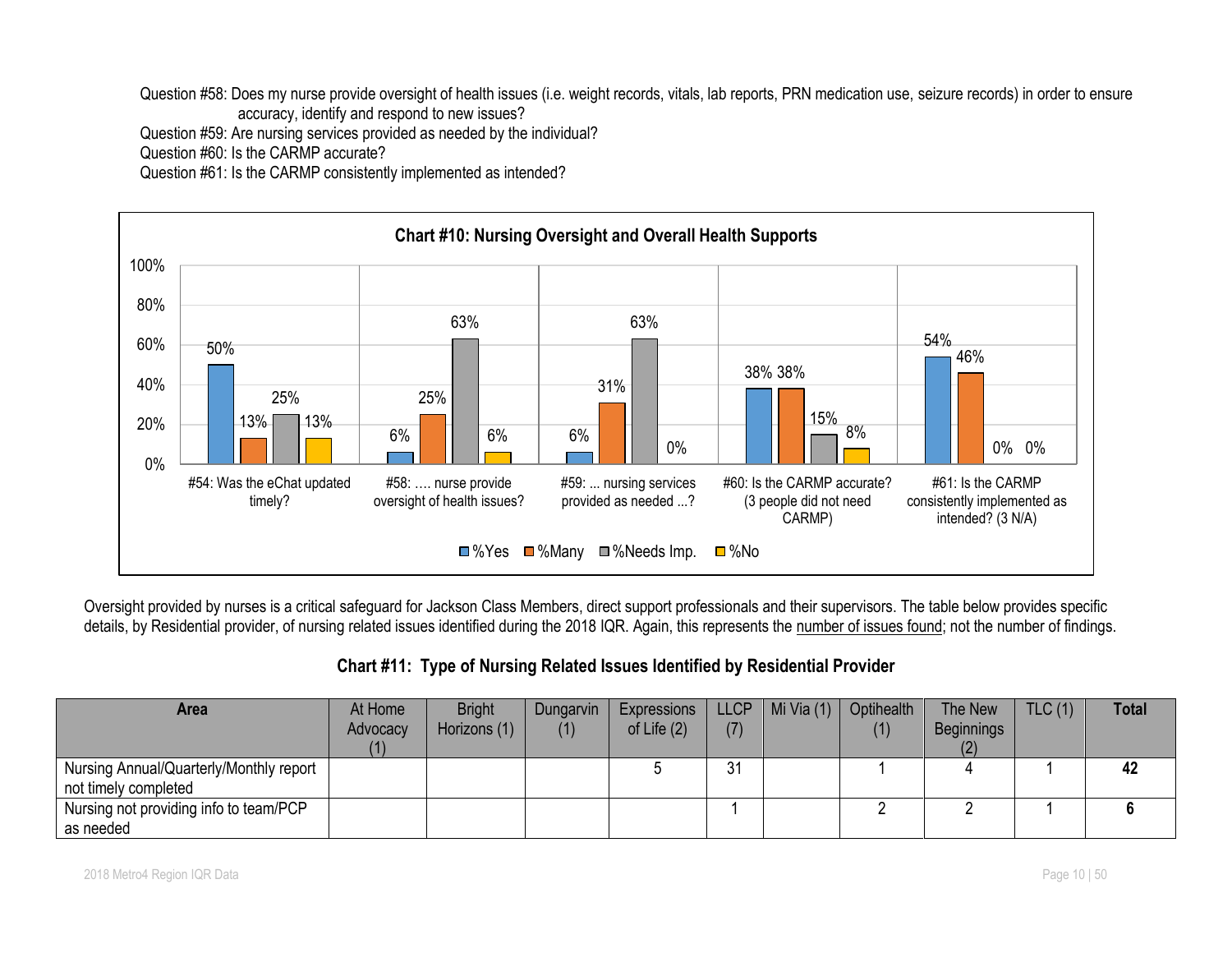| Area                                             | At Home<br>Advocacy | <b>Bright</b><br>Horizons (1) | Dungarvin<br>(1) | Expressions<br>of Life $(2)$ | <b>LLCP</b><br>(7) | Mi Via $(1)$ | Optihealth<br>(1) | The New<br>Beginnings | TLC(1) | <b>Total</b> |
|--------------------------------------------------|---------------------|-------------------------------|------------------|------------------------------|--------------------|--------------|-------------------|-----------------------|--------|--------------|
| Nurse report not accurate/missing<br>information |                     |                               |                  |                              | 16                 |              |                   |                       |        | 26           |
| Nurse not Monitoring as required                 |                     |                               |                  |                              | 15                 |              |                   |                       |        | 38           |
| Nurse not aware of/familiar with                 |                     |                               |                  |                              |                    |              |                   |                       |        |              |
| diagnoses                                        |                     |                               |                  |                              |                    |              |                   |                       |        |              |
| <b>Totals</b>                                    |                     |                               |                  | 13                           | 63                 |              |                   |                       | 10     | 115          |

In addition to the issues and questions noted above, the individual's nurse is responsible, with the assistance of the rest of the Team, to assure that the documents presented and created for planning, such as the ISP, are accurate and thorough and contain the needed plans and health information required. The protocol questions related to ensuring this is done include:

Question #87: If needed, does the ISP contain a specific MERP? Question #88: Does the ISP contain information regarding primary health (medical) care? Question #88a: Does the ISP face sheet contain contact information listed in the ISP? Question #88b: Is the Health Care Coordinator's name and contact information listed in the ISP?

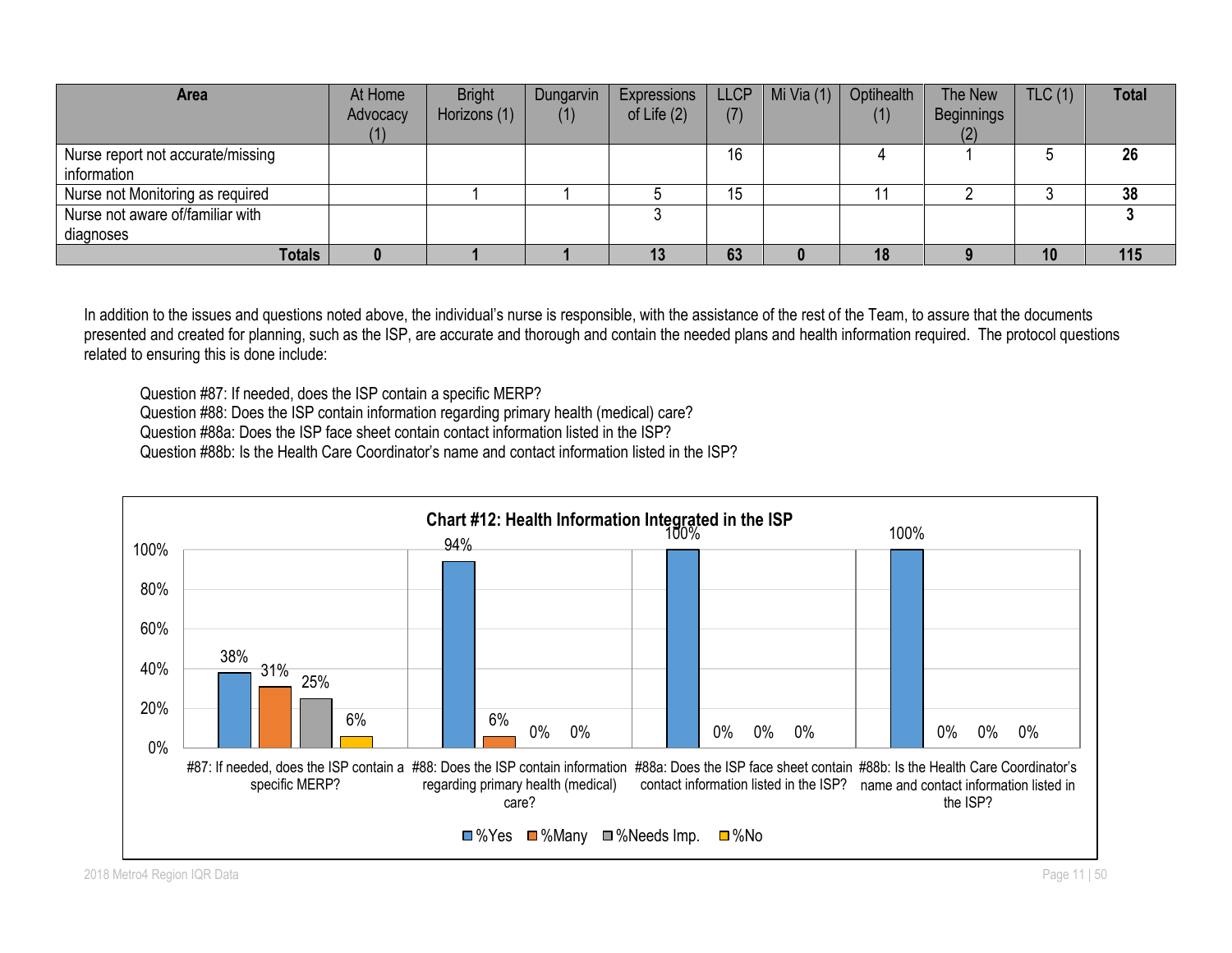There are many components to ensuring the health and safety of individuals with I/DD. These components vary and are unique to each individual. While the scored protocol questions cannot encompass each and every issue, it does allow for a general score that measures the adequacy of response to the individual's overall health needs. That question is **#62: Are the person's health supports/needs being adequately addressed?**

As noted in the chart below, for the 16 people scored in the Metro4 review, no individual had their health supports/needs adequately addressed (0% Yes). There were nine people who had many of their needs addressed (56%) and seven are receiving supports that need improvement (44%).



As noted, beyond the scored protocol questions, the Findings Letters issued for each class member in a review provides person-specific detail about the issues which impact the answer to protocol question #62. This includes the adequacy and incorporation of needed care plans (CARMP, MERP, HCPs) into the Team's planning process, and other areas to ensure the health and safety of the individual being reviewed. Again, it is important to note that the indications are number of issues found; not the number of findings in the Findings letters. For example, if one individual had a finding that noted four different inconsistencies in that person's MERP, that would be counted as a "4", for the number of issues, not just a "1" for the individual to whom the findings apply.

| Chart #14: Issues Found Which Affect the Adequacy of Health Care Provision, by Provider |  |  |  |  |  |  |
|-----------------------------------------------------------------------------------------|--|--|--|--|--|--|
|                                                                                         |  |  |  |  |  |  |

| Area                            | At Home | <b>Bright</b>         | Dungarvin | <b>Expressions</b> | LLCP(7) | Mi Via (1)   Optihealth | The New           | $\mid$ TLC (1) | <b>Total</b> |
|---------------------------------|---------|-----------------------|-----------|--------------------|---------|-------------------------|-------------------|----------------|--------------|
|                                 |         | Advocacy Horizons (1) | (1)       | of Life $(2)$      |         | (1)                     | <b>Beginnings</b> |                |              |
|                                 | (1)     |                       |           |                    |         |                         |                   |                |              |
| Weight not tracked/inconsistent |         |                       |           |                    | 10      |                         |                   |                |              |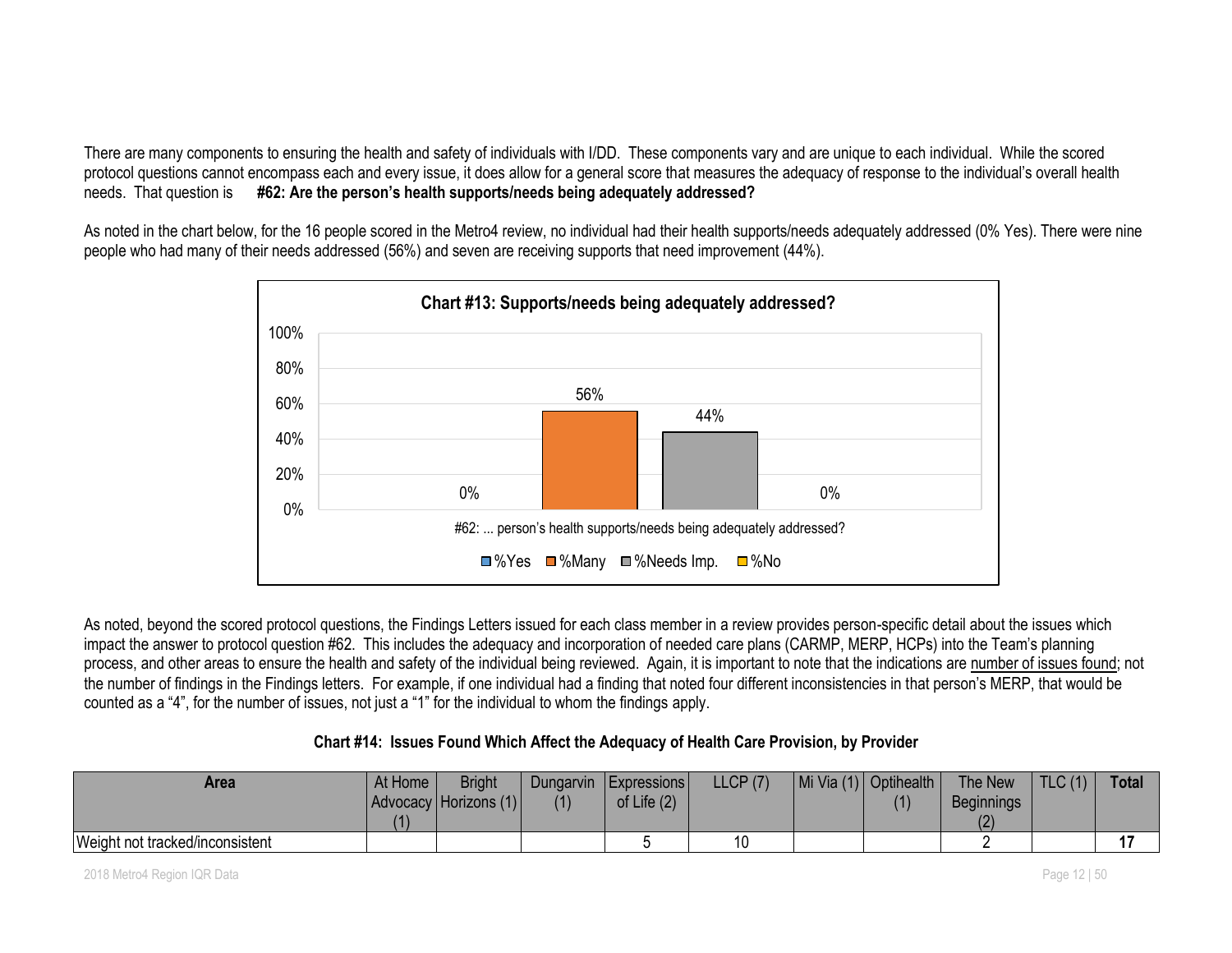| Area                                                         | At Home<br>(1) | <b>Bright</b><br>Advocacy Horizons (1) | Dungarvin<br>(1) | <b>Expressions</b><br>of Life $(2)$ | LLCP(7)        |          | Mi Via (1) Optihealth<br>(1) | The New<br><b>Beginnings</b> | TLC(1)         | <b>Total</b>    |
|--------------------------------------------------------------|----------------|----------------------------------------|------------------|-------------------------------------|----------------|----------|------------------------------|------------------------------|----------------|-----------------|
| Bowel/bladder/fluid tracking not consistent<br>/not done     |                |                                        | $\overline{2}$   |                                     | 3              |          | 4                            |                              |                | 9               |
| Vitals tracking not consistent/incomplete                    |                |                                        |                  |                                     | 2              |          |                              |                              |                | 5               |
| Glucose tracking inconsistent                                |                |                                        |                  |                                     |                |          |                              |                              |                | $\mathbf 2$     |
| Nutrition not provided timely/not adequate                   |                |                                        |                  | 5                                   | 5              |          |                              |                              |                | $\overline{12}$ |
| PT Evaluation does not identify                              |                |                                        |                  |                                     | 9              |          |                              |                              |                | 11              |
| baseline/progress                                            |                |                                        |                  |                                     |                |          |                              |                              |                |                 |
| PT Report (Annual/Semi)<br>inaccurate/inadequate             |                |                                        |                  | 1                                   |                |          |                              |                              |                | $\mathbf{2}$    |
| PT Report (Annual/Semi) not available/not<br>provided        |                |                                        |                  |                                     |                |          |                              |                              |                |                 |
| OT Report (Annual/Semi)<br>inaccurate/inadequate             |                |                                        |                  |                                     |                |          |                              |                              |                | $\mathbf 2$     |
| OT Evaluation does not identify<br>baseline/progress         |                |                                        | 1                |                                     |                |          |                              |                              | 1              | Δ               |
| SLP Evaluation/Report does not identify<br>baseline/progress |                |                                        |                  |                                     | 4              |          |                              |                              | 1              | 5               |
| SLP Report (Annual/Semi)<br>inaccurate/inadequate            |                | $\overline{2}$                         |                  | 1                                   | 4              |          |                              |                              |                | $\overline{7}$  |
| Behavior Eval does not identify<br>baseline/progress         |                |                                        |                  | 1                                   | $\overline{2}$ |          |                              |                              |                | 3               |
| Behavior Eval not provided for review/missing                |                |                                        |                  |                                     |                |          |                              |                              |                |                 |
| BSC Report (Annual/Semi) missing/not<br>provided             |                |                                        |                  |                                     | 8              |          |                              |                              |                | 8               |
| PBSP inaccurate/inadequate                                   |                |                                        |                  |                                     |                |          |                              |                              |                |                 |
| Total # of Issues                                            | $\mathbf{0}$   | 4                                      | $5\phantom{.0}$  | 16                                  | 50             | $\bf{0}$ | 6                            | $6\phantom{1}6$              | $\overline{3}$ | 90              |

### **F. Adequacy of Planning, Adequacy of Services, Individual Service Plan**

Before a plan can be implemented, it must first be created. The ISPs that provide details regarding the individuals' visions and outcomes are supposed to be developed by an Interdisciplinary Team that includes the Individual and those who know and provide supports to that person. This includes the Case Manager, Guardian, the Direct Support Staff, Therapists, Nurse, and any additional persons who are needed to ensure the implementation of the Plan. The 2018 IQR protocol specifically probes many of the aspects of the planning process, including detail of who participates in plan creation. The chart below details the answers to related questions in the 2018 review.

Question #70: Was the ISP developed by an appropriately constituted Interdisciplinary Team (IDT)?

2018 Metro4 Region IQR Data Page 13 | 50 Question #71: For any team members not physically present at the IDT meeting, is there evidence of their participation in the development of the ISP?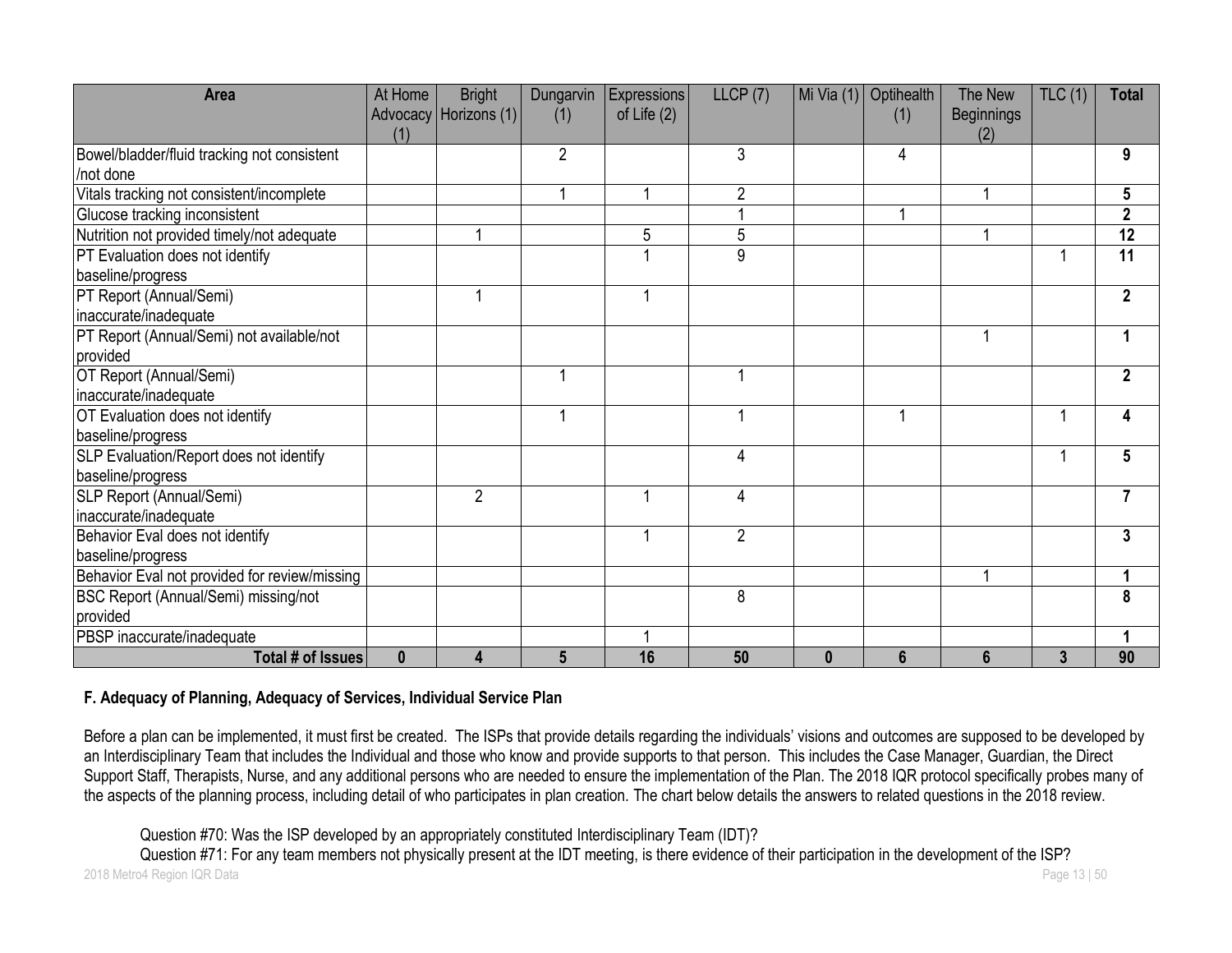Question #35: Did the [day/employment] direct service staff have input into the person's ISP? Question #43: Did the [residential] staff have input into the person's ISP? Question #100: Was the person provided the assistance and support needed to participate meaningfully in the planning process?



**Chart #16: ISP Development Participation, by Provider**

|                                 |               | <b>Question</b> |                     |              |                     |  |  |  |  |  |  |
|---------------------------------|---------------|-----------------|---------------------|--------------|---------------------|--|--|--|--|--|--|
| <b>Res. Agency</b>              |               |                 |                     |              |                     |  |  |  |  |  |  |
| $(H \in \mathbb{R})$ in sample) | #70           | #71             | #34                 | #43          | #100                |  |  |  |  |  |  |
| At Home Advocacy (1)            | 0% Yes        | 0% Yes          | 0% Yes              | 100% Yes (1) | 100% Yes (1)        |  |  |  |  |  |  |
|                                 | 100% Many (1) | 100% No (1)     | 100% Needs Impv (1) |              |                     |  |  |  |  |  |  |
| Bright Horizons (1)             | 100% Yes (1)  | (1 N/A)         | 100% Yes (1)        | 100% Yes (1) | 0% Yes              |  |  |  |  |  |  |
|                                 |               |                 |                     |              | 100% Many (1)       |  |  |  |  |  |  |
| Dungarvin (1)                   | 0% Yes        | 0% Yes          | 0% Yes              | 100% Yes (1) | 0% Yes              |  |  |  |  |  |  |
|                                 | 100% Many (1) | 100% Many (1)   | 100% Many (1)       |              | 100% Needs Impv (1) |  |  |  |  |  |  |
| Expressions of Life (2)         | 50% Yes (1)   | 100% Yes (3)    | 100% Yes (3)        | 100% Yes (3) | 50% Yes (1)         |  |  |  |  |  |  |
|                                 | 50% Many (1)  |                 |                     |              | 50% Many (1)        |  |  |  |  |  |  |
| LLCP(7)                         | 71% Yes (5)   | 100% Yes (5)    | 100% Yes (7)        | 100% Yes (7) | 86% Yes (6)         |  |  |  |  |  |  |
|                                 | 29% Many (2)  | (2 N/A)         |                     |              | 14% Many (1)        |  |  |  |  |  |  |
| Optihealth (1)                  | 0% Yes        | 0% Yes          | 0% Yes              | 0% Yes       | 0% Yes              |  |  |  |  |  |  |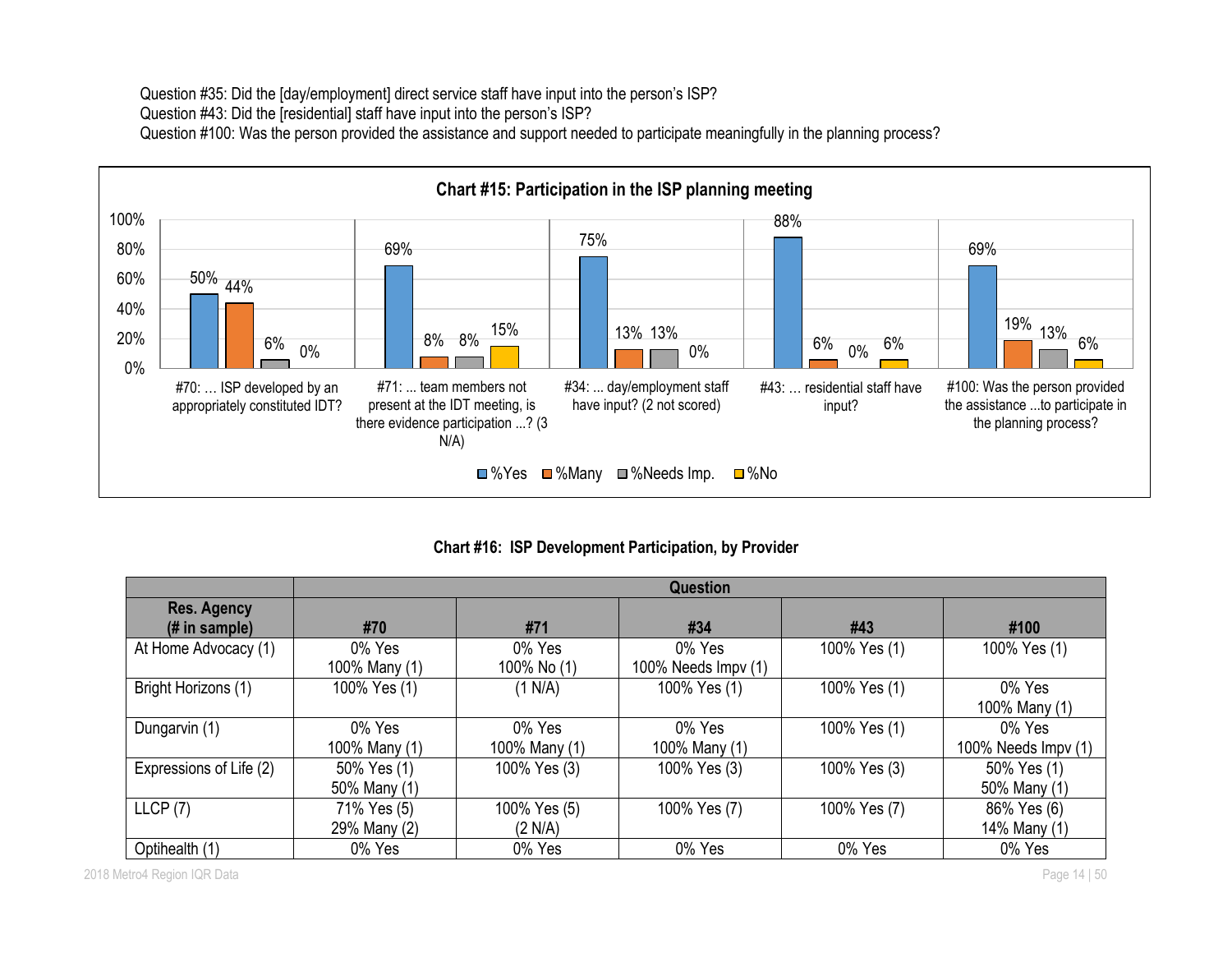|                           | <b>Question</b>    |                     |                     |               |                    |  |  |  |  |  |  |
|---------------------------|--------------------|---------------------|---------------------|---------------|--------------------|--|--|--|--|--|--|
| <b>Res. Agency</b>        |                    |                     |                     |               |                    |  |  |  |  |  |  |
| $(H \in \mathsf{sample})$ | #70                | #71                 | #34                 | #43           | #100               |  |  |  |  |  |  |
|                           | 100% Many (1)      | 100% Needs Impv (1) | 100% Needs Impv (1) | 100% Many (1) | 100% No (1)        |  |  |  |  |  |  |
| The New Beginnings (2)    | 50% Yes (1)        | 50% Yes (1)         | 100% Yes (2)        | 50% Yes (1)   | 50% Yes (1)        |  |  |  |  |  |  |
|                           | 50% Needs Impv (1) | 50% No (1)          |                     | 50% No (1)    | 50% Needs Impv (1) |  |  |  |  |  |  |
| TLC(1)                    | 0% Yes             | 100% Yes (1)        | 0% Yes              | 100% Yes (1)  | 100% Yes (1)       |  |  |  |  |  |  |
|                           | 100% Many (1)      |                     | 100% Many (1)       |               |                    |  |  |  |  |  |  |

#### **Chart #17: ISP Development Participation, by Case Management Agency**

|                                   |                                                   |                                                      | <b>Question</b>                              |                             |                                                   |
|-----------------------------------|---------------------------------------------------|------------------------------------------------------|----------------------------------------------|-----------------------------|---------------------------------------------------|
| <b>CM Agency</b><br>(# in sample) | #70                                               | #71                                                  | #34                                          | #43                         | #100                                              |
| A Step Above (1)                  | 0% Yes<br>100% Many (1)                           | 100% Yes (1)                                         | 100% Yes (1)                                 | 100% Yes (1)                | 100% Yes (1)                                      |
| Carino (2)                        | 100% Yes (2)                                      | 100% Yes (1)<br>(1 N/A)                              | 100% Yes (2)                                 | 100% Yes (2)                | 100% Yes (2)                                      |
| NMQCM (2)                         | 50% Yes (1)<br>50% Many (1)                       | 50% Yes (1)<br>50 No (1)                             | 50% Yes (1)<br>50% Needs Impv (1)            | 100% Yes (2)                | 100% Yes (2)                                      |
| Peak $(2)$                        | 0% Yes<br>100% Many (2)                           | 50% Yes (1)<br>50% Needs Impv (1)                    | 0% Yes<br>50% Many (1)<br>50% Needs Impv (1) | 50% Yes (1)<br>50% Many (1) | 50% Yes (1)<br>50% No (1)                         |
| Unidas (8)                        | 57% Yes (4)<br>38% Many (3)<br>13% Needs Impv (1) | 67% Yes (4)<br>17% Many (1)<br>17% No (1)<br>(2 N/A) | 88% Yes (7)<br>13% Many (1)                  | 88% Yes (7)<br>13% No (1)   | 38% Yes (3)<br>38% Many (3)<br>25% Needs Impv (2) |
| Unique Opportunities (1)          | 100% Yes (1)                                      | 100% Yes (1)                                         | 100% Yes (1)                                 | 100% Yes (1)                | 100% Yes (1)                                      |

One foundational component of an individual's ISP is the Long Term Vision, which summarizes what the individual wants to accomplish in the near future (3 to 5 years) in each life area. To that end, Outcomes are to be developed by the Team in a way that results in an accomplishable path to the visions. The 2018 IQR protocol specifically probes the content of identified visions as well as the content and clarity of related outcomes. The chart below details the findings related to identified questions for class members ISPs in the 2018 review.

Question #73: Overall, does the long term vision show expectations for growth and skill building? Question #169: Does the person have an ISP that contains a complete Vision Section that is based on a long term view?

Question #74: Overall, does the ISP give adequate guidance to achieving the person's long term vision?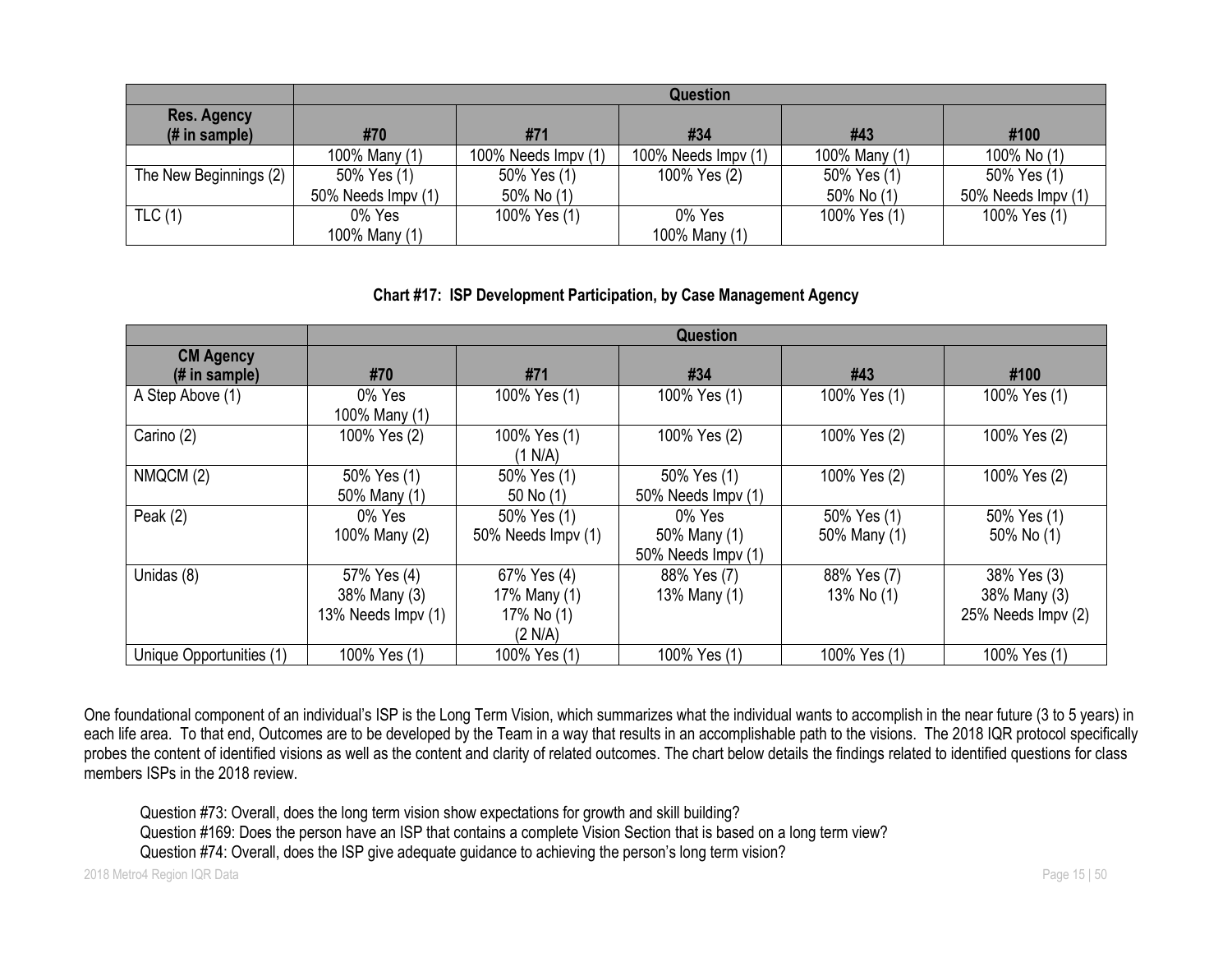Question #82: Overall, are the ISP outcomes related to achieving the person's long term vision? Question #83: Overall, do the ISP outcomes address the person's major needs? Question #81: Overall, do the outcomes in the ISP include criteria by which the team can determine when the outcomes have been achieved?



### **Chart #19: Vision and Outcome Scores, by Residential Agency**

|                                      | Question                |               |                         |              |                         |                               |  |  |  |
|--------------------------------------|-------------------------|---------------|-------------------------|--------------|-------------------------|-------------------------------|--|--|--|
| <b>Res. Agency</b><br>$#$ in sample) | #73                     | #169          | #74                     | #82          | #83                     | #81                           |  |  |  |
| At Home Advocacy (1)                 | 100% Yes (1)            | 100% Yes (1)  | 0% Yes<br>100% Many (1) | 100% Yes (1) | 0% Yes<br>100% Many (1) | 0% Yes<br>100% Needs Impv (1) |  |  |  |
| Bright Horizons (1)                  | 0% Yes<br>100% Many (1) | 100% Yes (1)  | 100% Yes (1)            | 100% Yes (1) | 100% Yes (1)            | 100% Yes (1)                  |  |  |  |
| Dungarvin (1)                        | 0% Yes                  | 0% Yes        | 0% Yes                  | 100% Yes (1) | 100% Yes (1)            | 0% Yes                        |  |  |  |
|                                      | 100% Many (1)           | 100% Many (1) | 100% Needs Impv (1)     |              |                         | 100% Needs Impv (1)           |  |  |  |
| Expressions of Life (2)              | 0% Yes                  | 50% Yes (1)   | 50% Yes (1)             | 100% Yes (2) | 0% Yes                  | 50% Yes (1)                   |  |  |  |
|                                      | 50% Many (1)            | 50% Many (1)  | 50% Many (1)            |              | 50% Many (1)            | 50% Many (1)                  |  |  |  |
|                                      | 50% Needs Impy (1)      |               |                         |              | 50% Needs Impv (1)      |                               |  |  |  |
| LLCP(7)                              | 43% Yes (3)             | 57% Yes (4)   | Yes $(4)$               | 100% Yes (7) | Yes $(6)$               | 43% Yes (3)                   |  |  |  |
|                                      | 57% Many (4)            | 43% Many (3)  | 29% Many (2)            |              | 14% Many (1)            | 29% Many (2)                  |  |  |  |

2018 Metro4 Region IQR Data Page 16 | 50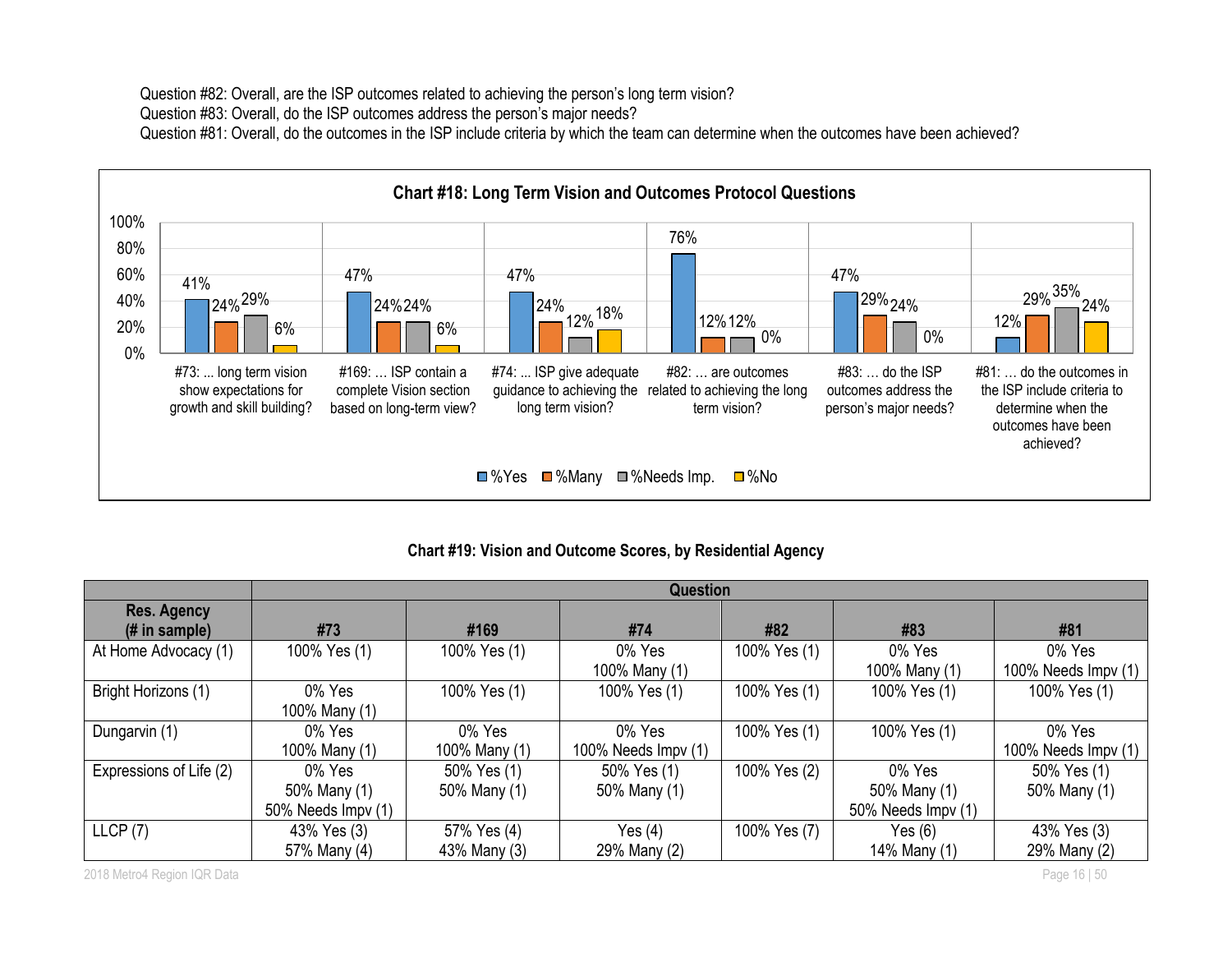|                                      | <b>Question</b>     |                     |                     |               |                    |                     |  |  |  |
|--------------------------------------|---------------------|---------------------|---------------------|---------------|--------------------|---------------------|--|--|--|
| <b>Res. Agency</b><br>$#$ in sample) | #73                 | #169                | #74                 | #82           | #83                | #81                 |  |  |  |
|                                      |                     |                     | 14% Needs Impv (1)  |               |                    | 29% Needs Impv (2)  |  |  |  |
| Optihealth (1)                       | 0% Yes              | 0% Yes              | 100% Yes (1)        | 0% Yes        | 0% Yes             | 0% Yes              |  |  |  |
|                                      | 100% Needs Impv (1) | 100% Needs Impv (1) |                     | 100% Many (1) | 100% No (1)        | 100% Needs Impv (1) |  |  |  |
| The New Beginnings (2)               | 50% Yes (1)         | 50% Yes (1)         | 100% Yes (2)        | 100% Yes (2)  | 50% Yes (1)        | 50% Yes (1)         |  |  |  |
|                                      | 50% Needs Impv (1)  | 50% Needs Impy (1)  |                     |               | 50% Needs Impv (1) | 50% No (1)          |  |  |  |
| TLC(1)                               | 0% Yes              | 0% Yes              | 0% Yes              | 100% Yes (1)  | 100% Yes (1)       | 0% Yes              |  |  |  |
|                                      | 100% Needs Impv (1) | 100% Needs Impv (1) | 100% Needs Impy (1) |               |                    | 100% No (1)         |  |  |  |

#### **Chart #20: Vision and Outcome Scores by Case Management Agency**

|                                    | <b>Question</b>     |                     |                     |               |                    |                     |  |  |  |  |
|------------------------------------|---------------------|---------------------|---------------------|---------------|--------------------|---------------------|--|--|--|--|
| <b>CM Agency</b><br>$#$ in sample) | #73                 | #169                | #74                 | #82           | #83                | #81                 |  |  |  |  |
| A Step Above (1)                   | 0% Yes              | 0% Yes              | 0% Yes              | 100% Yes (1)  | 100% Yes (1)       | 0% Yes              |  |  |  |  |
|                                    | 100% Many (1)       | 100% Many (1)       | 100% Many (1)       |               |                    | 100% Needs Impv (1) |  |  |  |  |
| Carino (2)                         | 100% Yes (2)        | 100% Yes (2)        | 100% Yes (2)        | 100% Yes (2)  | 100% Yes (2)       | 100% Yes (2)        |  |  |  |  |
| NMQCM (2)                          | 100% Yes (2)        | 100% Yes (2)        | 50% Yes (1)         | 100% Yes (2)  | 50% Yes (1)        | 50% Yes (1)         |  |  |  |  |
|                                    |                     |                     | 50% Many (1)        |               | 50% Many (1)       | 50% Needs Impv (1)  |  |  |  |  |
| Peak $(2)$                         | 0% Yes              | 0% Yes              | 50% Yes (1)         | 0% Yes        | 0% Yes             | 0% Yes              |  |  |  |  |
|                                    | 100% Needs Impv (2) | 100% Needs Impv (2) | 50% Needs Impv (1)  | 100% Many (2) | 50% Many (1)       | 50% Needs Impv (1)  |  |  |  |  |
|                                    |                     |                     |                     |               | 50% No (1)         | 50% No (1)          |  |  |  |  |
| Unidas (8)                         | 14% Yes (1)         | 50% Yes (4)         | 72% Yes (5)         | 100% Yes (8)  | 72% Yes (5)        | Yes $(3)$           |  |  |  |  |
|                                    | 72% Many (5)        | Many $(3)$          | 23% Many (2)        |               | 23% Many (2)       | 23% Many (2)        |  |  |  |  |
|                                    | 23% Needs Impv (2)  | 14% Needs Impv (1)  | 14% Needs Impv (1)  |               | 14% Needs Impv (1) | 23% Needs Impv (2)  |  |  |  |  |
|                                    |                     |                     |                     |               |                    | 14% No (1)          |  |  |  |  |
| Unique Opportunities (1)           | 0% Yes              | 0% Yes              | 0% Yes              | 100% Yes (1)  | 100% Yes (1)       | 0% Yes              |  |  |  |  |
|                                    | 100% Many (1)       | 100% Many (1)       | 100% Needs Impv (1) |               |                    | 100% Many (1)       |  |  |  |  |

Additional components of an individual's ISP include Action Steps, which should be written in measurable terms, in sequential order which logically leads to the achievement of the related outcome. The data gathered during the implementation of the Action Steps should also be written in measurable terms, so team members can review them and determine if measurable progress toward the outcome is being made. The chart below details the findings related to specific questions which probe the action steps and data collection for class members ISPs in the 2018 review.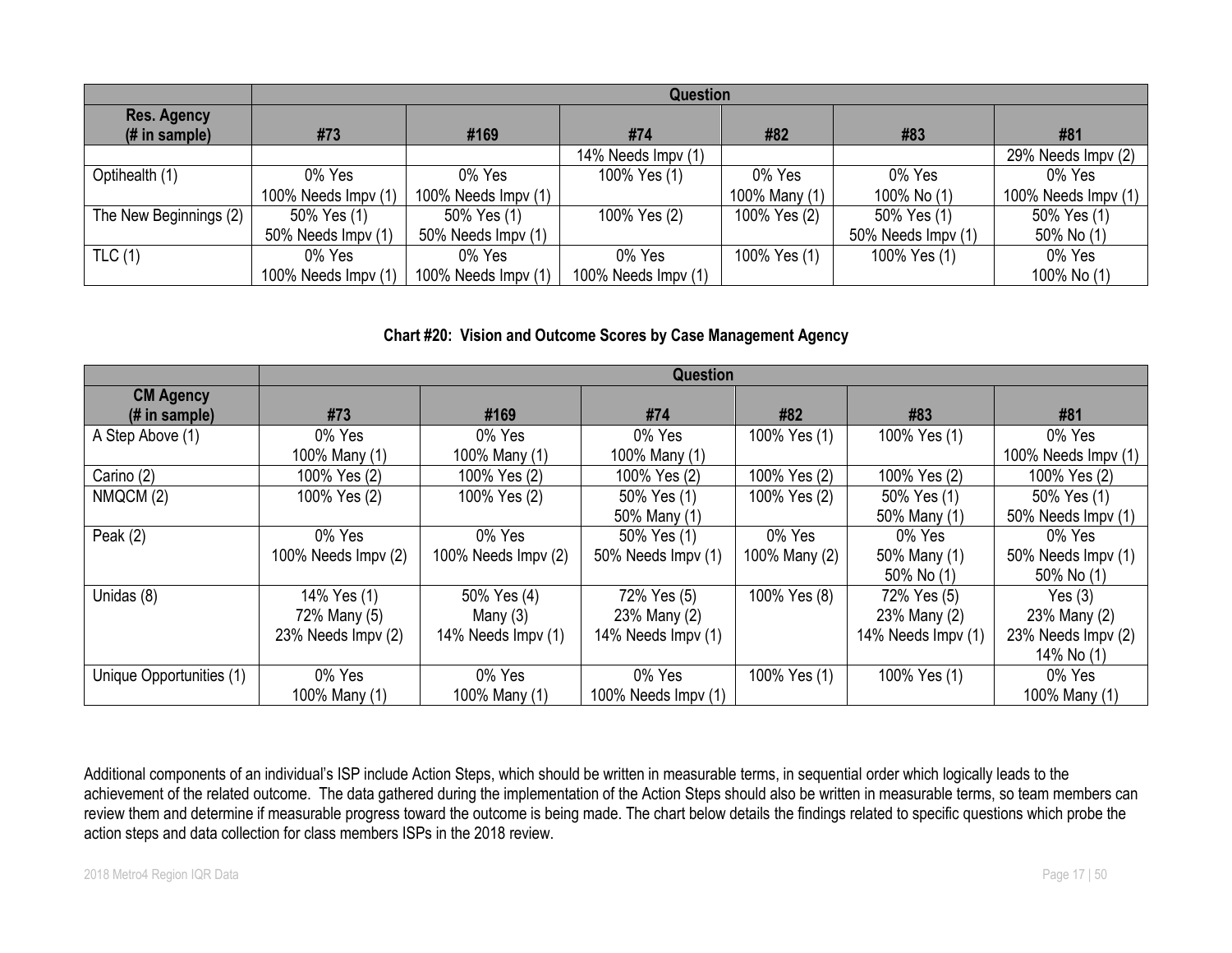Question #75: Is measureable data kept which verifies the consistent implementation of each of the action steps? Question #76: Does the data kept identify what the person does so a determination can be made regarding the progress/lack of progress? Question #77: Is each action step in the ISP implemented at a frequency that enables the person to learn new skills? Question #78: If the person is not successful in achieving action steps, has the team tried to determine why, and change their approach as needed? Question #79: If the person achieves action steps, does the team move to the next in a progress of steps or develops a new one? Question #80: Has the person made measureable progress on action steps during the past year?



|                                                | Question            |               |                             |              |                      |                     |  |  |
|------------------------------------------------|---------------------|---------------|-----------------------------|--------------|----------------------|---------------------|--|--|
| Res. Agency<br>$(H \in \mathbb{R})$ in sample) | #75                 | #76           | #77                         | #78          | #79                  | #80                 |  |  |
| At Home Advocacy (1)                           | 0% Yes              | 0% Yes        | 0% Yes                      | (1 N/A)      | 0% Yes               | 0% Yes              |  |  |
|                                                | 100% Many (1)       | 100% No (1)   | 100% Needs $\text{Impv}(1)$ |              | 100% No (1)          | 100% No (1)         |  |  |
| Bright Horizons (1)                            | 100% Yes (1)        | 0% Yes        | 0% Yes                      | (1 N/A)      | 0% Yes               | 0% Yes              |  |  |
|                                                |                     | 100% Many (1) | 100% Needs $Impv(1)$        |              | 100% Needs Impv (1)  | 100% Many (1)       |  |  |
| Dungarvin (1)                                  | 0% Yes              | 0% Yes        | 0% Yes                      | 100% Yes (1) | 0% Yes               | 0% Yes              |  |  |
|                                                | 100% Needs Impv (1) | 100% No (1)   | 100% Needs $\text{Impv}(1)$ |              | 100% No (1)          | 100% Needs Impv (1) |  |  |
| Expressions of Life (2)                        | 0% Yes              | 0% Yes        | 0% Yes                      | 50% Yes (1)  | 0% Yes               | 0% Yes              |  |  |
|                                                | 50% Many (1)        | 100% Many (2) | 50% Many (1)                | 50% No (1)   | 100% Needs $Impv(2)$ | 50% Many (1)        |  |  |

2018 Metro4 Region IQR Data Page 18 | 50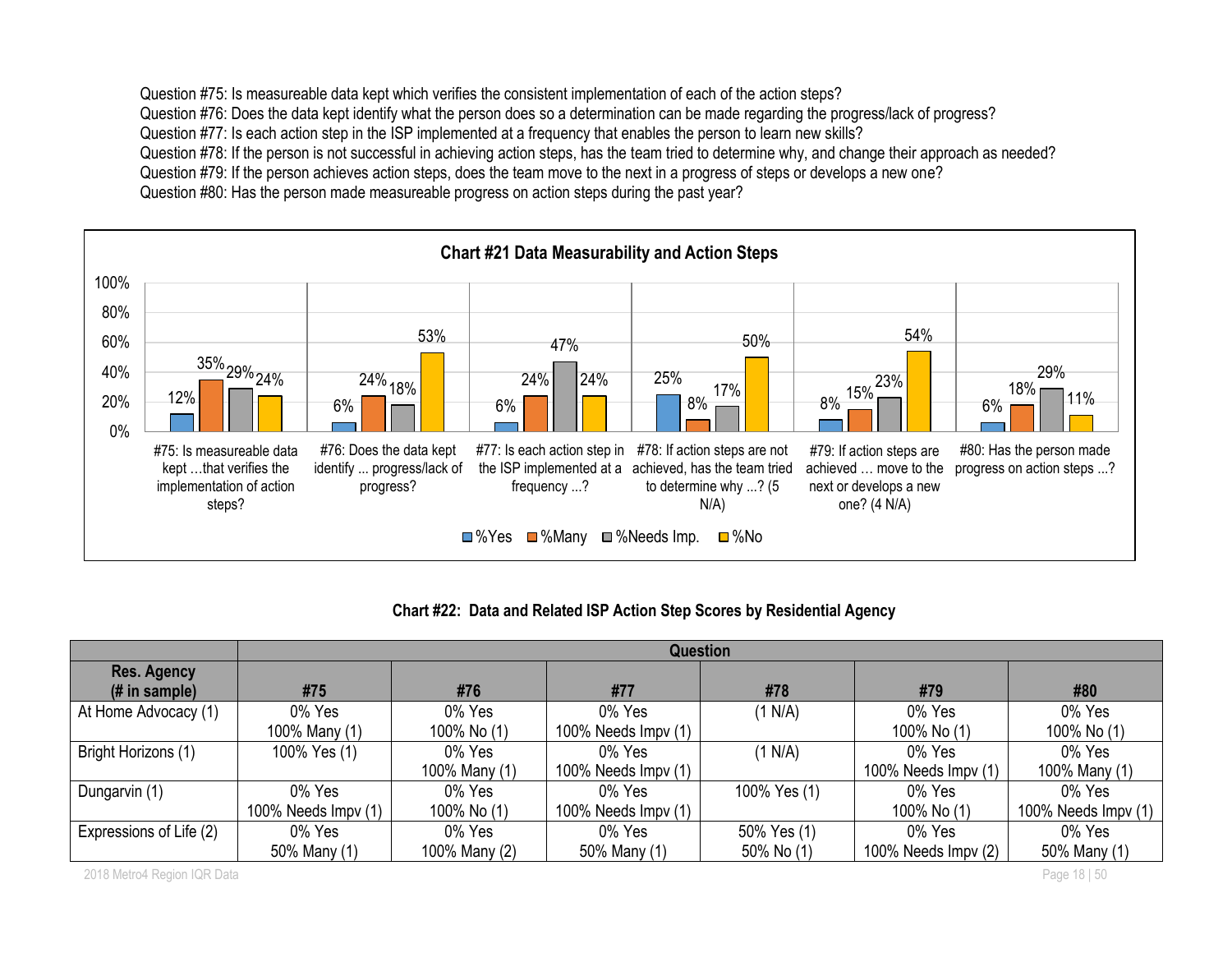|                                     | Question            |                     |                     |                     |              |                     |  |  |
|-------------------------------------|---------------------|---------------------|---------------------|---------------------|--------------|---------------------|--|--|
| <b>Res. Agency</b><br>(# in sample) | #75                 | #76                 | #77                 | #78                 | #79          | #80                 |  |  |
|                                     | 50% No (1)          |                     | 50% No (1)          |                     |              | 50% No (1)          |  |  |
| LLCP(7)                             | 29% Yes (2)         | 43% Yes (3)         | 0% Yes              | 50% Yes (3)         | 33% Yes (2)  | 0% Yes              |  |  |
|                                     | 14% Many (1)        | 14% Needs Impv (1)  | 43% Many (3)        | 33% Many (2)        | 17% Many (1) | 43% Many (3)        |  |  |
|                                     | 29% Needs Impv (2)  | 43% No (3)          | 29% Needs Impv (2)  | 17% No (1)          | 50% No (3)   | 29% Needs Impv (2)  |  |  |
|                                     | 29% No (2)          |                     | 29% No (2)          | (1 N/A)             | (1 N/A)      | 29% No (2)          |  |  |
| Optihealth (1)                      | 0% Yes              | 0% Yes              | 0% Yes              | 0% Yes              | 0% Yes       | 0% Yes              |  |  |
|                                     | 100% Needs Impv (1) | 100% No (1)         | 100% No (1)         | 100% No (1)         | 100% No (1)  | 100% Needs Impv (1) |  |  |
| The New Beginnings (2)              | 50% Yes (1)         | 0% Yes              | 50% Yes (1)         | 0% Yes              | 0% Yes       | 0% Yes              |  |  |
|                                     | 50% No (1)          | 100% Needs Impv (2) | 50% No (1)          | 100% Needs Impv (1) | 100% No (1)  | 50% Many (1)        |  |  |
|                                     |                     |                     |                     | (1 N/A)             | (1 N/A)      | 50% No (1)          |  |  |
| TLC(1)                              | 100% Yes (1)        | 0% Yes              | 0% Yes              | (1 N/A)             | 0% Yes       | 100% No (1)         |  |  |
|                                     |                     | 100% Many (1)       | 100% Needs Impv (1) |                     | 100% No (1)  |                     |  |  |

# **Chart #23: Data and Related Action Step Scores by Case Management Agency**

|                                                     | <b>Question</b>     |                    |                    |                    |                    |                    |  |  |
|-----------------------------------------------------|---------------------|--------------------|--------------------|--------------------|--------------------|--------------------|--|--|
| <b>CM Agency</b><br>$(H \in \mathbb{R})$ in sample) | #75                 | #76                | #77                | #78                | #79                | #80                |  |  |
| A Step Above (1)                                    | 0% Yes              | 0% Yes             | 0% Yes             | (1 N/A)            | 0% Yes             | 0% Yes             |  |  |
|                                                     | 100% No (1)         | 100% No (1)        | 100% Many (1)      |                    | 100% No (1)        | 100% No (1)        |  |  |
| Carino (2)                                          | 0% Yes              | 0% Yes             | 0% Yes             | 50% Yes (1)        | 50% Yes (1)        | 0% Yes             |  |  |
|                                                     | 100% Needs Impv (2) | 50% Needs Impv (1) | 50% Many (1)       | 50% Many (1)       | 50% Many (1)       | 50% Needs Impv (1) |  |  |
|                                                     |                     | 50% No (1)         | 50% No (1)         |                    |                    | 50% No (1)         |  |  |
| NMQCM (2)                                           | 50% Yes (1)         | 0% Yes             | 50% Yes (1)        | (2 N/A)            | 0% Yes             | 0% Yes             |  |  |
|                                                     | 50% Many (1)        | 50% Needs Impv (1) | 50% Needs Impv (1) |                    | 100% No (1)        | 50% Many (1)       |  |  |
|                                                     |                     | 50% No (1)         |                    |                    | (1 N/A)            | 50% No (1)         |  |  |
| Peak $(2)$                                          | 50% Yes (1)         | 0% Yes             | 0% Yes             | 0% Yes             | 0% Yes             | 0% Yes             |  |  |
|                                                     | 50% Needs Impv (1)  | 50% Many (1)       | 50% Needs Impv (1) | 100% No (1)        | 100% No (2)        | 50% Needs Impv (1) |  |  |
|                                                     |                     | 50% No (1)         | 50% No (1)         | (1 N/A)            |                    | 50% No (1)         |  |  |
| Unidas (8)                                          | 38% Yes (3)         | 25% Yes (2)        | 0% Yes             | 57% Yes (4)        | 14% Yes (1)        | 0% Yes             |  |  |
|                                                     | 13% Many (1)        | 38% Many (3)       | 25% Many (2)       | 14% Many (1)       | 43% Needs Impv (3) | 50% Many (4)       |  |  |
|                                                     | 13% Needs Impv (1)  | 13% Needs Impv (1) | 50% Needs Impv (4) | 14% Needs Impv (1) | 43% No (3)         | 25% Needs Impv (2) |  |  |
|                                                     | 38% No (3)          | 25% No (2)         | 25% No (2)         | 14% No (1)         | (1 N/A)            | 25% No (2)         |  |  |
|                                                     |                     |                    |                    | (1 N/A)            |                    |                    |  |  |
| Unique Opportunities (1)                            | 0% Yes              | 100% Yes (1)       | 0% Yes             | 0% Yes             | 0% Yes             | 0% Yes             |  |  |
|                                                     | 100% Many (1)       |                    | 100% Many (1)      | 100% No (1)        | 100% No (1)        | 100% Many (1)      |  |  |
| 2018 Metro4 Region IQR Data                         |                     |                    |                    |                    |                    | Page 19   50       |  |  |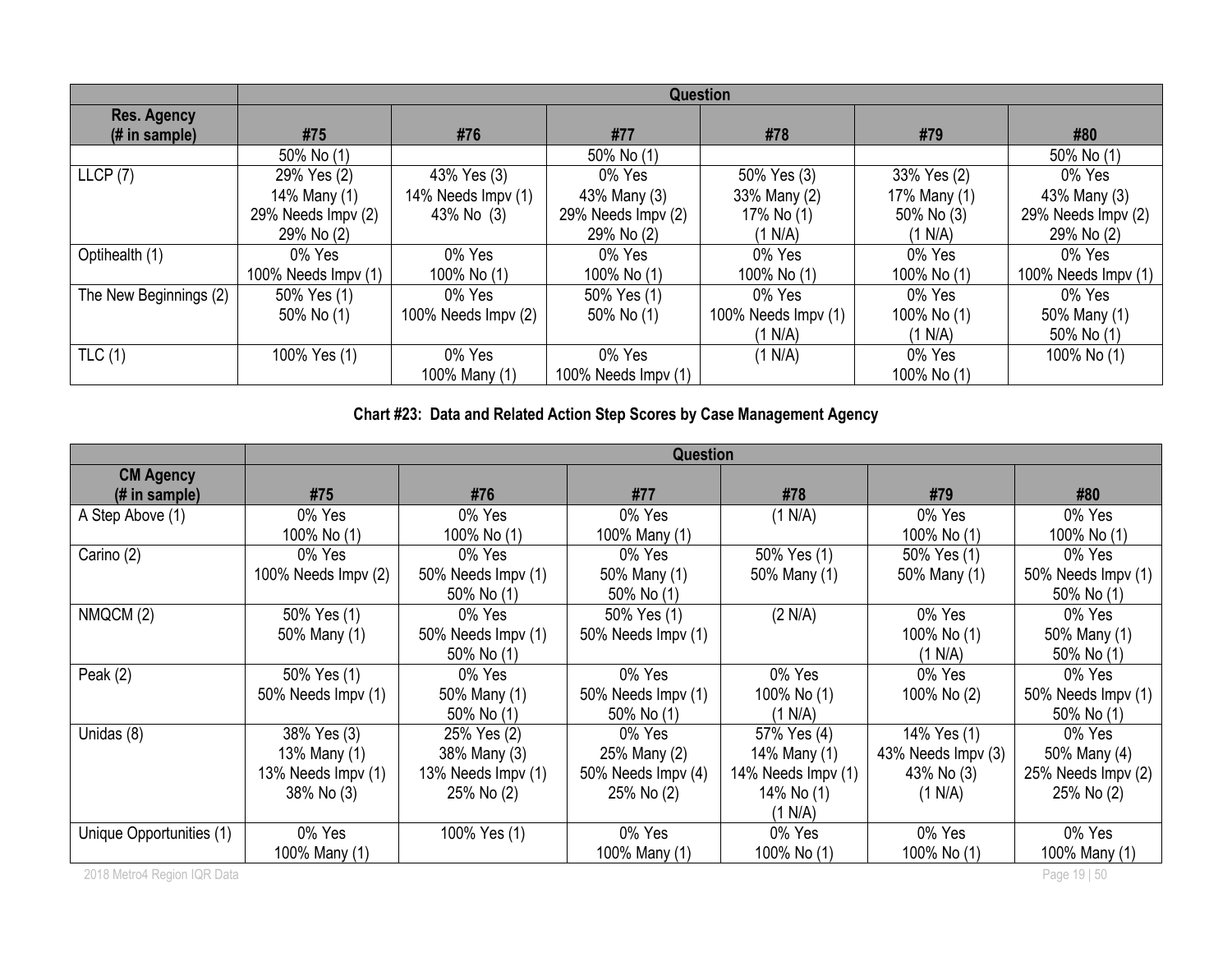In addition to the components listed above, the Teaching and Support Strategies (TSS) are also an integral part of the ISP. T&SS should be developed by the residential and/or day provider responsible for implementing the T&SS. Input from others such as therapists should be included as needed. WDSIs are developed by therapists as a complement to the T&SS. All T&SS and WDSIs should provide guidance for those direct support professionals who support the person in achieving his/her Vision/Outcomes. The following protocol questions in the 2018 IQR relate to the T&SS and implementation of the ISP.

Question #84: Overall, are the T&SS sufficient to ensure consistent implementation of the services planned?

Question #85: Overall, are the recommendations and/or objectives/strategies of ancillary provider integrated into the ISP?

Question #97: Overall, do the progress notes or other documentation in the record reflect the status of the outcomes and services of the key life areas stated in the ISP?

Question #96: Overall, were the direct service staff able to describe their responsibilities in providing daily care/supports to the person?

Question #95: Overall, was the direct service staff trained on the implementation of this person's ISP?

Question #93/94a: Is the ISP being implemented?

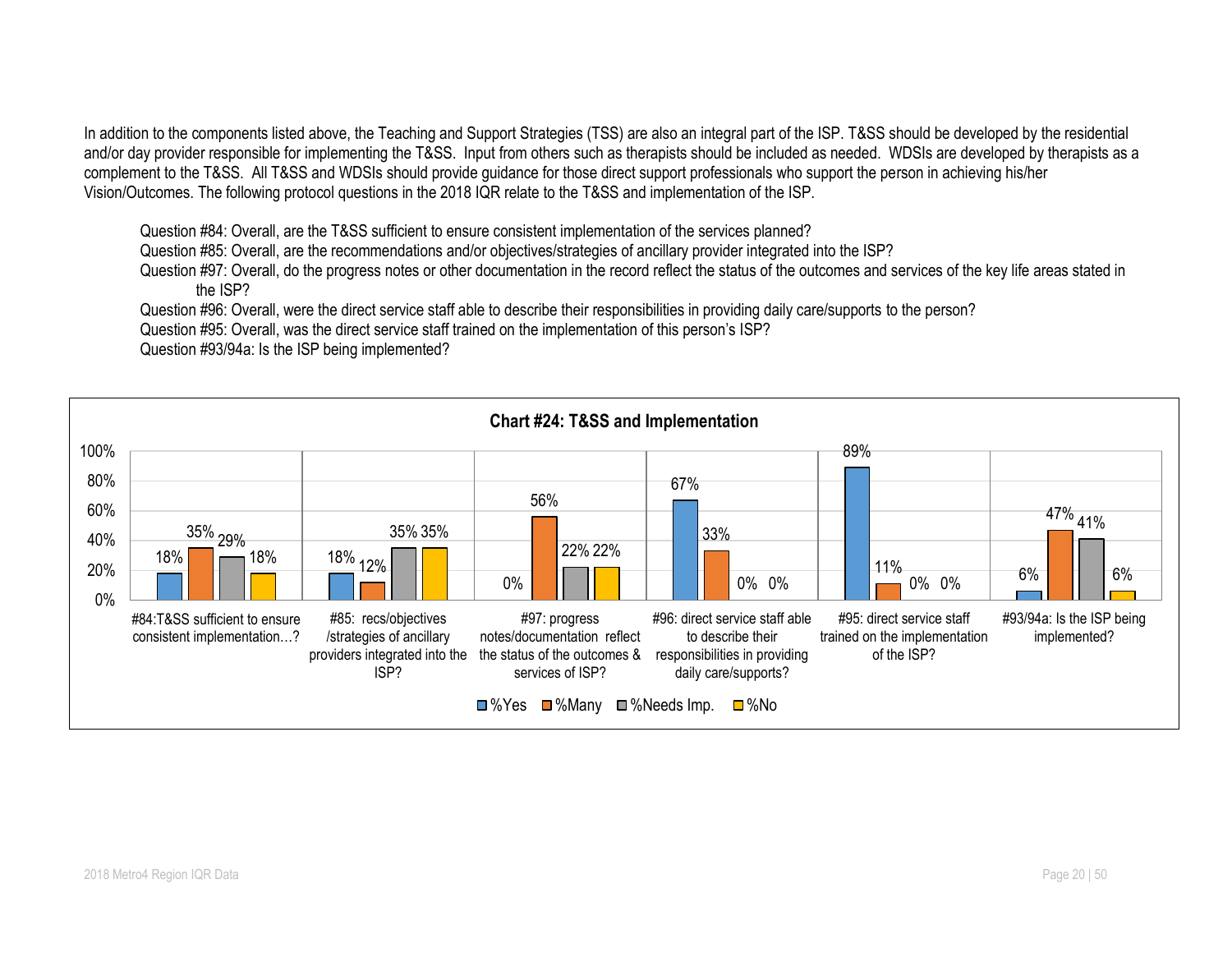|                         |                      |                     | <b>Question</b>     |                     |               |                             |
|-------------------------|----------------------|---------------------|---------------------|---------------------|---------------|-----------------------------|
| <b>Res. Agency</b>      |                      |                     |                     |                     |               |                             |
| (# in sample)           | #84                  | #85                 | #97                 | #96                 | #95           | #94a                        |
| At Home Advocacy (1)    | 0% Yes               | 0% Yes              | 0% Yes              | 100% Yes (1)        | 100% Yes (1)  | 0% Yes                      |
|                         | 100% Needs $Impv(1)$ | 100% Needs Impv (1) | 100% Needs Impv (1) |                     |               | 100% Needs Impv (1)         |
| Bright Horizons (1)     | 0% Yes               | 0% Yes              | 0% Yes              | 100% Yes (1)        | 100% Yes (1)  | 0% Yes                      |
|                         | 100% Needs $Impv(1)$ | 100% No (1)         | 100% Needs Impv (1) |                     |               | 100% Needs $Impv(1)$        |
| Dungarvin (1)           | 0% Yes               | 0% Yes              | 0% Yes              | 0% Yes              | 0% Yes        | 0% Yes                      |
|                         | 100% Needs $Impv(1)$ | 100% Many (1)       | 100% Needs Impv (1) | 100% Many (1)       | 100% Many (1) | 100% Many (1)               |
| Expressions of Life (2) | 0% Yes               | 0% Yes              | 0% Yes              | 50% Yes (1)         | 100% Yes (2)  | 0% Yes                      |
|                         | 100% Needs Impv (2)  | 50% Many (1)        | 100% Many (2)       | 50% Many (1)        |               | 50% Many (1)                |
|                         |                      | 50% No (1)          |                     |                     |               | 50% No (1)                  |
| LLCP(7)                 | 57% Yes (4)          | 86% Yes (6)         | 0% Yes              | 86% Yes (6)         | 0% Yes        | 29% Yes (2)                 |
|                         | 29% Many (2)         | 14% Needs Impv (1)  | 71% Many (5)        | 14% Many (1)        | 100% Many (7) | 57% Many (4)                |
|                         | 14% Needs Impv (1)   |                     | 29% Needs Impv (2)  |                     |               | 14% Needs Impv (1)          |
| Optihealth (1)          | 0% Yes               | 0% Yes              | 0% Yes              | 0% Yes              | 0% Yes        | 0% Yes                      |
|                         | 100% No (1)          | 100% Needs Impv (1) | 100% Needs Impv (1) | 100% Needs Impv (1) | 100% Many (1) | 100% Needs $\text{Impv}(1)$ |
| The New Beginnings (2)  | 0% Yes               | 50% Yes (1)         | 0% Yes              | 100% Yes (2)        | 50% Yes (1)   | 0% Yes                      |
|                         | 50% Many (1)         | 50% Many (1)        | 50% Many (1)        |                     | 50% Many (1)  | 50% Many (1)                |
|                         | 50% Needs Impv (1)   |                     | 50% No (1)          |                     |               | 50% Needs Impy (1)          |
| TLC(1)                  | 0% Yes               | 0% Yes              | 0% Yes              | 100% Yes (1)        | 100% Yes (1)  | 0% Yes                      |
|                         | 100% No (1)          | 100% Needs Impv (1) | 100% Needs Impv (1) |                     |               | 100% Many (1)               |

# **Chart #25: T&SS and ISP Implementation Scores by Residential Agency**

# **Chart #26: T&SS and ISP Implementation Scores by Case Management Agency**

|                                   | Question           |                     |                     |              |              |                    |  |  |
|-----------------------------------|--------------------|---------------------|---------------------|--------------|--------------|--------------------|--|--|
| <b>CM Agency</b><br>(# in sample) | #84                | #85                 | #97                 | #96          | #95          | #94a               |  |  |
| A Step Above (1)                  | 0% Yes             | 0% Yes              | 0% Yes              | 100% Yes (1) | 100% Yes (1) | 0% Yes             |  |  |
|                                   | 100% Many (1)      | 100% Needs Impv (1) | 100% Needs Impv (1) |              |              | 100% Many (1)      |  |  |
| Carino (2)                        | 100% Yes (2)       | 100% Yes (2)        | 0% Yes              | 100% Yes (2) | 100% Yes (2) | 0% Yes             |  |  |
|                                   |                    |                     | 100% Many (2)       |              |              | 50% Many (1)       |  |  |
|                                   |                    |                     |                     |              |              | 50% Needs Impv (1) |  |  |
| NMQCM (2)                         | 0% Yes             | 0% Yes              | 0% Yes              | 100% Yes (2) | 100% Yes (2) | 0% Yes             |  |  |
|                                   | 50% Many (1)       | 50% Many (1)        | 50% Many (1)        |              |              | 50% Many (1)       |  |  |
|                                   | 50% Needs Impv (1) | 50% Needs Impv (1)  | 50% Needs Impv (1)  |              |              | 50% Needs Impv (1) |  |  |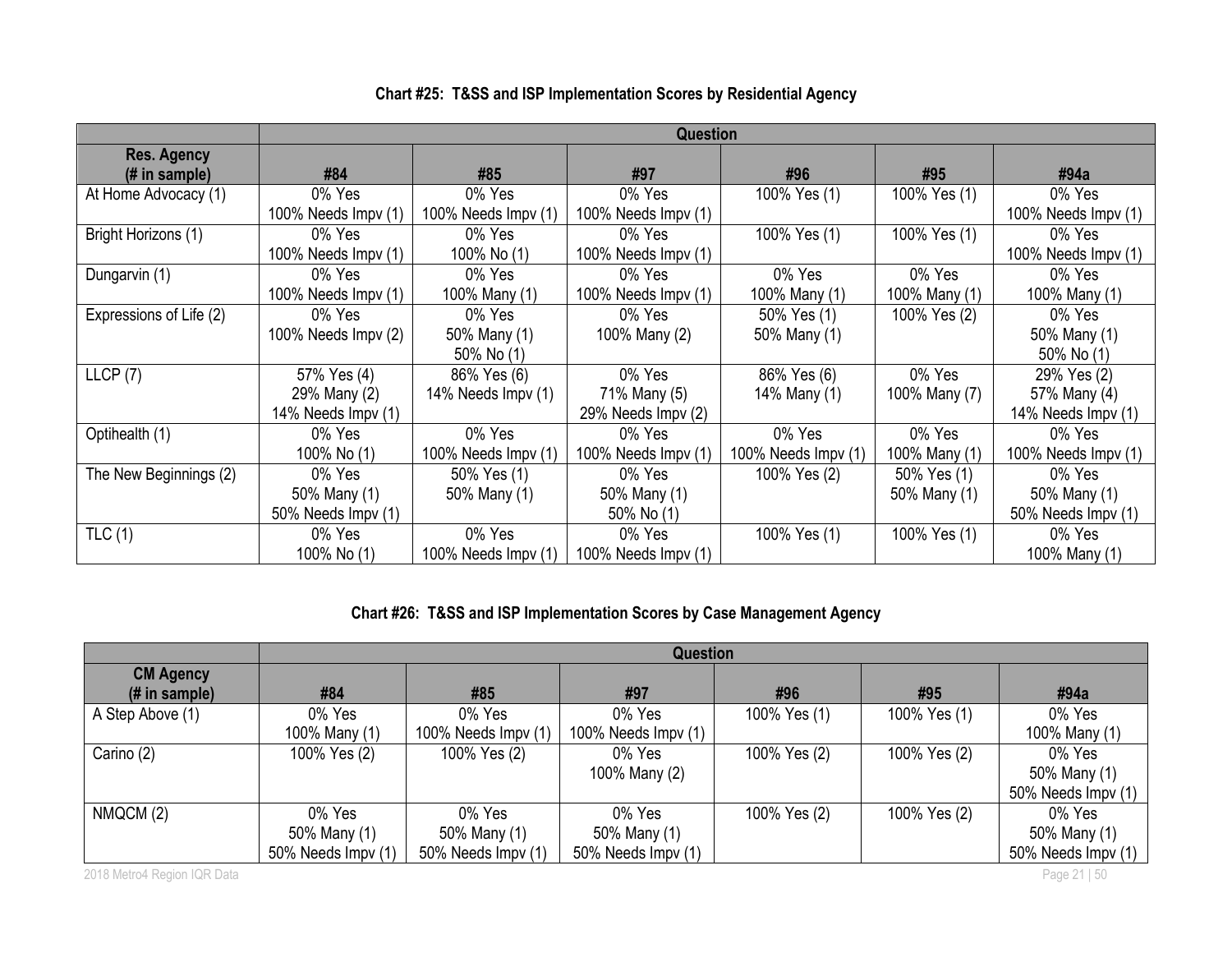|                                               | <b>Question</b>    |                     |                     |                    |              |                    |  |  |
|-----------------------------------------------|--------------------|---------------------|---------------------|--------------------|--------------|--------------------|--|--|
| <b>CM Agency</b><br>$(H \in \mathsf{sample})$ | #84                | #85                 | #97                 | #96                | #95          | #94a               |  |  |
| Peak $(2)$                                    | 0% Yes             | 0% Yes              | 0% Yes              | 50% Yes (1)        | 50% Yes (1)  | 0% Yes             |  |  |
|                                               | 100% No (2)        | 100% Needs Impv (2) | 100% Needs Impv (2) | 50% Needs Impv (1) | 50% Many (1) | 50% Many (1)       |  |  |
|                                               |                    |                     |                     |                    |              | 50% Needs Impv (1) |  |  |
| Unidas (8)                                    | 0% Yes             | 38% Yes (3)         | 0% Yes              | 63% Yes (5)        | 67% Yes (6)  | 33% Yes (2)        |  |  |
|                                               | 33% Many (2)       | 38% Many (3)        | 50% Many (4)        | 38% Many (3)       | 33% Many (2) | 38% Many (3)       |  |  |
|                                               | 67% Needs Impv (6) | 33% Needs Impv (2)  | 38% Needs Impv (3)  |                    |              | 33% Needs Impv (2) |  |  |
|                                               |                    |                     | 13% No (1)          |                    |              | 13% No (1)         |  |  |
| Unique Opportunities (1)                      | 0% Yes             | 100% Yes (1)        | 0% Yes              | 100% Yes (1)       | 100% Yes (1) | 0% Yes             |  |  |
|                                               | 100% Many (1)      |                     | 100% Many (1)       |                    |              | 100% Many (1)      |  |  |

As evidenced above, the different components of each person's ISP are evaluated. Based on that analysis, an overview of the adequacy of ISP content as well as implementation and effectiveness of the ISP can be determined. There are multiple questions in the 2018 IQR protocol that probe these items, and the level of intensity of services that individuals in the review receive.

Question #72: Does my ISP contain current and accurate information?

Question #133: Has the IDT process been adequate for assessing, planning, implementing and monitoring of services for this person?

Question #92/173: Overall, is the ISP adequate to meet the person's needs?

Question #170: Does the person receive services and supports recommended in the ISP?

Question #94b: Are current services adequate to meet the person's needs?

Question #174: Is the total program of the level of intensity adequate to meet this person's needs?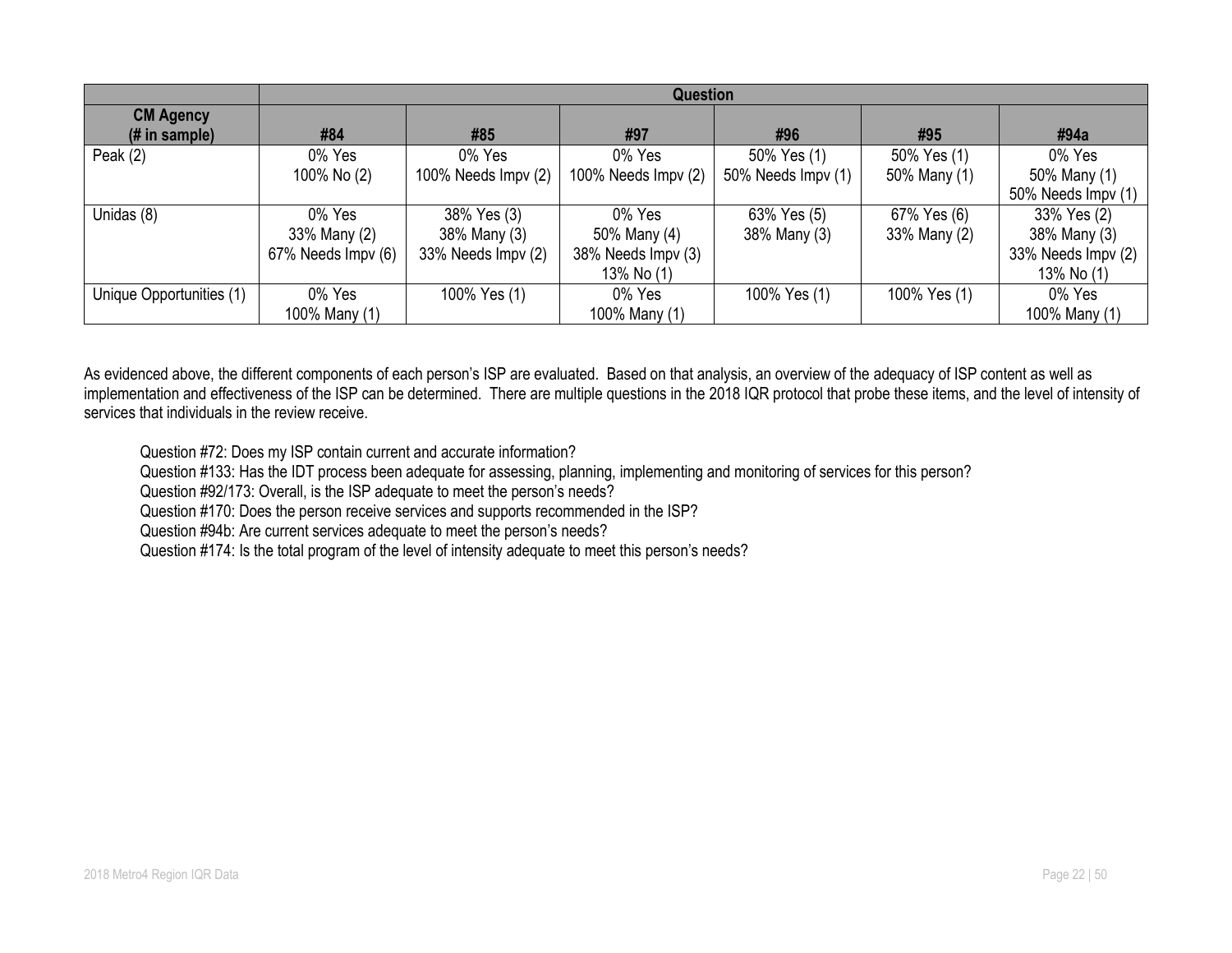

**Chart #28: ISP Content and Adequacy Scores, by Residential Agency**

|                                 | <b>Question</b>     |                     |                     |               |                    |                     |  |  |  |
|---------------------------------|---------------------|---------------------|---------------------|---------------|--------------------|---------------------|--|--|--|
| Res. Agency                     |                     |                     |                     |               |                    |                     |  |  |  |
| $(H \in \mathbb{R})$ in sample) | #72                 | #133                | #92/173             | #170          | $\#94b$            | #174                |  |  |  |
| At Home Advocacy (1)            | 0% Yes              | 0% Yes              | 0% Yes              | 100% Yes (1)  | 100% Yes (1)       | 0% Yes              |  |  |  |
|                                 | 100% Many (1)       | 100% Needs Impv (1) | 100% Needs Impv (1) |               |                    | 100% Needs Impv (1) |  |  |  |
| Bright Horizons (1)             | 100% Yes (1)        | 0% Yes              | 0% Yes              | 100% Yes (1)  | 100% Yes (1)       | 0% Yes              |  |  |  |
|                                 |                     | 100% Many (1)       | 100% Many (1)       |               |                    | 100% Many (1)       |  |  |  |
| Dungarvin (1)                   | 0% Yes              | 0% Yes              | 0% Yes              | 100% Yes (1)  | 0% Yes             | 0% Yes              |  |  |  |
|                                 | 100% Many (1)       | 100% Many (1)       | 100% Many (1)       |               | 100% Many (1)      | 100% Many (1)       |  |  |  |
| Expressions of Life (2)         | 50% Many (1)        | 0% Yes              | 0% Yes              | 100% Yes (2)  | 0% Yes             | 0% Yes              |  |  |  |
|                                 | 50% Needs Impv (1)  | 100% Many (2)       | 100% Many (2)       |               | 100% Many (2)      | 100% Many (2)       |  |  |  |
| LLCP(7)                         | 14% Yes (1)         | 14% Yes (1)         | 0% Yes              | 0% Yes        | 29% Yes (2)        | 0% Yes              |  |  |  |
|                                 | 57% Many (4)        | 57% Many (4)        | 86% Many (6)        | 100% Many (7) | 57% Many (4)       | 86% Many (6)        |  |  |  |
|                                 | 29% Needs Impv (2)  | 29% Needs Impv (2)  | 14% Needs Impv (1)  |               | 14% Needs Impv (1) | 14% Needs Impv (1)  |  |  |  |
| Optihealth (1)                  | 0% Yes              | 0% Yes              | 0% Yes              | 100% Yes (1)  | 100% Yes (1)       | 0% Yes              |  |  |  |
|                                 | 100% Needs Impv (1) | 100% Needs Impv (1) | 100% Needs Impv (1) |               |                    | 100% Needs Impv (1) |  |  |  |
| The New Beginnings (2)          | 0% Yes              | 0% Yes              | 0% Yes              | 100% Yes (2)  | 0% Yes             | 0% Yes              |  |  |  |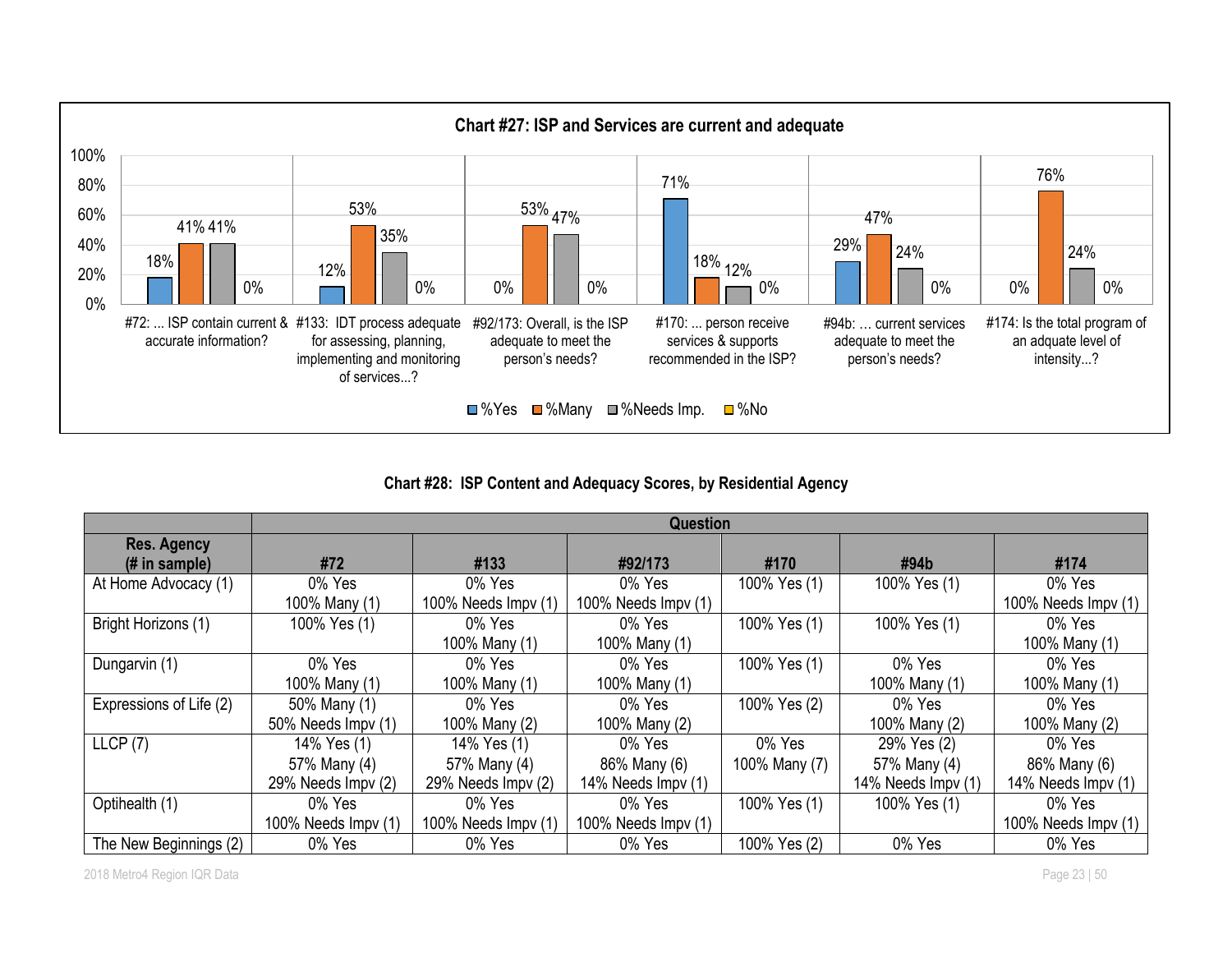|                                      |                             | <b>Question</b>     |                      |              |                    |                     |  |  |  |  |
|--------------------------------------|-----------------------------|---------------------|----------------------|--------------|--------------------|---------------------|--|--|--|--|
| <b>Res. Agency</b><br>$#$ in sample) | #72                         | #133                | #92/173              | #170         | #94b               | #174                |  |  |  |  |
|                                      | 50% Many (1)                | 100% Needs Impv (2) | 50% Many (1)         |              | 50% Many (1)       | 100% Needs Impv (2) |  |  |  |  |
|                                      | 50% Needs Impy (1)          |                     | 50% Needs Impv (1)   |              | 50% Needs Impv (1) |                     |  |  |  |  |
| TLC(1)                               | 0% Yes                      | 0% Yes              | 0% Yes               | 100% Yes (1) | 0% Yes             | 100% Yes (1)        |  |  |  |  |
|                                      | 100% Needs $\text{Impv}(1)$ | 100% Many (1)       | 100% Needs $Impv(1)$ |              | 100% Many (1)      |                     |  |  |  |  |

## **Chart #29: ISP Content and Adequacy Scores, by Case Management Agency**

|                                   |                     | <b>Question</b>     |                     |              |                    |                     |  |  |  |
|-----------------------------------|---------------------|---------------------|---------------------|--------------|--------------------|---------------------|--|--|--|
| <b>CM Agency</b><br>(# in sample) | #72                 | #133                | #92/173             | #170         | #94b               | #174                |  |  |  |
| A Step Above (1)                  | 0% Yes              | 0% Yes              | 0% Yes              | 100% Yes (1) | 100% Yes (1)       | 0% Yes              |  |  |  |
|                                   | 100% Needs Impv (1) | 100% Needs Impv (1) | 100% Needs Impv (1) |              |                    | 100% Many (1)       |  |  |  |
| Carino (2)                        | 50% Yes (1)         | 0% Yes              | 0% Yes              | 100% Yes (2) | 0% Yes             | 0% Yes              |  |  |  |
|                                   | 50% Many (1)        | 50% Many (1)        | 100% Many (2)       |              | 50% Many (1)       | 50% Many (1)        |  |  |  |
|                                   |                     | 50% Needs Impv (1)  |                     |              | 50% Needs Impv (1) | 50% Needs Impv (1)  |  |  |  |
| NMQCM (2)                         | 0% Yes              | 0% Yes              | 0% Yes              | 100% Yes (2) | 0% Yes             | 0% Yes              |  |  |  |
|                                   | 50% Many (2)        | 100% Needs Impv (2) | 50% Many (1)        |              | 50% Many (1)       | 100% Needs Impv (2) |  |  |  |
|                                   |                     |                     | 50% Needs Impv (1)  |              | 50% Needs Impv (1) |                     |  |  |  |
| Peak $(2)$                        | 0% Yes              | 0% Yes              | 0% Yes              | 100% Yes (2) | 50% Yes (1)        | 0% Yes              |  |  |  |
|                                   | 100% Needs Impv (2) | 50% Many (1)        | 100% Needs Impv (2) |              | 50% Many (1)       | 50% Many (1)        |  |  |  |
|                                   |                     | 50% Needs Impv (1)  |                     |              |                    | 50% Needs Impv (1)  |  |  |  |
| Unidas (8)                        | 13% Yes (1)         | 0% Yes              | 0% Yes              | 100% Yes (8) | 13% Yes (1)        | 0% Yes              |  |  |  |
|                                   | 50% Many (4)        | 88% Many (7)        | 88% Many (7)        |              | 88% Many (7)       | 88% Many (7)        |  |  |  |
|                                   | 38% Needs Impv (3)  | 13% Needs Impv (1)  | 13% Needs Impv (1)  |              |                    | 13% Needs Impv (1)  |  |  |  |
| Unique Opportunities (1)          | 0% Yes              | 0% Yes              | 0% Yes              | 100% Yes (1) | 0% Yes             | 0% Yes              |  |  |  |
|                                   | 100% Many (1)       | 100% Many (1)       | 100% Many (1)       |              | 100% Many (1)      | 100% Many (1)       |  |  |  |

# **G. Case Management**

Case Management services are intended to be person-centered and are key to enabling people to pursue their desired life outcomes while gaining independence and access to needed services and supports. While the number of findings in the 2018 Metro4 Region IQR in the Case Management area are the third highest of the findings area, the region scored well on some of the case management questions. The charts below detail the related findings.

Question #24: Does the case manager "know" the person?

Question #25: Does the case manager understand his/her role/job?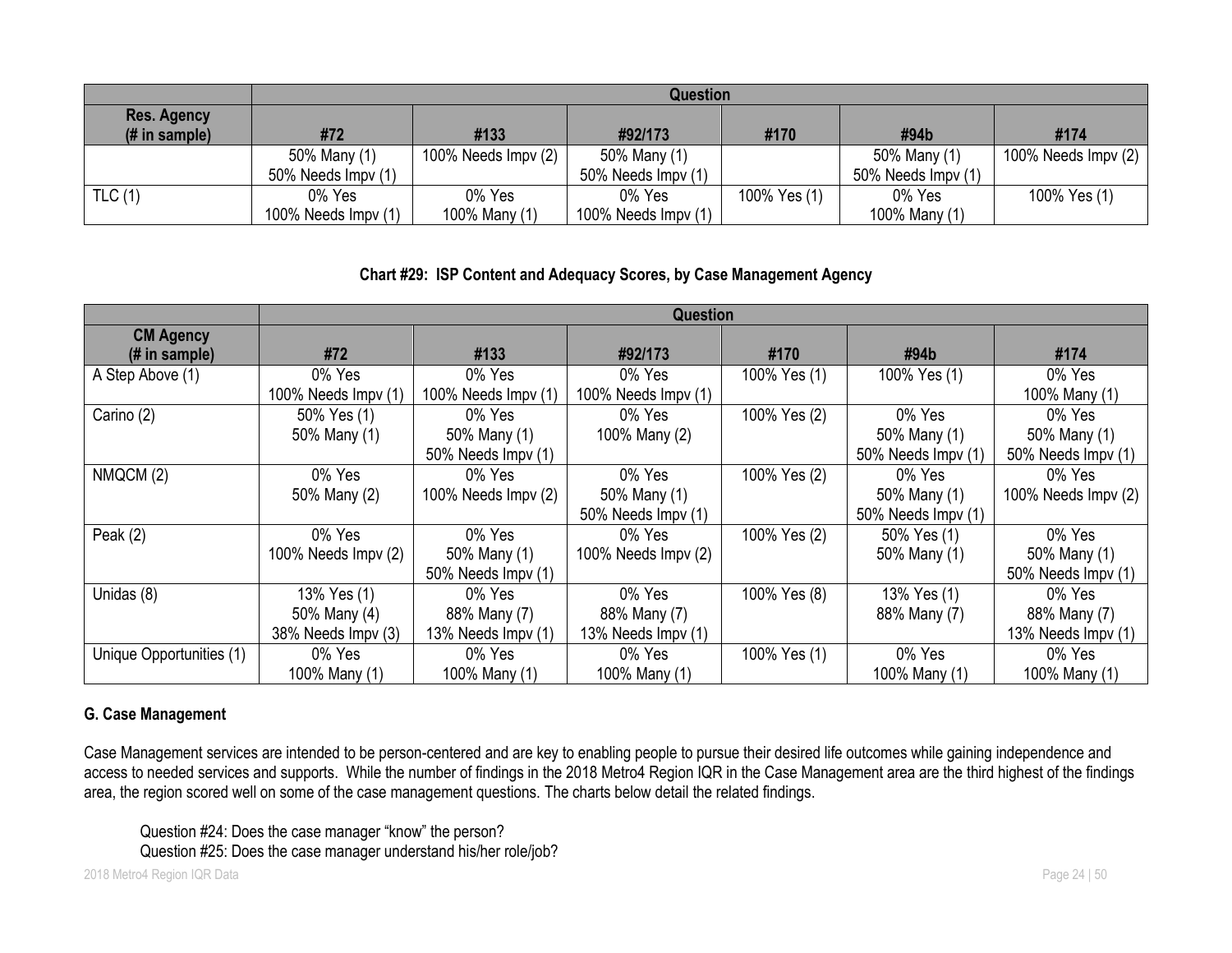Question #26: Did the case manager receive training on the topics needed to assist him/her in meeting the needs of this person?

Question #27: Is the case manager available to the person?

Question #28: Was the case manager able to describe the person's health related needs?



# **Chart #31: Case Management Scores, by Case Management Agency**

|                                    |                             | <b>Question</b>                                 |                             |                             |                                   |  |  |  |  |
|------------------------------------|-----------------------------|-------------------------------------------------|-----------------------------|-----------------------------|-----------------------------------|--|--|--|--|
| <b>CM Agency</b><br>$#$ in sample) | #24                         | #25                                             | #26                         | #27                         | #28                               |  |  |  |  |
| A Step Above (1)                   | 100% Yes (1)                | 0% Yes<br>100% Many (1)                         | 100% Yes (1)                | 100% Yes (1)                | 0% Yes<br>100% Many (1)           |  |  |  |  |
| Carino (2)                         | 100% Yes (2)                | 100% Yes (2)                                    | 100% Yes (2)                | 100% Yes (2)                | 50% Yes (1)<br>50% Many (1)       |  |  |  |  |
| NMQCM (2)                          | 100% Yes (2)                | 0% Yes<br>100% Many (2)                         | 100% Yes (2)                | 50% Yes (1)<br>50% Many (1) | 100% Yes (2)                      |  |  |  |  |
| Peak $(2)$                         | 50% Yes (1)<br>50% Many (1) | $0\%$ Yes<br>50% Many (1)<br>50% Needs Impv (1) | 100% Yes (2)                | 50% Yes (1)<br>50% Many (1) | 0% Yes<br>100% Needs Impv (2)     |  |  |  |  |
| Unidas (8)                         | 75% Yes (6)<br>13% Many (1) | 13% Yes (1)<br>63% Many (5)                     | 75% Yes (6)<br>13% Many (1) | 63% Yes (5)<br>Many $(3)$   | 88% Yes (7)<br>13% Needs Impv (1) |  |  |  |  |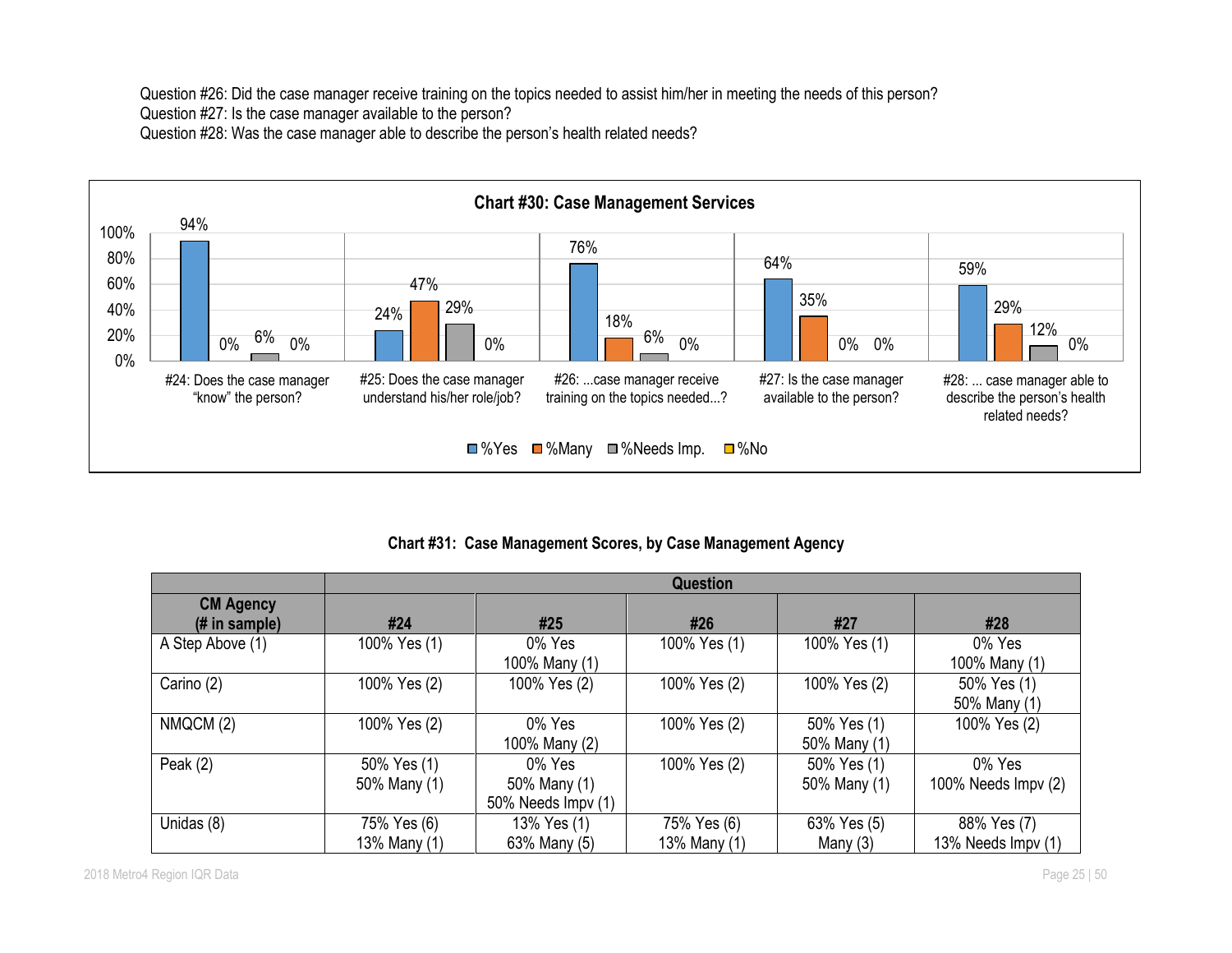|                                                     | <b>Question</b>    |                          |                         |              |                         |  |  |  |
|-----------------------------------------------------|--------------------|--------------------------|-------------------------|--------------|-------------------------|--|--|--|
| <b>CM Agency</b><br>$(H \in \mathbb{R})$ in sample) | #24                | #25<br>#26<br>#28<br>#27 |                         |              |                         |  |  |  |
|                                                     | 13% Needs Impv (1) | Needs Impv (2)           | 13% Needs Impy (1)      |              |                         |  |  |  |
| Unique Opportunities (1)                            | 100% Yes (1)       | 0% Yes<br>100% Many (1)  | 0% Yes<br>100% Many (1) | 100% Yes (1) | 0% Yes<br>100% Many (1) |  |  |  |

Question #29: Does the case manager have an appropriate expectation of growth for this person?

Question #30: Does the case management record contain documentation that the case manager is monitoring and tracking the delivery of services as outlined in the ISP?

Question #31: Does the case manager provide case management services at the level needed by this person?

Question #32: Does the case manager receive the type of level of support needed to do his/her job?



### **Chart #33: Case Management Scores, by Case Management Agency**

|                                 | Question     |        |        |              |  |  |  |  |  |
|---------------------------------|--------------|--------|--------|--------------|--|--|--|--|--|
| <b>CM Agency</b>                |              |        |        |              |  |  |  |  |  |
| $(H \in \mathbb{R})$ in sample) | #29          | #30    | #31    | #32          |  |  |  |  |  |
| A Step Above (1)                | 100% Yes (1) | 0% Yes | 0% Yes | 100% Yes (1) |  |  |  |  |  |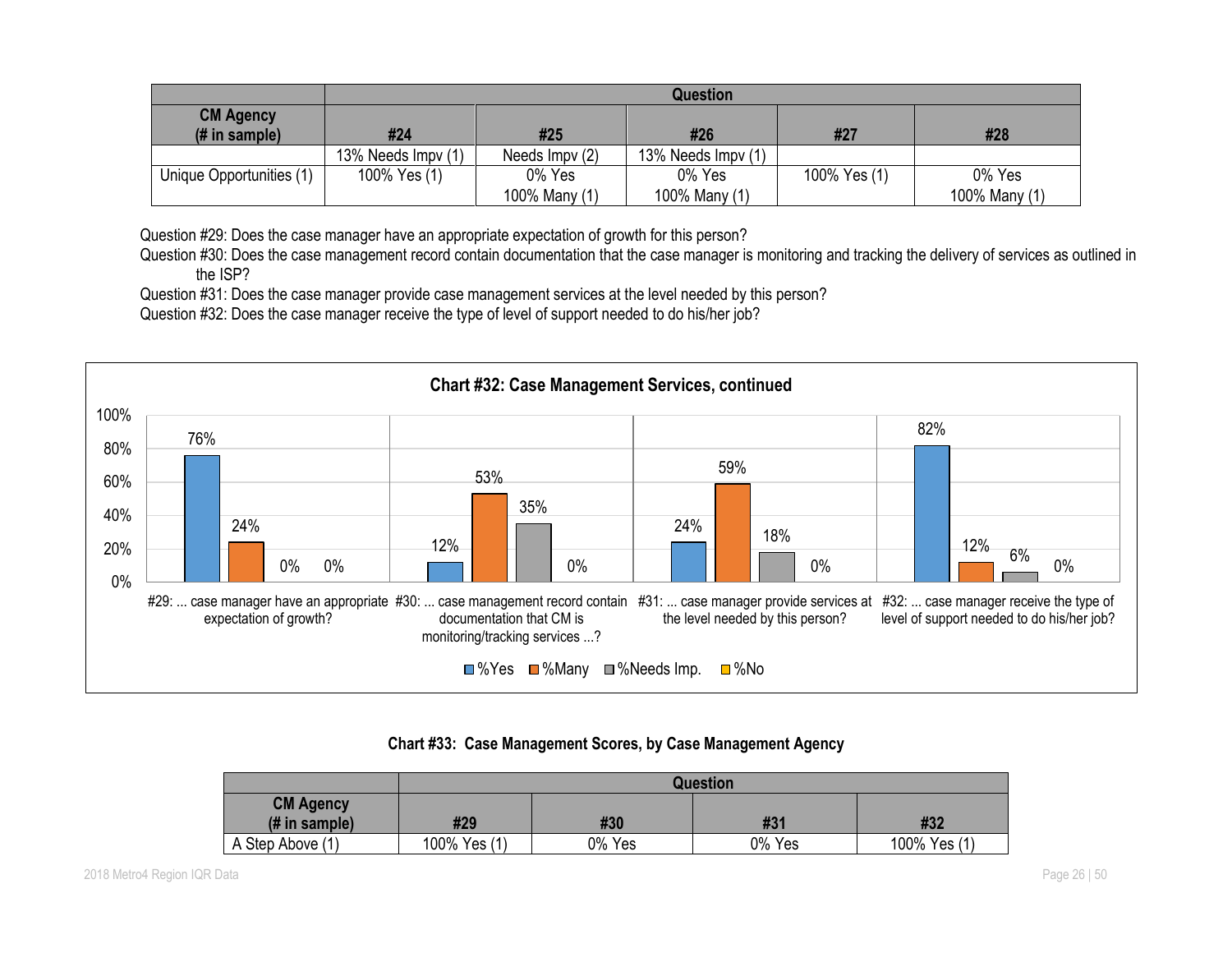|                                   | <b>Question</b>             |                                                 |                                                   |                             |  |  |  |  |
|-----------------------------------|-----------------------------|-------------------------------------------------|---------------------------------------------------|-----------------------------|--|--|--|--|
| <b>CM Agency</b><br>(# in sample) | #29                         | #30                                             | #31                                               | #32                         |  |  |  |  |
|                                   |                             | 100% Many (1)                                   | 100% Many (1)                                     |                             |  |  |  |  |
| Carino (2)                        | 100% Yes (2)                | 100% Yes (2)                                    | 50% Yes (1)<br>50% Many (1)                       | 100% Yes (2)                |  |  |  |  |
| NMQCM (2)                         | 50% Yes (1)<br>50% Many (1) | 50% Yes (1)<br>50% Needs Impv (1)               | 0% Yes<br>100% Many (2)                           | 100% Yes (2)                |  |  |  |  |
| Peak $(2)$                        | 100% Yes (2)                | 0% Yes<br>50% Many (1)<br>50% Needs Impv (1)    | 0% Yes<br>50% Many (1)<br>50% Needs Impv (1)      | 100% Yes (2)                |  |  |  |  |
| Unidas (8)                        | 75% Yes (6)<br>25% Many (2) | $0\%$ Yes<br>75% Many (6)<br>25% Needs Impv (2) | 13% Yes (1)<br>50% Many (4)<br>38% Needs Impv (3) | 63% Yes (5)<br>38% Many (3) |  |  |  |  |
| Unique Opportunities (1)          | 0% Yes<br>100% Many (1)     | 0% Yes<br>100% Needs Impv (1)                   | 0% Yes<br>100% Many (1)                           | 0% Yes<br>100% Many (1)     |  |  |  |  |

### **H. Supported Employment**

Access to competitive integrated employment enables an individual to engage in community life, increase personal resources, improve self-sufficiency and contribute back to the community. The 2018 Waiver Standards emphasize that, "employment should be the first consideration. If someone does not choose employment, the decision should be based on informed choice". Making an informed choice about employment is an individualized process. All people have unique histories and backgrounds, which means that some people may have limited experiences and will require more information to make a decision about employment while others may have a rich and varied employment history and can make an informed choice based on that history.

There are multiple components that make up the process of ensuring Informed Choice. These are probed as part of the Individual Quality Review, and detailed in the tables below. The questions in this section have been updated for 2018 IQR Protocol and reflect questions negotiated with the Parties. Provided in the charts below is the information regarding the participation of the Jackson Class Members in the Metro4 2018 IQR in Supported Employment related areas.

#### **1. Components of Informed Choice: Assessment**

Question #134. Does (Name) have a current Person Centered Assessment? Question #135. Did this assessment address vocational interests, abilities and needs? Question #136. Did the individual participate personally in the Person Centered Assessment? Question #137. Did the Guardian participate in the Person Centered Assessment?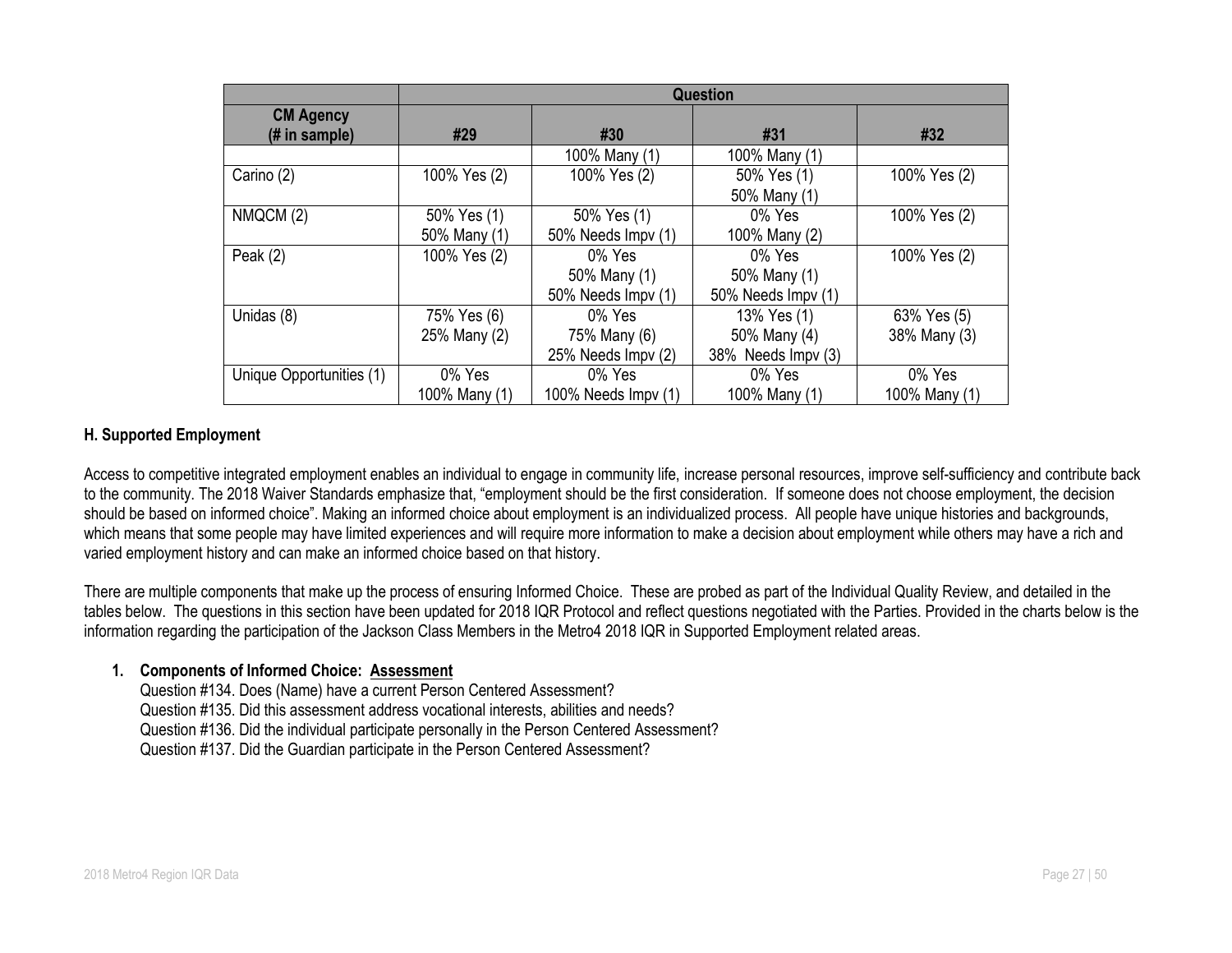

# Question #138. Is the individual engaged in the Informed Choice Project?

**Chart #35: Supported Employment Scores by Provider Agency**

|                         | Question                    |                    |              |              |             |  |
|-------------------------|-----------------------------|--------------------|--------------|--------------|-------------|--|
| <b>Res. Agency</b>      |                             |                    |              |              |             |  |
| $#$ in sample)          | #134                        | #135               | #136         | #137         | #138        |  |
| At Home Advocacy (1)    | 0% Yes                      | (1 N/A)            | 0% Yes       | 0% Yes       | 0% Yes      |  |
|                         | 100% No (1)                 |                    | 100% No (1)  | 100% No (1)  | 100% No (1) |  |
| Bright Horizons (1)     | 0% Yes                      | (1 N/A)            | 100% Yes (1) | 100% Yes (1) | 0% Yes      |  |
|                         | 100% Needs Impv (1)         |                    |              |              | 100% No (1) |  |
| Dungarvin (1)           | 0% Yes                      | 0% Yes             | 0% Yes       | 0% Yes       | 0% Yes      |  |
|                         | 100% Needs $\text{Impv}(1)$ | 100% No (1)        | 100% No (1)  | 100% No (1)  | 100% No (1) |  |
| Expressions of Life (2) | 0% Yes                      | 0% Yes             | 50% Yes (1)  | 0% Yes       | 0% Yes      |  |
|                         | 100% Needs Impv (2)         | 50% Needs Impv (1) | 50% No (1)   | 100% No (2)  | 100% No (2) |  |
|                         |                             | 50% No (1)         |              |              |             |  |
| LLCP(7)                 | 14% Yes (1)                 | 50% Yes (2)        | 71% Yes (5)  | 43% Yes (3)  | 43% Yes (3) |  |
|                         | 43% Many (3)                | 50% No (2)         | 29% No (2)   | 57% No (4)   | 57% No (4)  |  |
|                         | 43% Needs Impv (3)          | (3 N/A)            |              |              |             |  |
| Optihealth (1)          | 0% Yes                      | 0% Yes             | 100% Yes (1) | 0% Yes       | 0% Yes      |  |
|                         | 100% Many (1)               | 100% No (1)        |              | 100% No (1)  | 100% No (1) |  |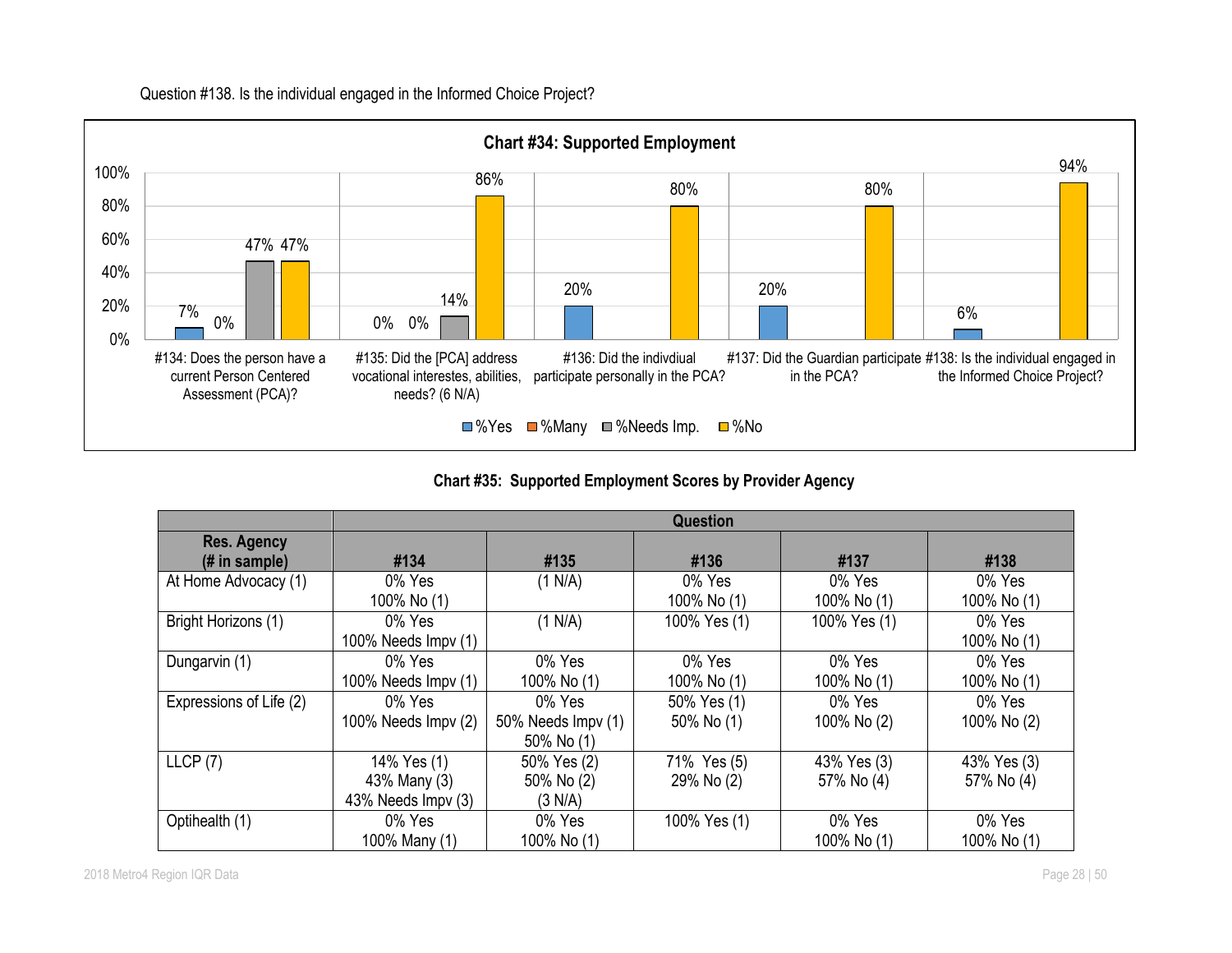|                                                 | <b>Question</b>               |                                            |                       |                       |                       |  |  |
|-------------------------------------------------|-------------------------------|--------------------------------------------|-----------------------|-----------------------|-----------------------|--|--|
| <b>Res. Agency</b><br>$(H \in \mathsf{sample})$ | #134                          | #135                                       | #136                  | #137                  | #138                  |  |  |
| The New Beginnings (2)                          | 0% Yes<br>100% Needs Impv (2) | 0% Yes<br>50% Needs Impv (1)<br>50% No (1) | 100% Yes (2)          | 0% Yes<br>100% No (2) | 0% Yes<br>100% No (2) |  |  |
| TLC(1)                                          | 0% Yes<br>100% Many (1)       | (1 N/A)                                    | 0% Yes<br>100% No (1) | 0% Yes<br>100% No (1) | 0% Yes<br>100% No (1) |  |  |

### **Chart #36: Supported Employment Scores by Case Management Agency**

|                          | <b>Question</b>     |                    |              |              |              |  |  |
|--------------------------|---------------------|--------------------|--------------|--------------|--------------|--|--|
| <b>CM Agency</b>         |                     |                    |              |              |              |  |  |
| (# in sample)            | #134                | #135               | #136         | #137         | #138         |  |  |
| A Step Above (1)         | 0% Yes              | (1 N/A)            | 0% Yes       | 0% Yes       | 0% Yes       |  |  |
|                          | 100% Needs Impv (1) |                    | 100% No (1)  | 100% No (1)  | 100% No (1)  |  |  |
| Carino (2)               | 0% Yes              | 50% Yes (1)        | 50% Yes (1)  | 50% Yes (1)  | 50% Yes (1)  |  |  |
|                          | 50% Many (1)        | 50% No (1)         | 50% No (1)   | 50% No (1)   | 50% No (1)   |  |  |
|                          | 50% Needs Impv (1)  |                    |              |              |              |  |  |
| NMQCM (2)                | 0% Yes              | 0% Yes             | 50% Yes (1)  | 0% Yes       | 0% Yes       |  |  |
|                          | 50% Needs Impv (1)  | 100% No (1)        | 50% No (1)   | 100% No (2)  | 100% No (2)  |  |  |
|                          | 50% No (1)          | (1 N/A)            |              |              |              |  |  |
| Peak $(2)$               | 0% Yes              | 0% Yes             | 50% Yes (1)  | 0% Yes       | 0% Yes       |  |  |
|                          | 100% Many (2)       | 100% No (1)        | 50% No (1)   | 100% No (2)  | 100% No (2)  |  |  |
|                          |                     | (1 N/A)            |              |              |              |  |  |
| Unidas (8)               | 13% Yes (1)         | 20% Yes (1)        | 75% Yes (6)  | 75% Yes (2)  | 13% Yes (1)  |  |  |
|                          | 13% Many (1)        | 40% Needs Impv (2) | 25% No (2)   | 25% No (6)   | 88% No (7)   |  |  |
|                          | 75% Needs Impv (6)  | 40% No (2)         |              |              |              |  |  |
|                          |                     | (3 N/A)            |              |              |              |  |  |
| Unique Opportunities (1) | 0% Yes              | (1 N/A)            | 100% Yes (1) | 100% Yes (1) | 100% Yes (1) |  |  |
|                          | 100% Many (1)       |                    |              |              |              |  |  |

# 2. **Components of Informed Choice: Information and Experience**

Question #139. Has the individual been offered the opportunity to participate in work or job exploration including volunteer work and/or trial work opportunities? Question #140. If #139 is Yes, are these new experiences clearly documented in the ISP Work, Education and/or Volunteer History section? Question #141. If #139 is No, is the individual trying new discovery experiences in the community to determine interests, abilities, skills and needs?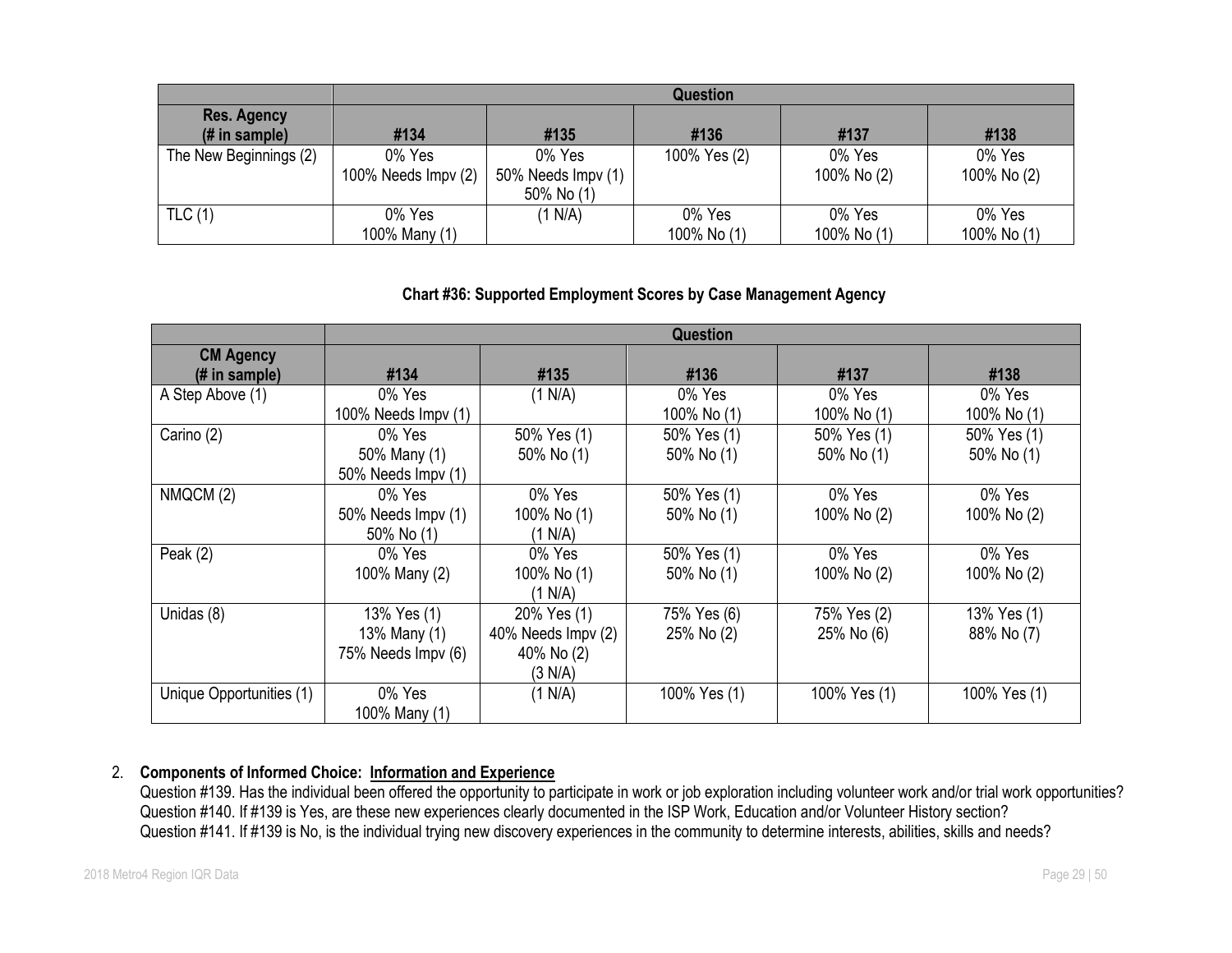Question #142. Has the Guardian had the opportunity to gain information on how the individual responded during job exploration activities such as volunteering and/or trial work experiences?

Question #143. Has the individual received information regarding the range of employment options available to him/her?

Question #144. Has the Guardian received information regarding the range of employment options available for the individual?



#### **Chart #38: Supported Employment Scores by Provider Agency**

|                               | <b>Question</b> |              |             |              |                     |                     |  |
|-------------------------------|-----------------|--------------|-------------|--------------|---------------------|---------------------|--|
| Res. Agency<br>$#$ in sample) | #139            | #140         | #141        | #142         | #143                | #144                |  |
| At Home Advocacy (1)          | (1 N/A)         | (1 N/A)      | (1 N/A)     | (1 N/A)      | (1 N/A)             | (1 N/A)             |  |
| Bright Horizons (1)           | N/A             | (1 N/A)      | (1 N/A)     | (1 N/A)      | IN(A)               | (1 N/A)             |  |
| Dungarvin (1)                 | 0% Yes          | (1 N/A)      | 0% Yes      | 0% Yes       | 0% Yes              | 0% Yes              |  |
|                               | 100% No (1)     |              | 100% No (1) | 100% No (1)  | 100% Needs Impv (1) | 100% Needs Impv (1) |  |
| Expressions of Life (2)       | 100% Yes (1)    | 100% Yes (1) | (2 N/A)     | 100% Yes (1) | 100% Yes (1)        | 100% Yes (1)        |  |
|                               | (1 N/A)         | (1 N/A)      |             | (1 N/A)      | (1 N/A)             | (1 N/A)             |  |
| LLCP(7)                       | 50% Yes (2)     | 50% Yes (1)  | 0% Yes      | 50% Yes (2)  | 25% Yes (1)         | 50% Yes (2)         |  |
|                               | 50% No (2)      | 50% No (1)   | 100% No (2) | 50% No (2)   | 25% Many (1)        | 25% Needs Impv (1)  |  |
|                               | (3 N/A)         | (5 N/A)      | (5 N/A)     | (3 N/A)      | 25% Needs Impv (1)  | 25% No (1)          |  |
|                               |                 |              |             |              | 25% No (1)          | (3 N/A)             |  |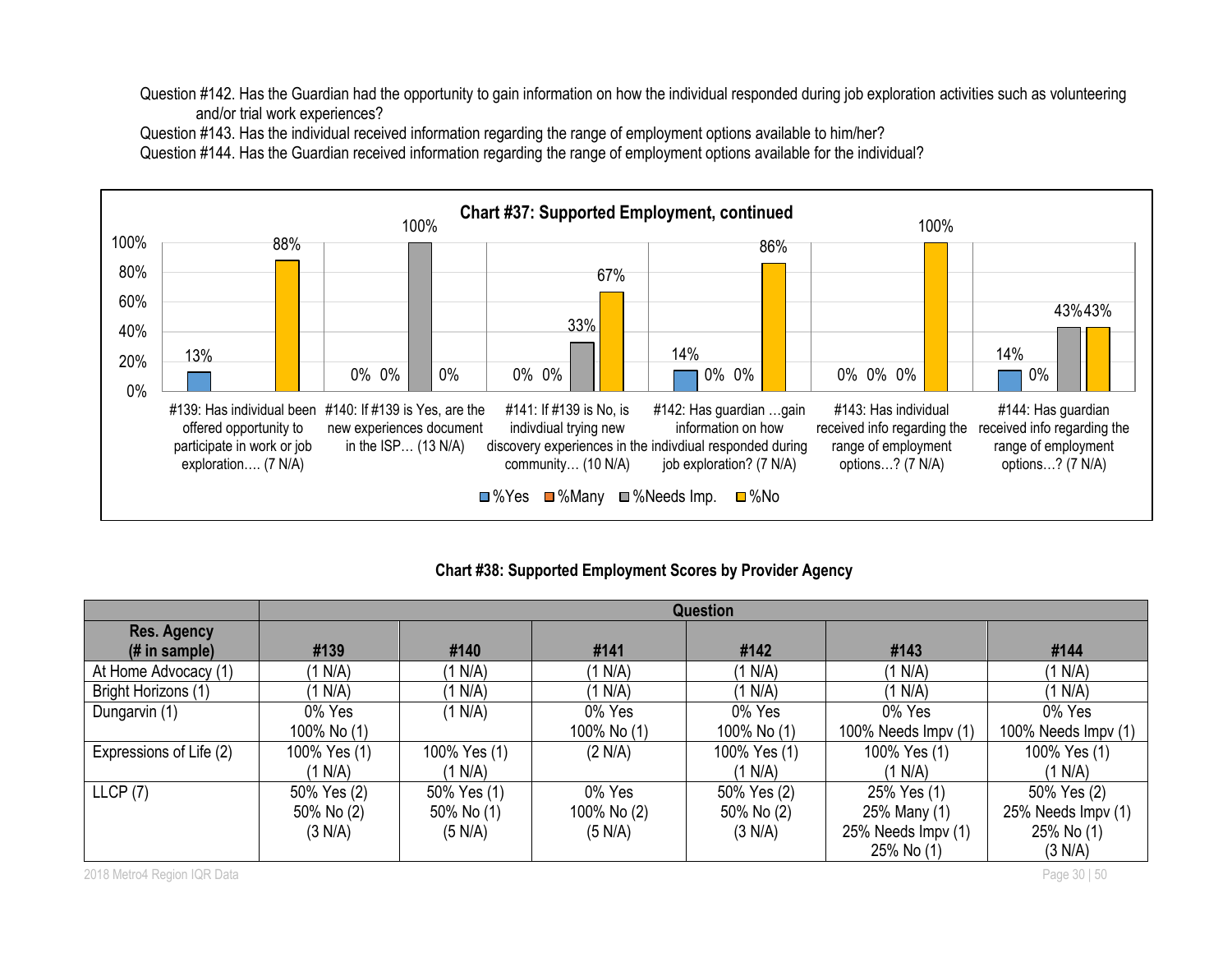|                                       | <b>Question</b>                      |         |                     |             |                     |             |  |
|---------------------------------------|--------------------------------------|---------|---------------------|-------------|---------------------|-------------|--|
| <b>Res. Agency</b><br>$(H$ in sample) | #139<br>#141<br>#142<br>#140<br>#143 |         |                     |             |                     |             |  |
|                                       |                                      |         |                     |             | (3 N/A)             |             |  |
| Optihealth (1)                        | 0% Yes                               | (1 N/A) | 0% Yes              | 0% Yes      | 0% Yes              | 0% Yes      |  |
|                                       | 100% No (1)                          |         | 100% Needs Impv (1) | 100% No (1) | 100% Needs Impy (1) | 100% No (1) |  |
| The New Beginnings (2)                | 0% Yes                               | (2 N/A) | 0% Yes              | 50% Yes (1) | 0% Yes              | 0% Yes      |  |
|                                       | 100% No (2)                          |         | 100% No (2)         | 50% No (1)  | 100% No (2)         | 100% No (2) |  |
| TLC(1)                                | (1 N/A)                              | (1 N/A) | (1 N/A)             | (1 N/A)     | (1 N/A)             | (1 N/A)     |  |

#### **Chart #39: Supported Employment Scores by Case Management Agency**

|                          | <b>Question</b> |              |                     |             |                     |                    |
|--------------------------|-----------------|--------------|---------------------|-------------|---------------------|--------------------|
| <b>CM Agency</b>         |                 |              |                     |             |                     |                    |
| (# in sample)            | #139            | #140         | #141                | #142        | #143                | #144               |
| A Step Above (1)         | (1 N/A)         | (1 N/A)      | (1 N/A)             | (1 N/A)     | (1 N/A)             | (1 N/A)            |
| Carino (2)               | 50% Yes (1)     | 100% Yes (1) | 0% Yes              | 50% Yes (1) | 0% Yes              | 50% Yes (1)        |
|                          | 50% No (1)      | (1 N/A)      | 100% No (1)         | 50% No (1)  | 50% Many (1)        | 50% Needs Impv (1) |
|                          |                 |              | (1 N/A)             |             | 50% Needs Impv (1)  |                    |
| NMQCM (2)                | 0% Yes          | (2 N/A)      | 0% Yes              | 0% Yes      | 0% Yes              | 0% Yes             |
|                          | 100% No (1)     |              | 100% No (1)         | 100% No (2) | 100% No (1)         | 100% No (2)        |
|                          | (1 N/A)         |              | (1 N/A)             |             | (1 N/A)             |                    |
| Peak $(2)$               | 0% Yes          | (2 N/A)      | 0% Yes              | 0% Yes      | 0% Yes              | 0% Yes             |
|                          | 100% No (1)     |              | 100% Needs Impv (1) | 100% No (1) | 100% Needs Impv (1) | 100% No (1)        |
|                          | (1 N/A)         |              | (1 N/A)             | (1 N/A)     | (1 N/A)             | (1 N/A)            |
| Unidas (8)               | 40% Yes (2)     | 50% Yes (1)  | 0% Yes              | 60% Yes (3) | 40% Yes (2)         | 40% Yes (2)        |
|                          | 60% No (3)      | 50% Many (1) | 100% No (3)         | 40% No (2)  | 20% Needs Impv (1)  | 20% Needs Impv (1) |
|                          | (3 N/A)         | (6 N/A)      | (5 N/A)             | (3 N/A)     | 40% No (2)          | 40% No (2)         |
|                          |                 |              |                     |             | (3 N/A)             | (3 N/A)            |
| Unique Opportunities (1) | (1 N/A)         | 1 N/A        | 1 N/A               | (1 N/A)     | (1 N/A)             | (1 N/A)            |

### 3. **Components of Informed Choice**: **Identification of Employment Barriers/Issues.**

Question #145. If there are barriers to employment, has the Team, including the individual, addressed how to overcome those barriers to employment and integrating clinical info, AT, & therapies as necessary...?

Question #146. If there are barriers to employment, has the Team addressed with the Guardian how to overcome those barriers to employment and integrating clinical info, AT, & therapies as necessary...?

Question #147. Has the individual participated in work or volunteer activities during the past year?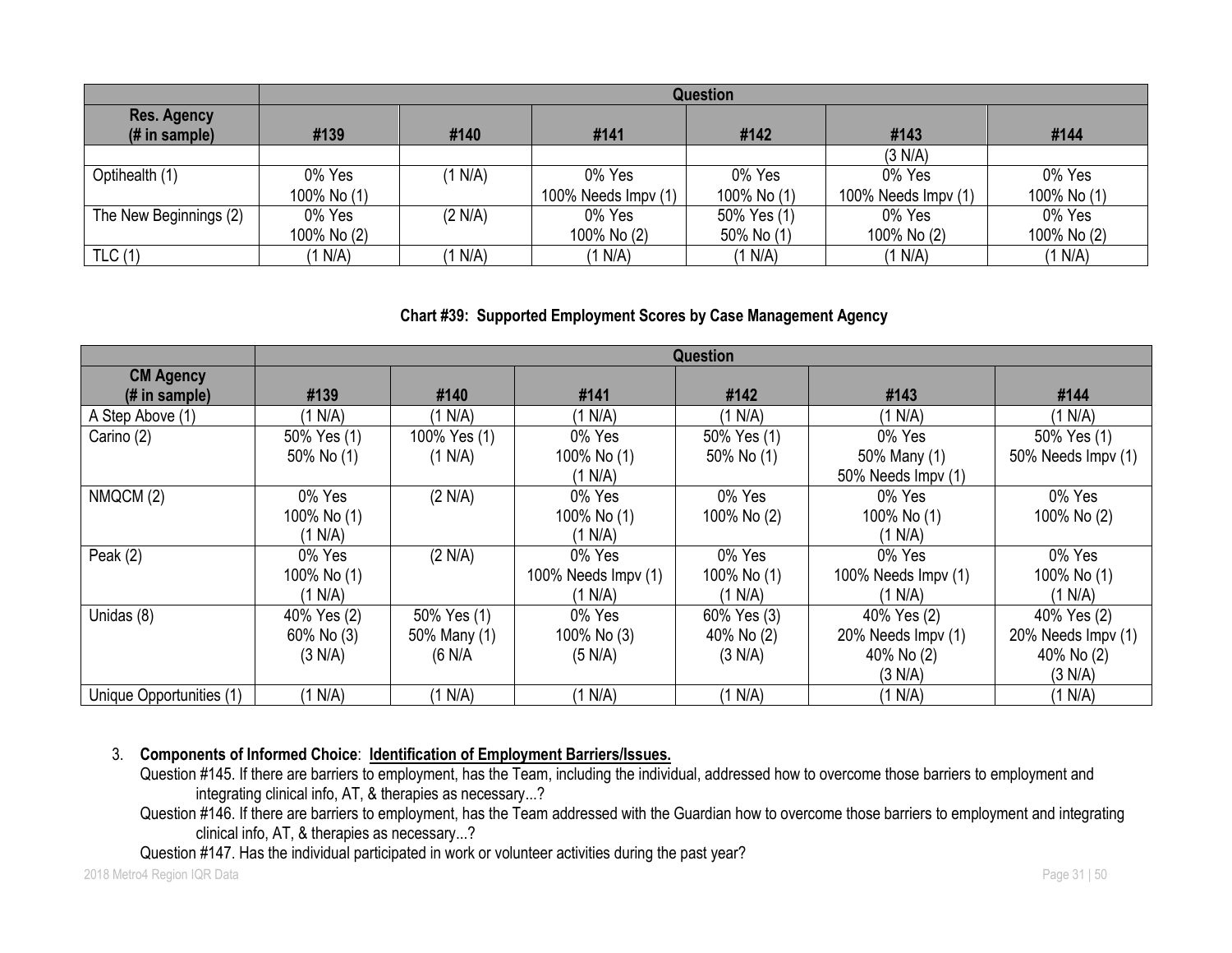Question #148. Has the individual identified what type of work or volunteer activities he/she would like to do? Question #149. Does the Guardian support him/her working?



**Chart #41: Supported Employment Scores by Provider Agency**

|                                                 | <b>Question</b>    |              |              |                      |              |  |  |
|-------------------------------------------------|--------------------|--------------|--------------|----------------------|--------------|--|--|
| <b>Res. Agency</b><br>$(H \in \mathsf{sample})$ | #145               | #146         | #147         | #148                 | #149         |  |  |
| At Home Advocacy (1)                            | (1 N/A)            | (1 N/A)      | (1 N/A)      | (1 N/A)              | (1 N/A)      |  |  |
| Bright Horizons (1)                             | (1 N/A)            | (1 N/A)      | (1 N/A)      | (1 N/A)              | (1 N/A)      |  |  |
| Dungarvin (1)                                   | 0% Yes             | 0% Yes       | 0% Yes       | 0% Yes               | 0% Yes       |  |  |
|                                                 | 100% No (1)        | 100% No (1)  | 100% No (1)  | 100% Needs $Impv(1)$ | 100% No (1)  |  |  |
| Expressions of Life (2)                         | 100% Yes (1)       | 100% Yes (1) | 100% Yes (1) | 100% Yes (1)         | 100% Yes (1) |  |  |
|                                                 | (1 N/A)            | (1 N/A)      | (1 N/A)      | (1 N/A)              | (1 N/A)      |  |  |
| LLCP(7)                                         | 50% Yes (2)        | 25% Yes (1)  | 50% Yes (2)  | 50% Yes (2)          | 50% Yes (2)  |  |  |
|                                                 | 25% Needs Impv (1) | 25% Many (1) | 50% No (2)   | 50% No (2)           | 50% No (2)   |  |  |
|                                                 | 25% No (1)         | 50% No (2)   | (3 N/A)      | (3 N/A)              | (3 N/A)      |  |  |
|                                                 | (3 N/A)            | (3 N/A)      |              |                      |              |  |  |
| Optihealth (1)                                  | 0% Yes             | 0% Yes       | 100% Yes (1) | 0% Yes               | 0% Yes       |  |  |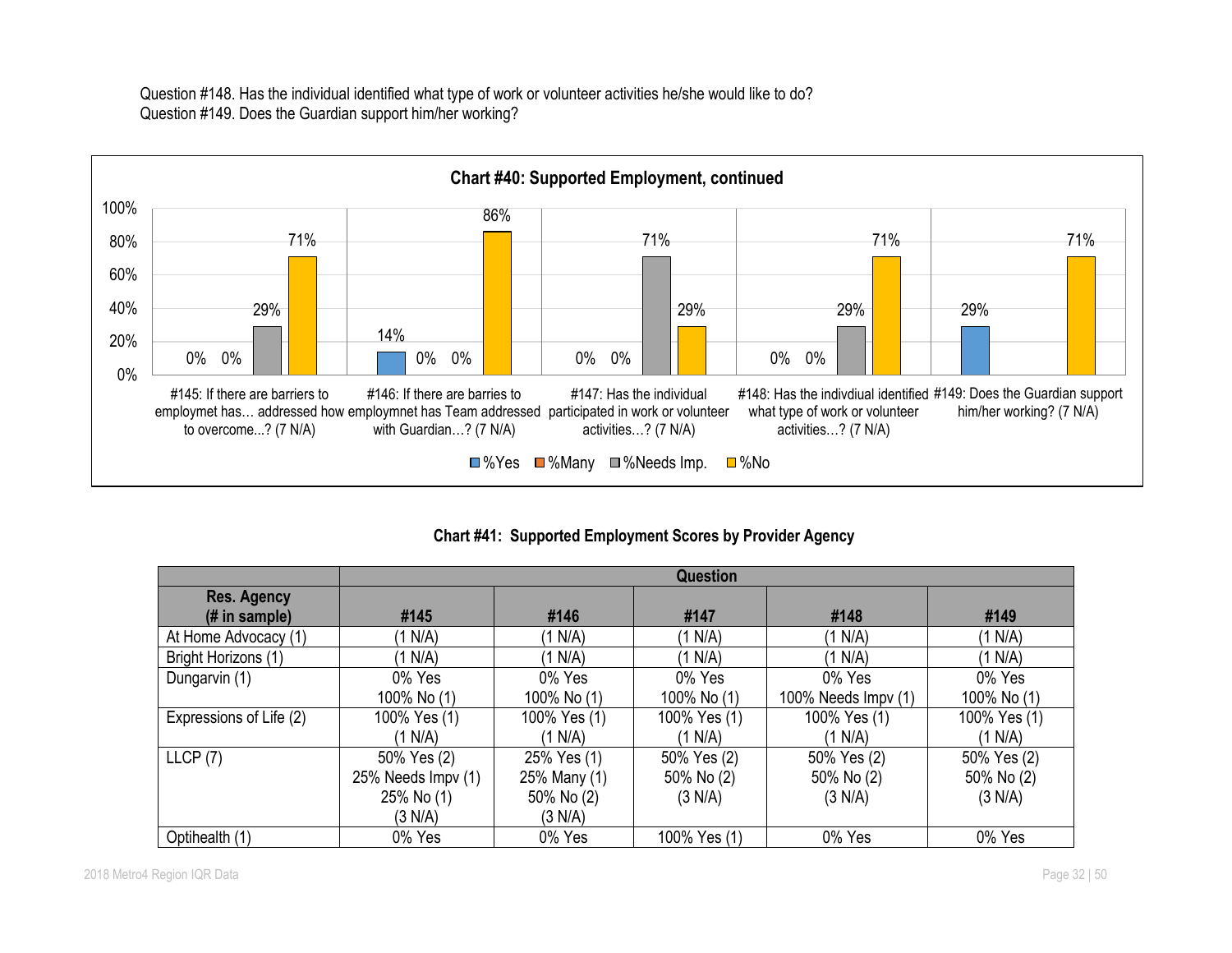|                                      | Question            |                              |             |                     |             |  |  |  |  |
|--------------------------------------|---------------------|------------------------------|-------------|---------------------|-------------|--|--|--|--|
| <b>Res. Agency</b><br>$#$ in sample) | #145                | #146<br>#149<br>#148<br>#147 |             |                     |             |  |  |  |  |
|                                      | 100% Needs Impv (1) | 100% No (1)                  |             | 100% Needs Impv (1) | 100% No (1) |  |  |  |  |
| The New Beginnings (2)               | 0% Yes              | 0% Yes                       | 0% Yes      | 0% Yes              | 0% Yes      |  |  |  |  |
|                                      | 100% No (2)         | 100% No (2)                  | 100% No (2) | 100% No (2)         | 100% No (2) |  |  |  |  |
| TLC(1)                               | (1 N/A)             | (1 N/A)                      | (1 N/A)     | (1 N/A)             | (1 N/A)     |  |  |  |  |

# **Chart #42: Supported Employment Scores by Case Management Agency**

|                          | <b>Question</b>     |              |              |                     |             |  |  |
|--------------------------|---------------------|--------------|--------------|---------------------|-------------|--|--|
| <b>CM Agency</b>         |                     |              |              |                     |             |  |  |
| (# in sample)            | #145                | #146         | #147         | #148                | #149        |  |  |
| A Step Above (1)         | (1 N/A)             | (1 N/A)      | (1 N/A)      | (1 N/A)             | (1 N/A)     |  |  |
| Carino (2)               | 50% Yes (1)         | 0% Yes       | 50% Yes (1)  | 50% Yes (1)         | 50% Yes (1) |  |  |
|                          | 50% No (1)          | 50% Many (1) | 50% No (1)   | 50% No (1)          | 50% No (1)  |  |  |
|                          |                     | 50% No (1)   |              |                     |             |  |  |
| NMQCM(2)                 | 0% Yes              | 0% Yes       | 0% Yes       | 0% Yes              | 0% Yes      |  |  |
|                          | 100% No (1)         | 100% No (1)  | 100% No (1)  | 100% No (1)         | 100% No (1) |  |  |
|                          | (1 N/A)             | (1 N/A)      | (1 N/A)      | (1 N/A)             | (1 N/A)     |  |  |
| Peak $(2)$               | 0% Yes              | 0% Yes       | 100% Yes (1) | 0% Yes              | 0% Yes      |  |  |
|                          | 100% Needs Impv (1) | 100% No (1)  | (1 N/A)      | 100% Needs Impv (1) | 100% No (1) |  |  |
|                          | (1 N/A)             | (1 N/A)      |              | (1 N/A)             | (1 N/A)     |  |  |
| Unidas (8)               | 40% Yes (2)         | 40% Yes (2)  | 40% Yes (2)  | 40% Yes (2)         | 40% Yes (2) |  |  |
|                          | 20% Needs Impv (1)  | 60% No (3)   | 60% No (3)   | 20% Needs Impv (1)  | 60% No (3)  |  |  |
|                          | 20% No (2)          | (3 N/A)      | (3 N/A)      | 20% No (2)          | (3 N/A)     |  |  |
|                          | (3 N/A)             |              |              | (3 N/A)             |             |  |  |
| Unique Opportunities (1) | (1 N/A)             | (1 N/A)      | (1 N/A)      | (1 N/A)             | (1 N/A)     |  |  |

#### **4. JCMs Involved in Supported Employment**

Question #150. Is (Name) is involved in the DVR Outreach Project? Question #151. Is the individual engaged in Supported Employment? Question #152. Is the individual working in accordance with the following? Question #153. Does the person have a Career Development Plan?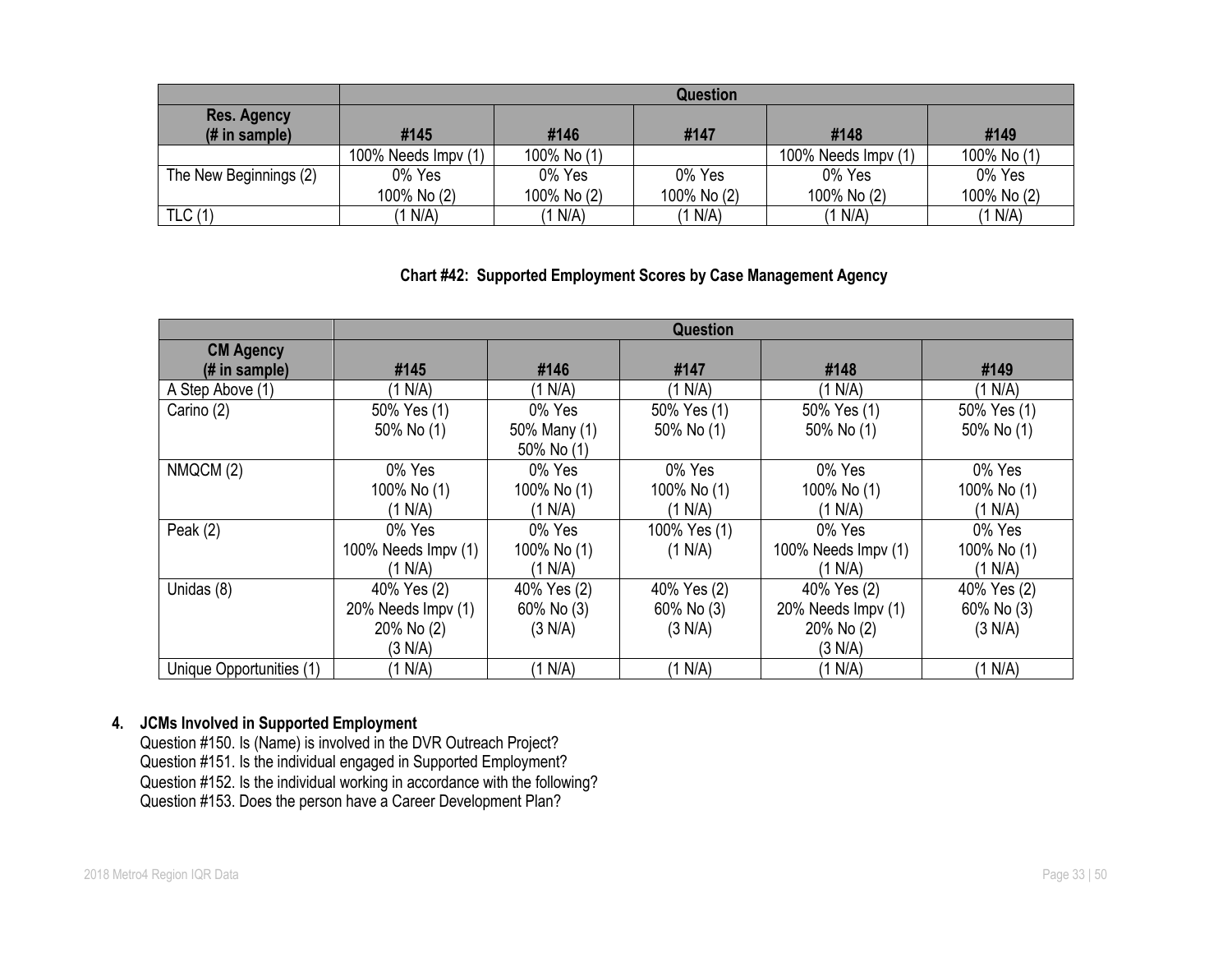

# **Chart #44: Supported Employment Scores by Provider Agency**

|                                     | <b>Question</b>           |                                      |                                                      |                                                         |  |  |  |
|-------------------------------------|---------------------------|--------------------------------------|------------------------------------------------------|---------------------------------------------------------|--|--|--|
| <b>Res. Agency</b><br>(# in sample) | #150                      | #151                                 | #152                                                 | #153                                                    |  |  |  |
| At Home Advocacy (1)                | 0% Yes<br>100% No (1)     | (1 N/A)                              | (1 N/A)                                              | (1 N/A)                                                 |  |  |  |
| Bright Horizons (1)                 | 0% Yes<br>100% No (1)     | (1 N/A)                              | (1 N/A)                                              | (1 N/A)                                                 |  |  |  |
| Dungarvin (1)                       | 0% Yes<br>100% No (1)     | 0% Yes<br>100% No (1)                | 0% Yes<br>100% No (1)                                | (1 N/A)                                                 |  |  |  |
| Expressions of Life (2)             | 50% Yes (1)<br>50% No (1) | 100% Yes (1)<br>(1 N/A)              | 0% Yes<br>100% Many (1)<br>(1 N/a)                   | 0% Yes<br>100% Many (1)<br>(1 N/A)                      |  |  |  |
| LLCP(7)                             | 0% Yes<br>100% No (7)     | 50% Yes (2)<br>50% No (2)<br>(3 N/A) | 25% Yes (1)<br>25% Many (1)<br>50% No (2)<br>(3 N/A) | 0% Yes<br>50% Many (1)<br>50% Needs Impv (1)<br>(5 N/A) |  |  |  |
| Optihealth (1)                      | 0% Yes<br>100% No (1)     | 0% Yes<br>100% No (1)                | 0% Yes<br>100% No (1)                                | (1 N/A)                                                 |  |  |  |
| The New Beginnings (2)              | 0% Yes<br>100% No (2)     | 0% Yes<br>100% No (2)                | 0% Yes<br>100% No (2)                                | (2 N/A)                                                 |  |  |  |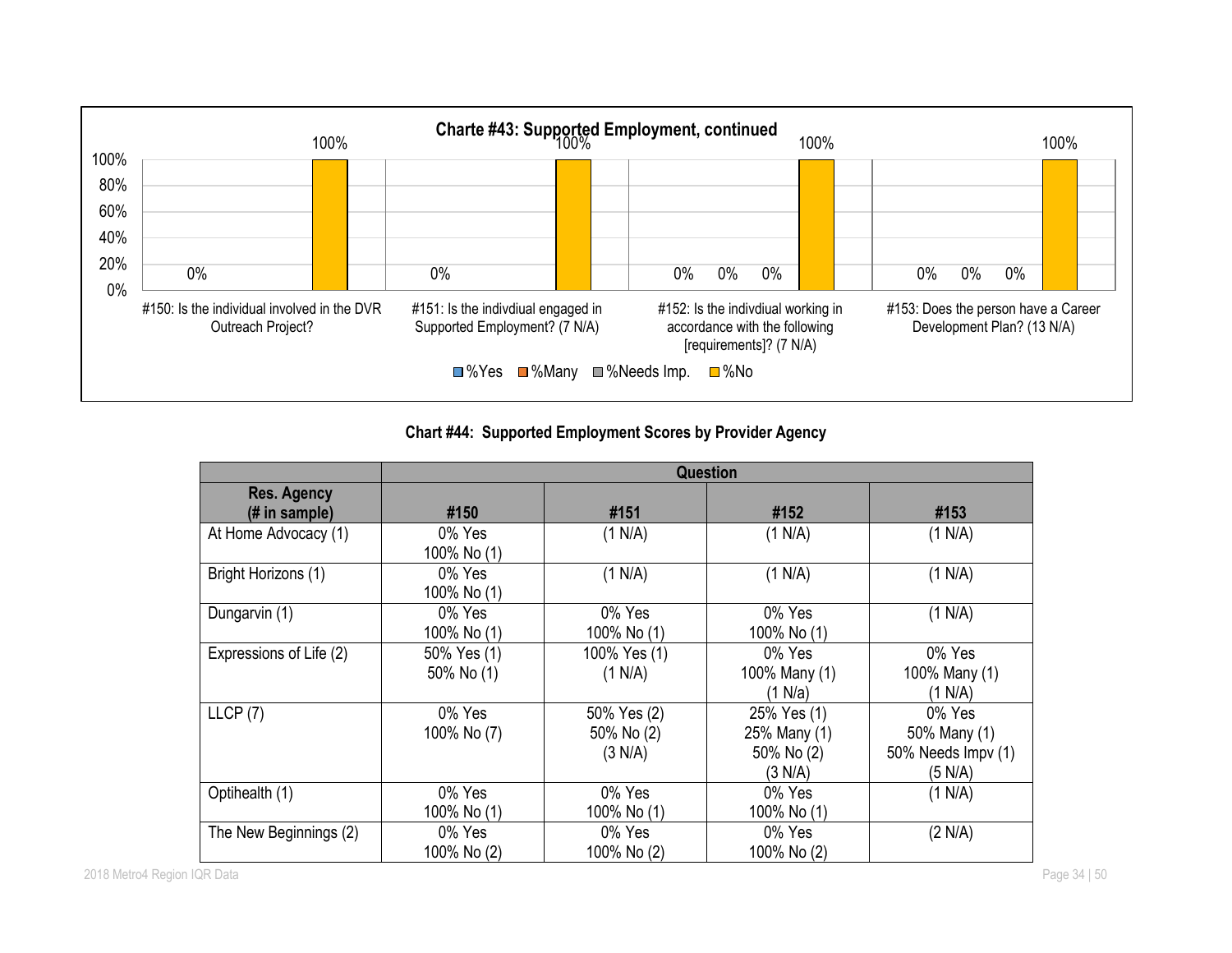|                                                       |                       |         | <b>Question</b> |         |
|-------------------------------------------------------|-----------------------|---------|-----------------|---------|
| <b>Res. Agency</b><br>$(H \in \mathbb{R})$ in sample) | #150                  | #151    | #152            | #153    |
| TLC(1)                                                | 0% Yes<br>100% No (1) | (1 N/A) | (1 N/A)         | (1 N/A) |

# **Chart #45: Supported Employment Scores by Case Management Agency**

|                                   |                           |                                      | <b>Question</b>                      |                                                         |
|-----------------------------------|---------------------------|--------------------------------------|--------------------------------------|---------------------------------------------------------|
| <b>CM Agency</b><br>(# in sample) | #150                      | #151                                 | #152                                 | #153                                                    |
| A Step Above (1)                  | 0% Yes<br>100% No (1)     | (1 N/A)                              | (1 N/A)                              | (1 N/A)                                                 |
| Carino (2)                        | 0% Yes<br>100% No (2)     | 50% Yes (1)<br>50% No (1)            | 50% Yes (1)<br>50% No (1)            | 0% Yes<br>100% Many (1)<br>(1 N/A)                      |
| NMQCM (2)                         | 0% Yes<br>100% No (2)     | 0% Yes<br>100% No (1)<br>(1 N/A)     | 0% Yes<br>100% No (1)<br>(1 N/A)     | (2 N/A)                                                 |
| Peak $(2)$                        | 0% Yes<br>100% No (2)     | 0% Yes<br>100% No (1)<br>(1 N/A)     | 0% Yes<br>100% No (1)<br>(1 N/A)     | (2 N/A)                                                 |
| Unidas (8)                        | 13% Yes (1)<br>88% No (7) | 40% Yes (2)<br>60% No (3)<br>(3 N/A) | 40% Yes (2)<br>60% No (3)<br>(3 N/A) | 0% Yes<br>50% Many (1)<br>50% Needs Impv (1)<br>(6 N/A) |
| Unique Opportunities (1)          | 0% Yes<br>100% No (1)     | (1 N/A)                              | (1 N/A)                              | (1 N/A)                                                 |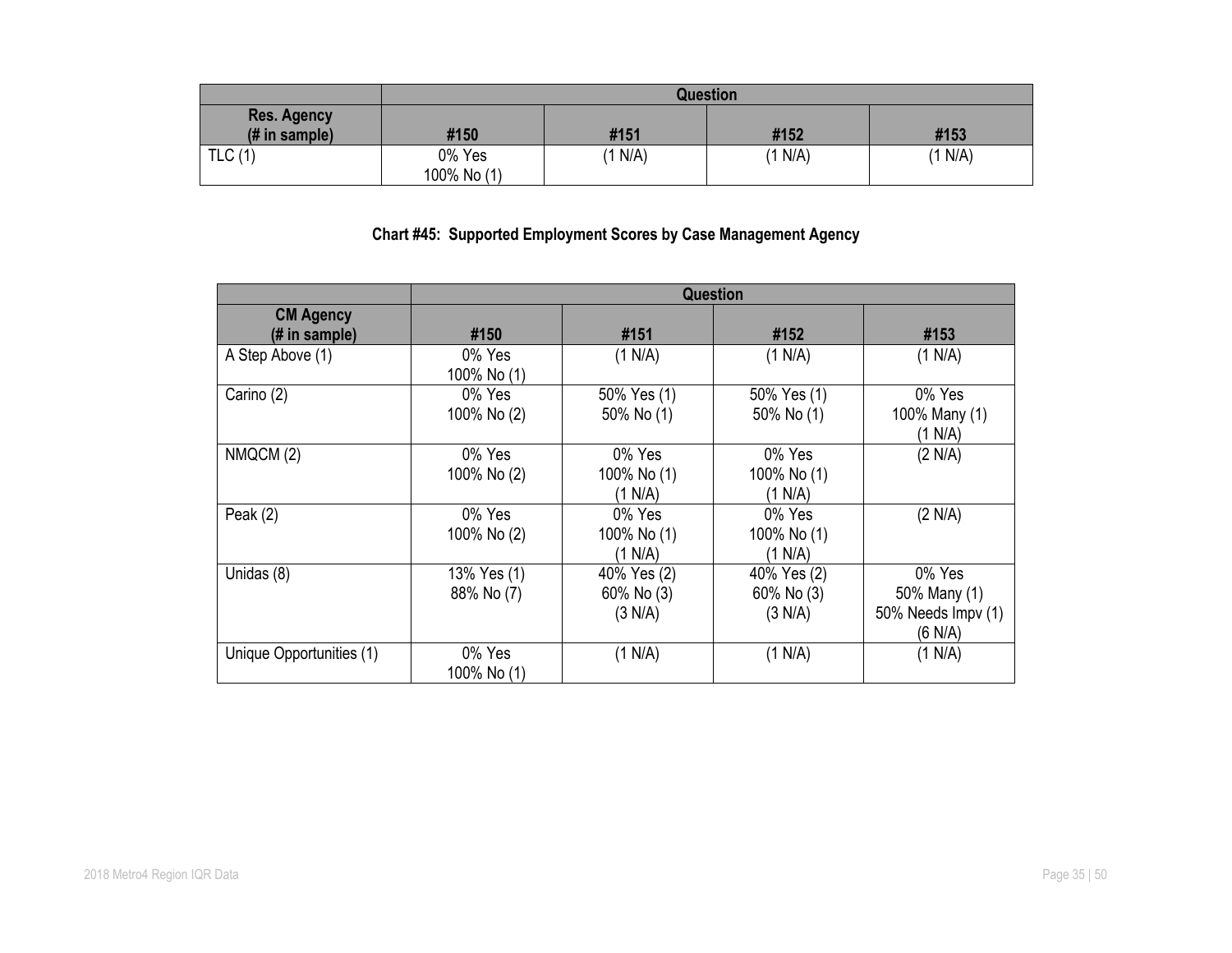# **I. IQR Scored Protocol Questions**

Below are all of the questions in the protocol and the scores of the Metro4 Region Review. The questions that are highlighted below are also included in the data above.

| Question                                                                                                                                                                          | 2018<br>(sample=16)                                |
|-----------------------------------------------------------------------------------------------------------------------------------------------------------------------------------|----------------------------------------------------|
| <b>CASE MANAGEMENT</b>                                                                                                                                                            |                                                    |
| 24. Does the case manager "know" the person?<br>CPRQ26; '17IQR#8c                                                                                                                 | 81% Yes (13)<br>13% Many (2)<br>6% Needs Impv (1)  |
| 25. Does the case manager understand his/her role/job?<br>CPRQ27 '17IQR#16                                                                                                        | 19% Yes (3)<br>63% Many (10)<br>19% Needs Impy (3) |
| 26. Did the case manager receive training on the topics needed to assist him/her in meeting the needs of this person? CPRQ28                                                      | 81% Yes (13)<br>13% Many (2)<br>6% Needs Impv (1)  |
| 27. Is the case manager available to the person? CPRQ29; '17IQR#16a                                                                                                               | 69% Yes (11)<br>31% Many (5)                       |
| 28. Was the case manager able to describe the person's health related needs? CPRQ30                                                                                               | 63% Yes (10)<br>19% Many (3)<br>19% Needs Impv (3) |
| 29. Does the case manager have an appropriate expectation of growth for this person? CPRQ31                                                                                       | 75% Yes (12)<br>25% Many (4)                       |
| 30. Does the case management record contain documentation that the case manager is monitoring and tracking the delivery of services<br>as outlined in the ISP? CPRQ32; '17IQR#16b | 19% Yes (3)<br>50% Many (8)<br>31% Needs Imp (5)   |
| 31. Does the case manager provide case management services at the level needed by this person? CPRQ33; '17IQR#16c                                                                 | 13% Yes (2)<br>63% Many (10)<br>25% Needs Impv (4) |
| 32. Does the case manager receive the type and level of support needed to do his/her job? CPRQ34                                                                                  | 75% Yes (12)<br>25% Many (4)                       |
| <b>EMPLOYMENT AND DAY</b>                                                                                                                                                         |                                                    |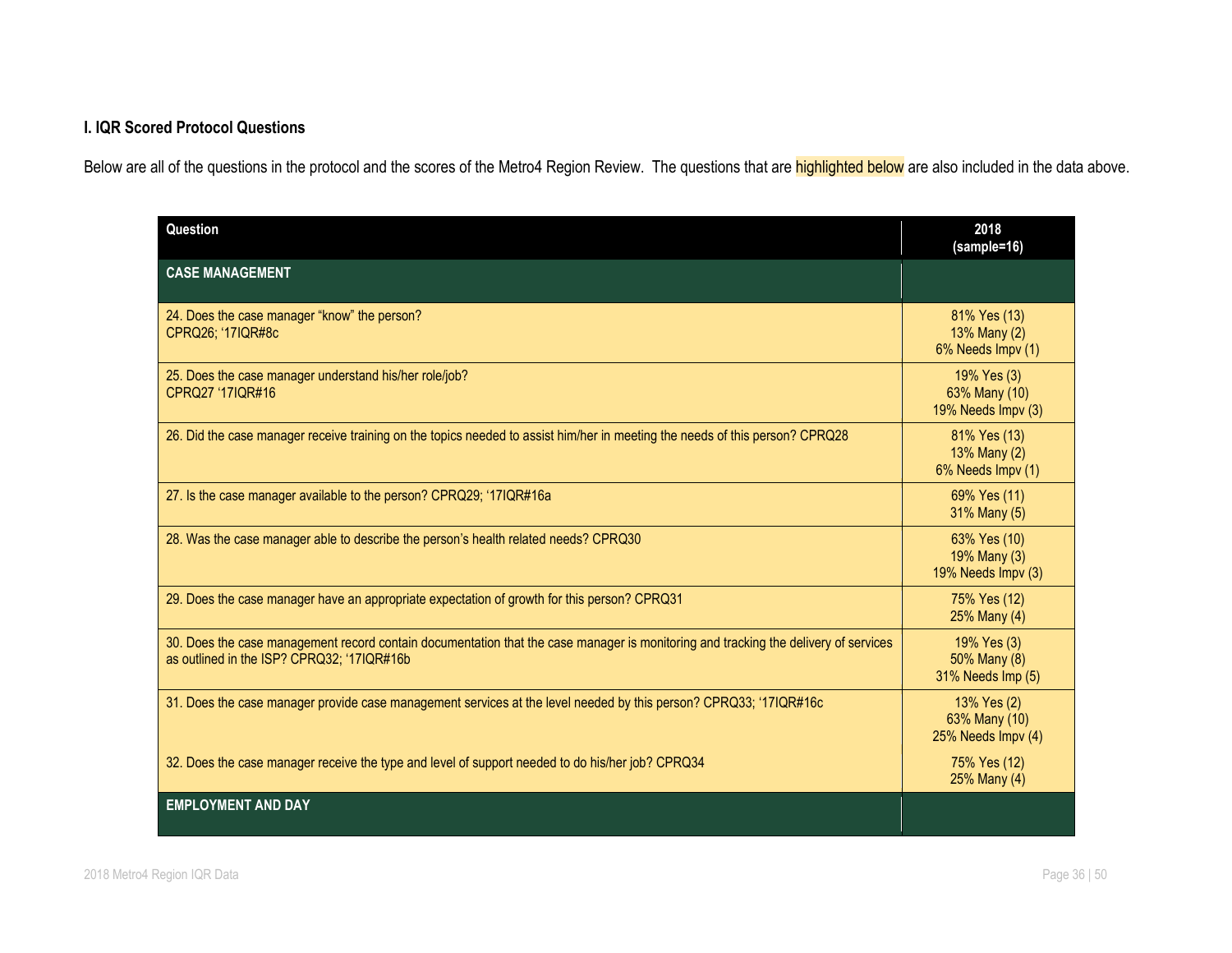| <b>Question</b>                                                                                                                                                | 2018<br>(sample=16)                                |
|----------------------------------------------------------------------------------------------------------------------------------------------------------------|----------------------------------------------------|
| 33. Does the direct services staff "know" the person?<br>CPRQ35; '17IQR#8a                                                                                     | 94% Yes (15)<br>6% Many (1)                        |
| 34. Does the direct service staff have input into the person's ISP? CPRQ36                                                                                     | 75% Yes (12)<br>13% Many (2)<br>13% Needs Impv (2) |
| 35. Did the direct service staff receive training on implementing this person's ISP? CPRQ37                                                                    | 75% Yes (12)<br>25% Many (4)                       |
| 36. Was the direct service staff able to describe this person's health-related needs? CPRQ38                                                                   | 75% Yes (12)<br>19% Many (3)<br>6% Needs Impv (1)  |
| 37. Was the direct service staff able to describe his/her responsibilities in providing daily care/supports to the person? CPRQ39                              | 75% Yes (12)<br>19% Many (3)<br>6% Needs Impv (1)  |
| 37a. Was the direct service staff able to provide specific information regarding the person's daily activities? CPRQ39a                                        | 94% Yes (15)<br>6% No (1)                          |
| 37b. Can the direct service staff describe his/her responsibilities in implementing this person's ISP, including outcomes, action plans,<br>and WDSIs? CPRQ39b | 75% Yes (12)<br>13% Many (2)<br>13% Needs Impv (2) |
| 38. Did the direct service staff have training in the ISP process? CPRQ40                                                                                      | 63% Yes (10)<br>31% Many (5)<br>6% Needs Impv (1)  |
| 39. Did the direct service staff have training on the provider's complaint process and how to report abuse, neglect and exploitation?<br>CPRQ41                | 88% Yes (14)<br>13% Many (2)                       |
| 40. Does the direct service staff have an appropriate expectation of growth for this person? CPRQ42                                                            | 94% Yes (15)<br>6% Many (1)                        |
| 41. Does the person's day/work environment generally clean, free of safety hazards and conducive to the work/activity intended?<br>CPRQ43                      | 100% Yes (16)                                      |
| <b>RESIDENTIAL</b>                                                                                                                                             |                                                    |
| 42. Does the residential direct services staff "know" the person? CPRQ44; '17IQR#8b                                                                            | 94% Yes (15)<br>6% Needs Impv (1)                  |
| 43. Does the direct service staff have input into the person's ISP? CPRQ45                                                                                     | 88% Yes (14)<br>6% Many (1)<br>6% No (1)           |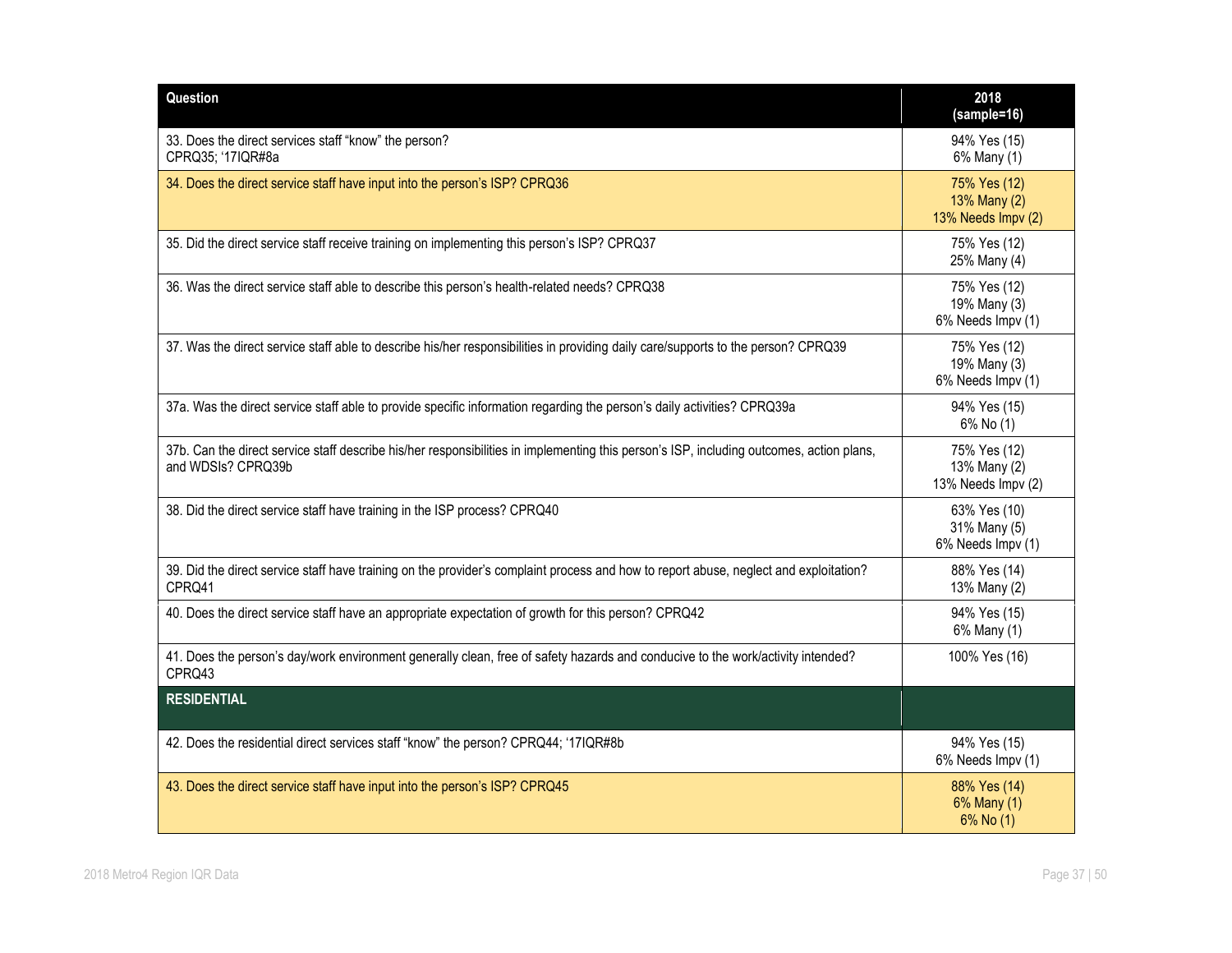| Question                                                                                                                                                       | 2018<br>(sample=16)                                            |
|----------------------------------------------------------------------------------------------------------------------------------------------------------------|----------------------------------------------------------------|
| 44. Did the direct service staff receive training on implementing this person's ISP? CPRQ46                                                                    | 100% Yes (16)                                                  |
| 45. Is the residence safe for individuals (void of hazards)? CPRQ47                                                                                            | 88% Yes (14)<br>6% Many (1)<br>6% Needs Impv (1)               |
| 46. Was the residential direct service staff able to describe this person's health-related needs? CPRQ48                                                       | 50% Yes (8)<br>50% Many (8)                                    |
| 47. Was the direct service staff able to describe his/her responsibilities in providing daily care/supports to the person? CPRQ49                              | 75% Yes (12)<br>19% Many (3)<br>6% Needs Impv (1)              |
| 47a. Was the direct service staff able to provide specific information regarding the person's daily activities? CPRQ49a                                        | 94% Yes (15)<br>6% Many (1)                                    |
| 47b. Can the direct service staff describe his/her responsibilities in implementing this person's ISP, including outcomes, action plans,<br>and WDSIs? CPRQ49b | 81% Yes (13)<br>13% Many (2)<br>6% No (1)                      |
| 48. Did the residential direct service staff have training in the ISP process? CPRQ50                                                                          | 69% Yes (11)<br>19% Many (3)<br>6% Needs Impv (1)<br>6% No (1) |
| 49. Did the direct service staff have training on the provider's complaint process and how to report abuse, neglect and exploitation?<br>CPRQ51                | 100% Yes (16)                                                  |
| 50. Does the residential direct service staff have an appropriate expectation of growth for this person? CPRQ52                                                | 81% Yes (13)<br>6% Many (1)<br>6% Needs Impv (1)<br>6% No (1)  |
| 51. Does the person's residential environment offer a minimal level of quality of life? CPRQ53                                                                 | 75% Yes (12)<br>25% Many (4)                                   |
| <b>HEALTH</b>                                                                                                                                                  |                                                                |
| 52. Overall, were the team members interviewed able to describe the person's health-related needs? CPRQ54; '17IQR#21b                                          | 31% Yes (5)<br>63% Many (10)<br>6% Needs Impv (1)              |
| 53. Is there evidence that the IDT discussed the person's health related issues? CPRQ55; '17IQR#21                                                             | 25% Yes (4)<br>63% Many (10)<br>13% Needs Impv (2)             |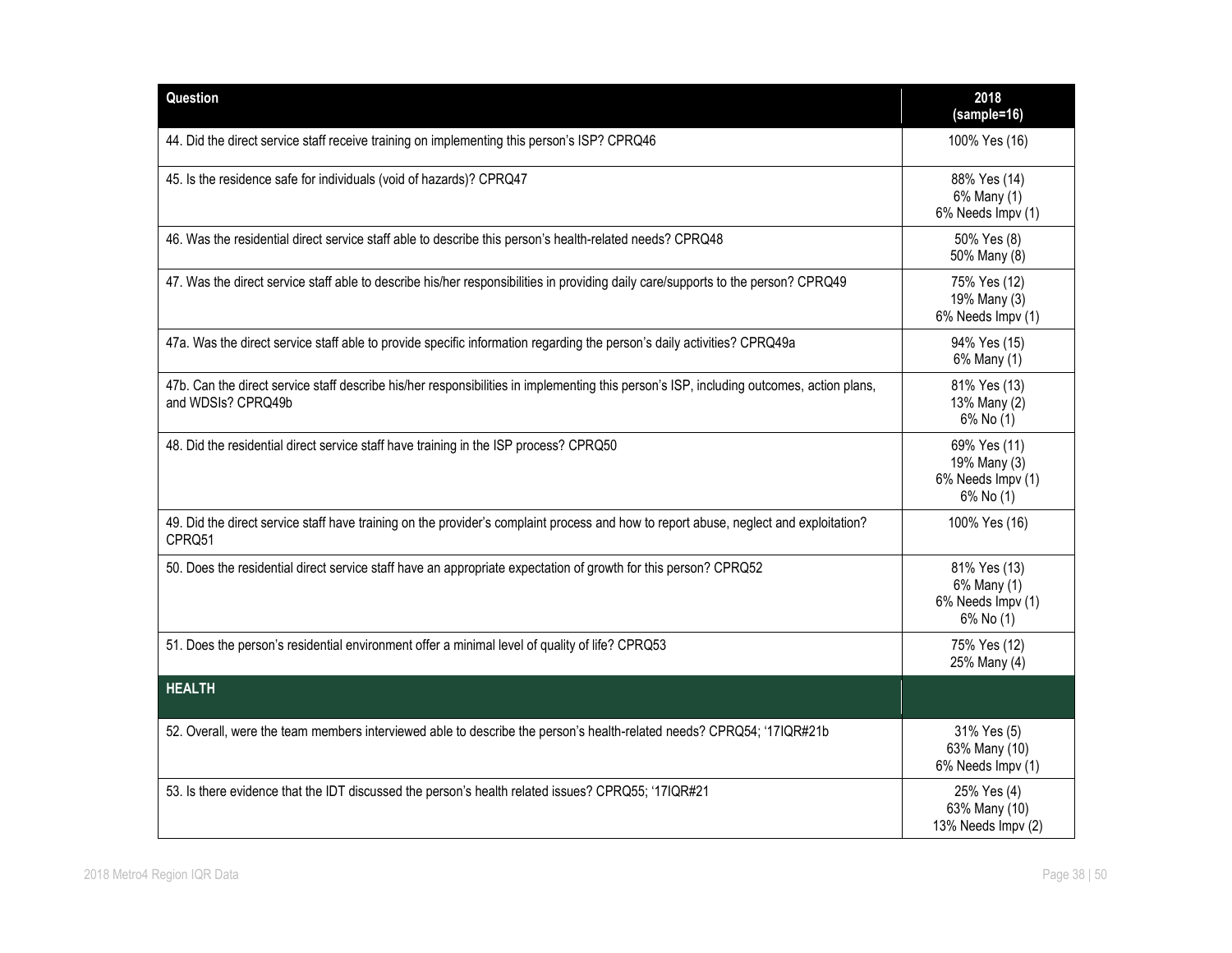| Question                                                                                                                                                                                                           | 2018<br>(sample=16)                                                       |
|--------------------------------------------------------------------------------------------------------------------------------------------------------------------------------------------------------------------|---------------------------------------------------------------------------|
| 54. Was the eChat updated timely? '17IQR#18g                                                                                                                                                                       | 50% Yes (8)<br>13% Many (2)<br>25% Needs Impv (4)<br>13% No (2)           |
| 55. Are all of the individual's needed medical treatments timely received? 17IQR#19                                                                                                                                | 38% Yes (6)<br>44% Many (7)<br>13% Needs Impv (2)<br>6% No (1)            |
| 56. Does the individual receive routine/scheduled medical treatment? 17IQR#19a                                                                                                                                     | 50% Yes (8)<br>31% Many (5)<br>19% Needs Impv (3)                         |
| 57. Does the individual receive medication as prescribed? 17IQR#19e                                                                                                                                                | 31% Yes (5)<br>38% Many (6)<br>25% Needs Impv (4)<br>6% No (1)            |
| 58. Does my nurse provide oversight of health needs (i.e. weight records, vitals, lab reports, PRN medication use, seizure records) in<br>order to ensure accuracy, identify and respond to new issues? '17IQR#20b | 6% Yes (1)<br>25% Many (4)<br>63% Needs Impv (10)<br>6% No (1)            |
| 59. Are nursing services provided as needed by the individual? 17IQR#20                                                                                                                                            | 6% Yes (1)<br>31% Many (5)<br>63% Needs Impv (10)                         |
| 60. Is the CARMP is accurate? '17IQR#21f                                                                                                                                                                           | 38% Yes (5)<br>38% Many (5)<br>15% Needs Impv (2)<br>8% No (1)<br>(3 N/A) |
| 61. Is the CARMP consistently implemented as intended?                                                                                                                                                             | 54% Yes (7)<br>46% Many (6)<br>(3 N/A)                                    |
| 62. Are the person's health supports/needs being adequately addressed? CPRQ56; '17IQR#19                                                                                                                           | 0% Yes<br>56% Many (9)<br>44% Needs Impv (7)                              |
| <b>ASSESSMENTS</b>                                                                                                                                                                                                 |                                                                           |
| 63. Did the team consider what assessments the person needs and would be relevant to the team's planning efforts? CPRQ57                                                                                           | 25% Yes (4)<br>69% Many (11)                                              |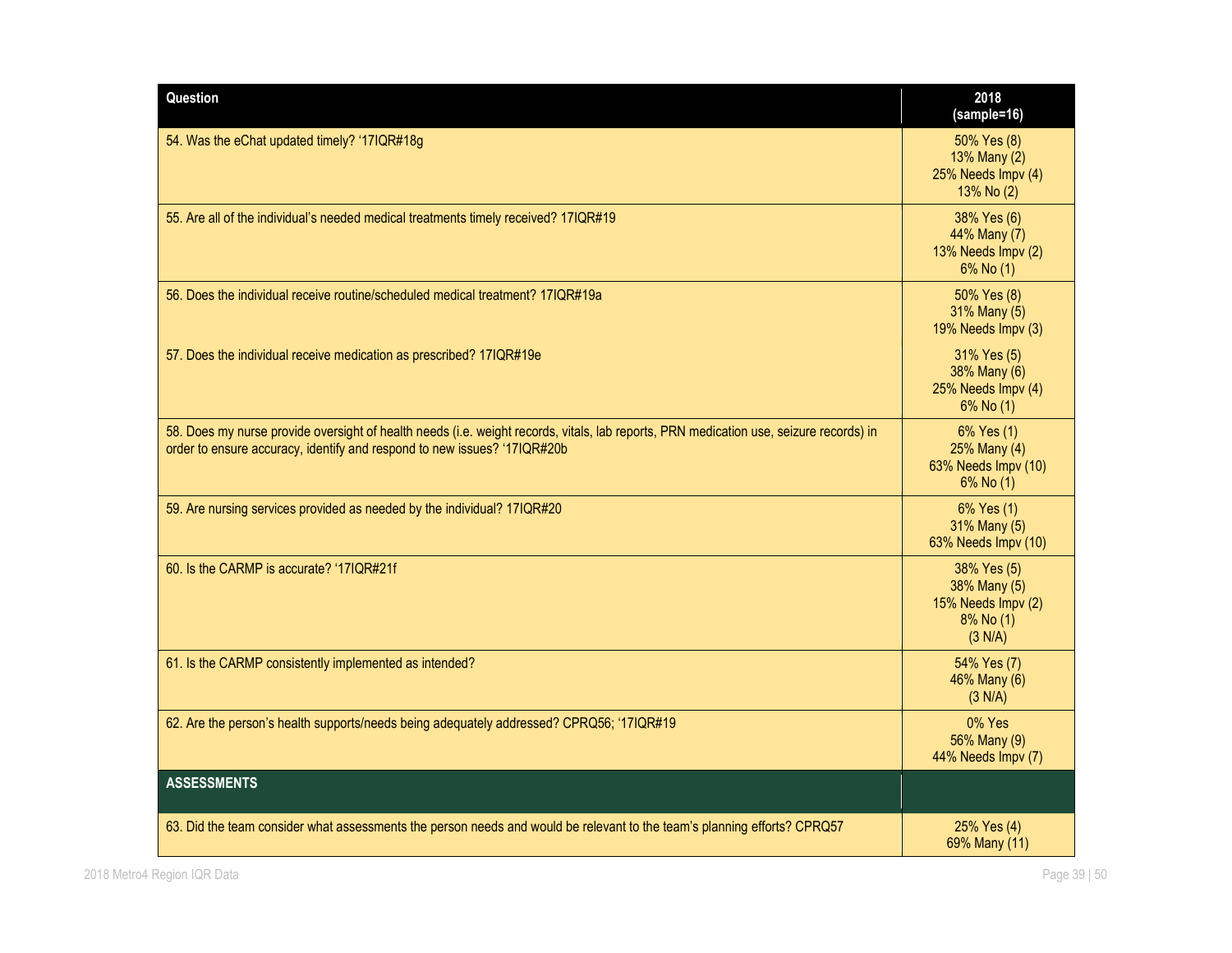| Question                                                                                                                                                                                                                            | 2018<br>(sample=16)                                                      |
|-------------------------------------------------------------------------------------------------------------------------------------------------------------------------------------------------------------------------------------|--------------------------------------------------------------------------|
|                                                                                                                                                                                                                                     | 6% Needs Impv (1)                                                        |
| 64. Has the individual received all age and gender appropriate health screenings, in accordance with national best practice and/or as<br>recommended by his/her PCP or other health care professionals? '17IQR#18a                  | 6% Yes (1)<br>81% Many (13)<br>13% Needs Impv (2)                        |
| 65. Did the team arrange for and obtain the needed, relevant assessments? CPRQ58; '17IQR#18                                                                                                                                         | 19% Yes (3)<br>63% Many (10)<br>19% Needs Impv (3)                       |
| 66. Are the assessments adequate for planning? CPRQ59; '17IQR#4f                                                                                                                                                                    | 19% Yes (3)<br>44% Many (7)<br>38% Needs Impv (6)                        |
| 67. Were the recommendations from assessments used in planning? CPRQ60; '17IQR#5                                                                                                                                                    | 19% Yes (3)<br>50% Many (8)<br>19% Needs Impv (3)<br>13% No (2)          |
| 68. For medical, clinical or health related rec's, has a DCF been completed if the individual and/or their guardian/health care decision<br>maker have decided not to follow all or part of an order, rec, or suggestion? '17IQR#5c | 44% Yes (4)<br>22% Needs Impv (2)<br>33% No (3)<br>(7 N/A)               |
| ADEQUACY OF PLANNING AND ADEQUACY OF SERVICES                                                                                                                                                                                       |                                                                          |
| 69. Is there a document called an Individual Service Plan (ISP) that was developed within the past year? CPRQ61; '17IQR#9                                                                                                           | 100% Yes (16)                                                            |
| 70. Was the ISP developed by an appropriately constituted IDT? CPRQ62; '17IQR#3                                                                                                                                                     | 50% Yes (8)<br>44% Many (7)<br>6% Needs Impv (1)                         |
| 71. For any team members not physically present at the IDT meeting, is there evidence of their participation in the development of the<br>ISP? CPRQ63; '17IQR#3d                                                                    | 69% Yes (9)<br>8% Many (1)<br>8% Needs Impv (1)<br>15% No (2)<br>(3 N/A) |
| 72. Does my ISP contain current and accurate information? '17IQR#6                                                                                                                                                                  | 13% Yes (2)<br>50% Many (8)<br>38% Needs Impv (6)                        |
| 73. Overall, does the long term vision show expectations for growth and skill building? CPRQ64; '17IQR#7b                                                                                                                           | 31% Yes (5)<br>44% Many (7)<br>25% Needs Impv (4)                        |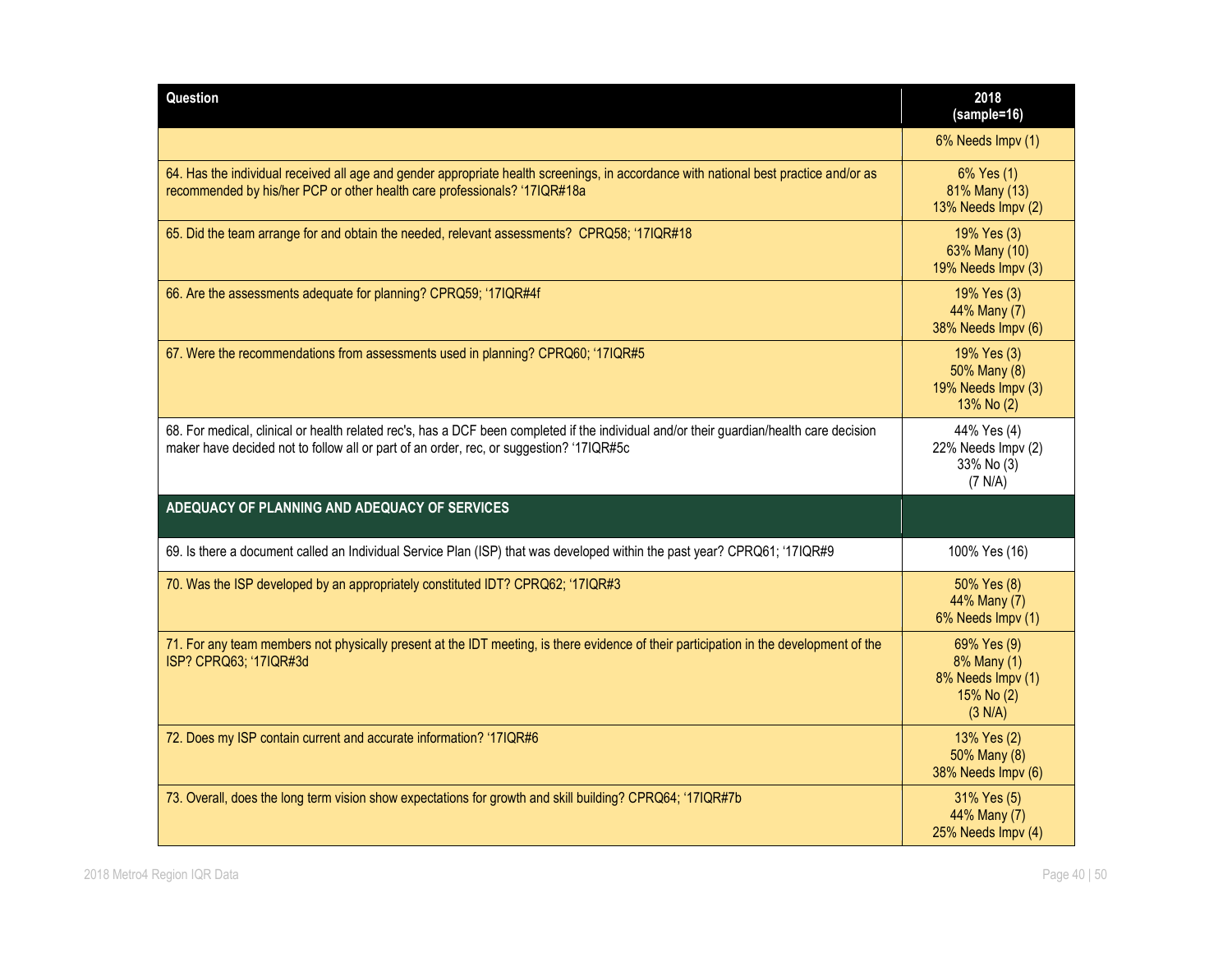| Question                                                                                                                                               | 2018<br>(sample=16)                                                      |
|--------------------------------------------------------------------------------------------------------------------------------------------------------|--------------------------------------------------------------------------|
| 74. Overall, does the ISP give adequate guidance to achieving the person's long-term vision? CPRQ65; '17IQR#7c                                         | 56% Yes (9)<br>25% Many (4)<br>19% Needs Impv (3)                        |
| 75. Is measurable data kept which verifies the consistent implementation of each of the action steps? '17IQR#12a                                       | 31% Yes (5)<br>19% Many (3)<br>25% Needs Impv (4)<br>25% No (4)          |
| 76. Does the data kept identify what the person does so a determination regarding progress/lack of progress? '17IQR#12b                                | 100% Yes (16)                                                            |
| 77. Is each action step in the ISP implemented at a frequency that enables the person to learn new skills? '17IQR#12c                                  | 50% Yes (8)<br>44% Many (7)<br>6% Needs Impv (1)                         |
| 78. If the person is not successful in achieving actions steps, has the team tried to determine why, and change their approach if<br>needed? 17IQR#12d | 69% Yes (9)<br>8% Many (1)<br>8% Needs Impv (1)<br>15% No (2)<br>(3 N/A) |
| 79. If the person achieves action steps, does the team move to the next in the progression of steps or develops a new one?<br>'17IQR#12e               | 13% Yes (2)<br>50% Many (8)<br>38% Needs Impv (6)                        |
| 80. Has the person made measurable progress on actions steps during this past year?'17IQR#13b                                                          | 31% Yes (5)<br>44% Many (7)<br>25% Needs Impv (4)                        |
| 81. Overall, do the outcomes in the ISP include criteria by which the team can determine when the outcome(s) have been achieved?<br>CPRQ67; '17IQR#7e  | 56% Yes (9)<br>25% Many (4)<br>19% Needs Impv (3)                        |
| 82. Overall, are the ISP outcomes related to achieving the person's long-term vision? CPRQ68; '17IQR#7d                                                | 88% Yes (14)<br>13% Many (2)                                             |
| 83. Overall, do the ISP outcomes address the person's major needs? CPRQ69; '17IQR#7g                                                                   | 63% Yes (10)<br>25% Many (4)<br>6% Need Impv (1)<br>6% No (1)            |
| 84. Overall, are the Teaching and Support Strategies sufficient to ensure consistent implementation of the services planned? CPRQ71;<br>'17IQR#7i      | 25% Yes (4)<br>19% Many (3)<br>44% Needs Impv (7)<br>13% No (2)          |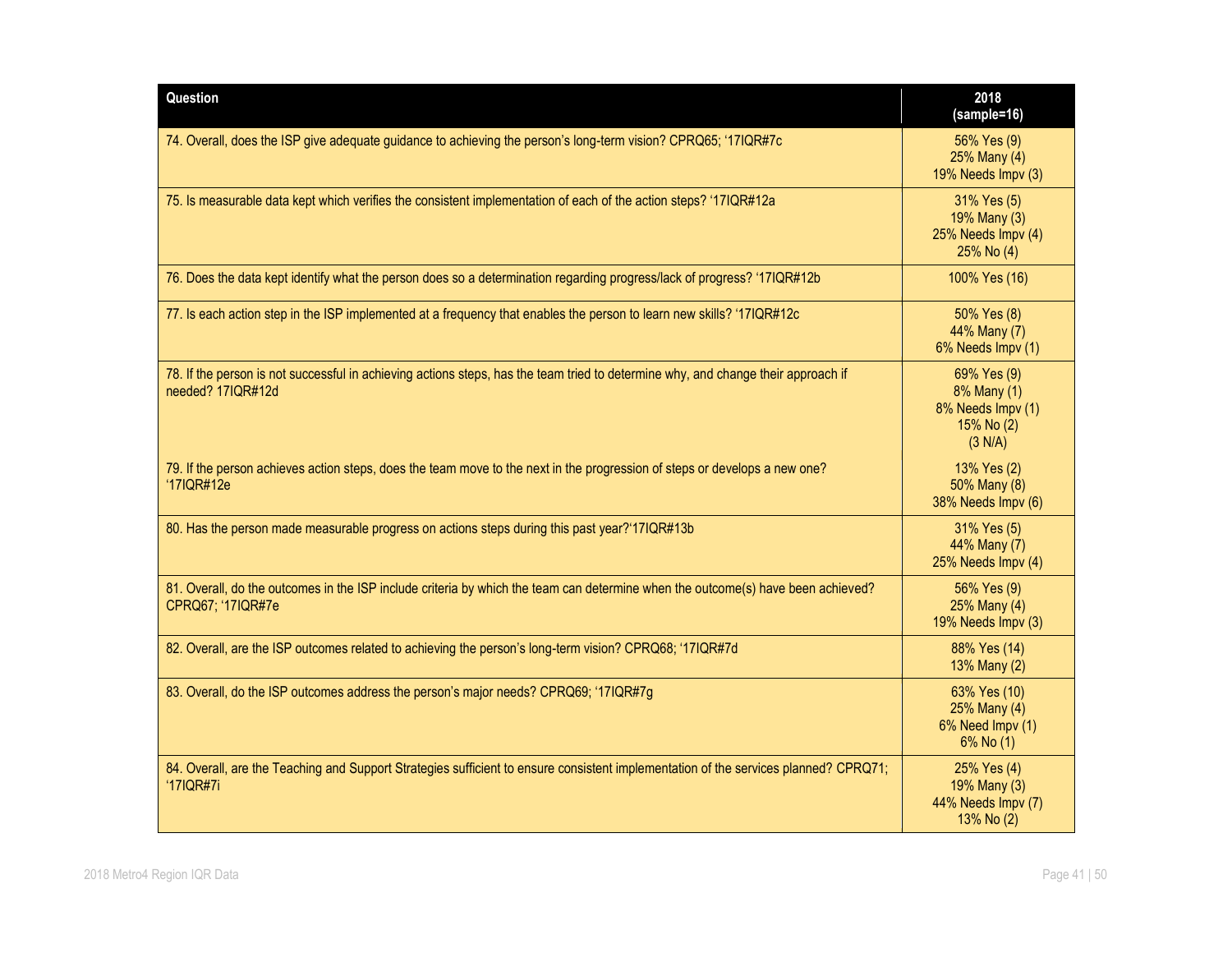| Question                                                                                                                            | 2018<br>(sample=16)                                                 |
|-------------------------------------------------------------------------------------------------------------------------------------|---------------------------------------------------------------------|
| 85. Overall, are the recommendations and/or objectives/strategies of ancillary providers integrated into the ISP? CPRQ72; '17IQR#7m | 44% Yes (7)<br>19% Many (3)<br>25% Needs Impv (4)<br>13% No (2)     |
| 86. Has the person made measurable progress in therapy this year? '17IQR#13a                                                        | 44% Yes (7)<br>19% Many (3)<br>25% Needs Impv (4)<br>13% No (2)     |
| 87. If needed, does the ISP contain a specific Medical Emergency Response Plan (MERP)? CPRQ73b '17IQR#20c                           | 38% Yes (6)<br>31% Many (5)<br>25% Needs Impv (4)<br>$6\%$ No $(1)$ |
| 88. Does the ISP contain information regarding primary health (medical) care? CPRQ74                                                | 94% Yes (15)<br>6% Many (1)                                         |
| 88a. Does the ISP face sheet contain contact information for the PCP? CPRQ74a                                                       | 100% Yes (16)                                                       |
| 88b. Is the Healthcare coordinator's name and contact information listed in the ISP? CPRQ74b                                        | 100% Yes (16)                                                       |
| 89. Does the ISP reflect how the person will obtain prescribed medications? CPRQ76                                                  | 88% Yes (14)<br>13% Many (2)                                        |
| 90. Does the ISP reflect how the person will get to work/day activities, shopping, and social activities? CPRQ75                    | 100% Yes (16)                                                       |
| 91. Does the ISP contain a list of adaptive equipment needed and who will provide it? CPRQ77; '17IQR#25a                            | 38% Yes (6)<br>38% Many (6)<br>13% Needs Impv (2)                   |
| 92. Overall, is the ISP adequate to meet the person's needs? CPRQ78; '17IQR#7                                                       | 0% Yes<br>69% Many (11)<br>31% Needs Impv (5)                       |
| 93. Is the ISP being implemented? (If 92 is "3")<br>CPRQ79 '17IQR#12                                                                | (16 N/A)                                                            |
| 94a. Is the ISP being implemented? (If 92 is "0", "1", or "2") CPRQ80a '17IQR#12                                                    | 13% Yes (2)<br>50% Many (8)<br>31% Needs Impv (5)<br>6% No (1)      |
| 94b. Are current services adequate to meet the person's needs? CPRQ80b '17IQR#11                                                    | 31% Yes (5)<br>56% Many (9)<br>13% Needs Impv (2)                   |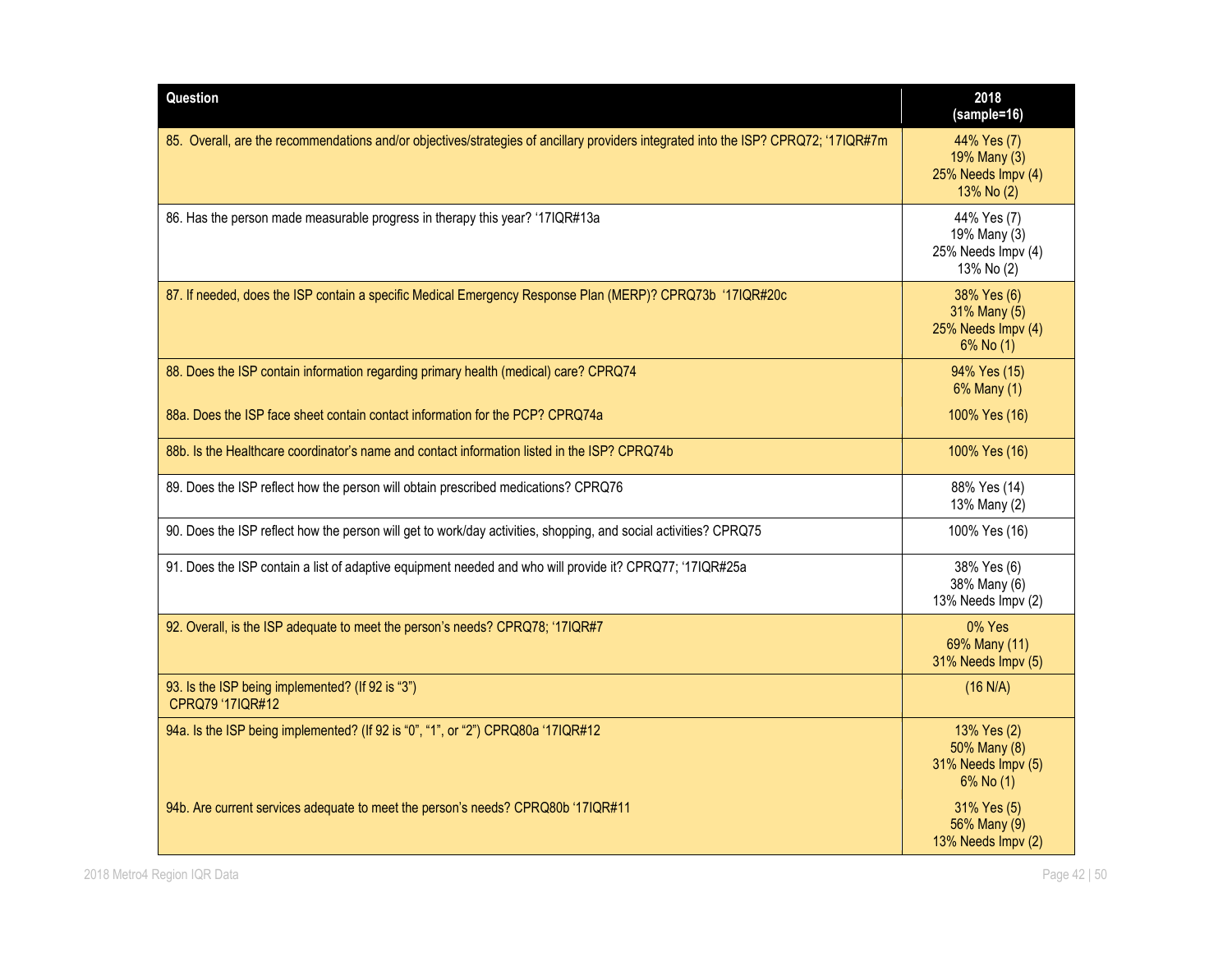| Question                                                                                                                                                                   | 2018<br>(sample=16)                                             |
|----------------------------------------------------------------------------------------------------------------------------------------------------------------------------|-----------------------------------------------------------------|
| 95. Overall, was the direct service staff trained on the implementation of this person's ISP? CPRQ81                                                                       | 81% Yes (13)<br>19% Many (3)                                    |
| 96. Overall, were the direct service staff able to describe their responsibilities in providing daily care/supports to the person? CPRQ82;                                 | 75% Yes (12)<br>19% Many (3)<br>6% Needs Impv (1)               |
| 97. Overall, do the progress notes or other documentation in the record reflect the status of the outcomes and services of the key life<br>areas stated in the ISP? CPRQ83 | 0%<br>50% Many (8)<br>44% Needs Impv (7)<br>6% No (1)           |
| EXPECTATION OF GROWTH AND QUALITY OF LIFE, SATISFACTION                                                                                                                    |                                                                 |
| 98. Based on all of the evidence, has the person achieved progress in the past year? CPRQ84; '17IQR#13                                                                     | 13% Yes (2)<br>69% Many (11)<br>19% Needs Impv (3)              |
| 99. Overall, does the IDT have an appropriate expectation of growth for this person? CPRQ85; '17IQR#8d                                                                     | 63% Yes (10)<br>38% Many (6)                                    |
| 100. Was the person provided the assistance and support needed to participate meaningfully in the planning process? CPRQ86;<br>$'17$ IQR#1b                                | 63% Yes (10)<br>19% Many (3)<br>13% Needs Impv (2)<br>6% No (1) |
| 101. Is the person offered a range of opportunities for participation in each life area? CPRQ87                                                                            | 75% Yes (12)<br>19% Many (3)<br>6% Needs Impv (1)               |
| 102. Does the person have the opportunity to make informed choices? CPRQ88; '17IQR#30                                                                                      | 75% Yes (6)<br>13% Many (1)<br>13% No (1)<br>$(8$ CND $)$       |
| 102a. About where and with whom to live? CPRQ89; '17IQR#23c                                                                                                                | 80% Yes (4)<br>20% No (1)<br>$(11$ CND)                         |
| 102b. About where and with whom to work/spend his/her day? CPRQ90; '17IQR#23d                                                                                              | 75% Yes (6)<br>13% Many (1)<br>13% No (1)<br>$(8$ CND $)$       |
| 102c. About where and with whom to socialize/spend leisure time? CPRQ91                                                                                                    | 71% Yes (5)<br>14% Many (1)<br>14% No (1)                       |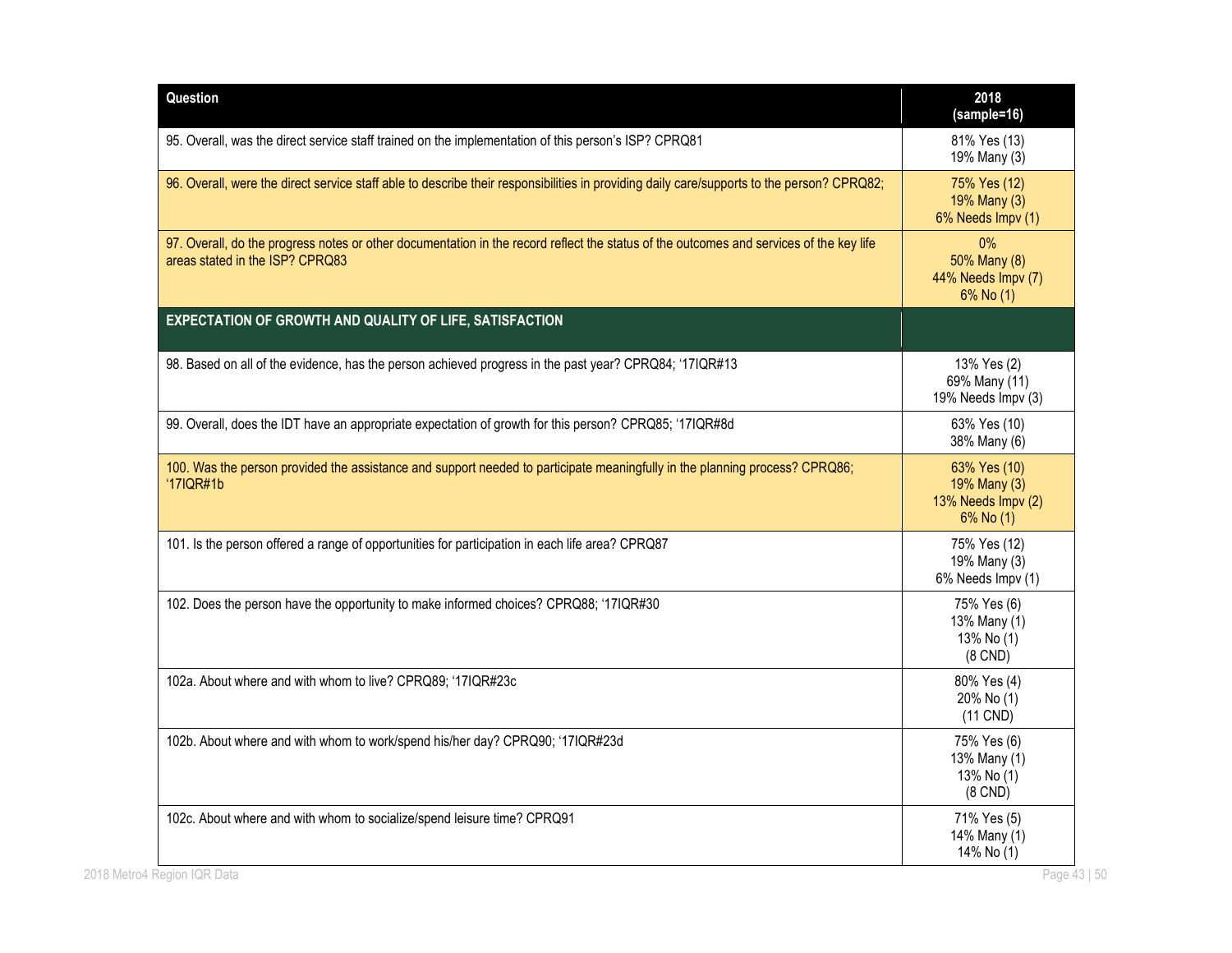| Question                                                                                                                                                                              | 2018<br>(sample=16)                                            |
|---------------------------------------------------------------------------------------------------------------------------------------------------------------------------------------|----------------------------------------------------------------|
|                                                                                                                                                                                       | $(9$ CND)                                                      |
| 103. Does the evidence support that providers do not prevent the person from pursuing relationships and are respecting the rights of<br>this person? CPRQ92; '17IQR#31f               | 100% Yes (16)                                                  |
| 104. Overall, were the direct service staff interviewed trained on the provider's complaint process? CPRQ93*                                                                          | 94% Yes (15)<br>6% Many (1)                                    |
| 105. Overall, were all team members interviewed trained or knowledgeable on how to report abuse, neglect and exploitation? CPR 93*;<br>'17IQR#35a                                     | 100% Yes (16)                                                  |
| 106. Does this person and/or guardian have access to the complaint processes/procedures? CPRQ94                                                                                       | 81% Yes (13)<br>19% No (3)                                     |
| 107. Does the individual have restrictions that should be reviewed by a Human Rights Committee? '17IQR#34h                                                                            | 75% Yes (6)<br>13% Many (1)<br>13% No (1)<br>$(8$ CND $)$      |
| 108. If there are restrictions that should be reviewed by HRC, have the restrictions been reviewed (quarterly) and approved (annually)<br>by the HRC? If no, describe why. '17IQR#34i | 69% Yes (9)<br>8% Many (1)<br>23% Needs Impv (3)<br>(3 N/A)    |
| 109. If there are restrictions that should be reviewed by HRC, is a plan to enable the individual to regain his/her rights and reduce or<br>eliminate these restrictions? '17IQR#34j  | 36% Yes (4)<br>9% Many (1)<br>55% No (6)<br>(5 N/A)            |
| 110. Is the person protected from abuse, neglect and exploitation? '17IQR#35                                                                                                          | 75% Yes (12)<br>6% Many (1)<br>13% Needs Impv (2)<br>6% No (1) |
| 111. Have all incidents of suspected abuse, neglect and exploitation been reported and investigated? '17IQR#35b                                                                       | 78% Yes (7)<br>11% Many (1)<br>11% Needs Impv<br>(7 N/A)       |
| 112. Is the individual safe? '17IQR#24                                                                                                                                                | 63% Yes (10)<br>31% Many (5)<br>6% Needs Impv (1)              |
| 113. What is the level of participation of the legal guardian in this person's life and service planning? CPRQ 97; '17IQR#15a                                                         | 31% Active (5)<br>31% Moderate (5)<br>38% Limited (6)          |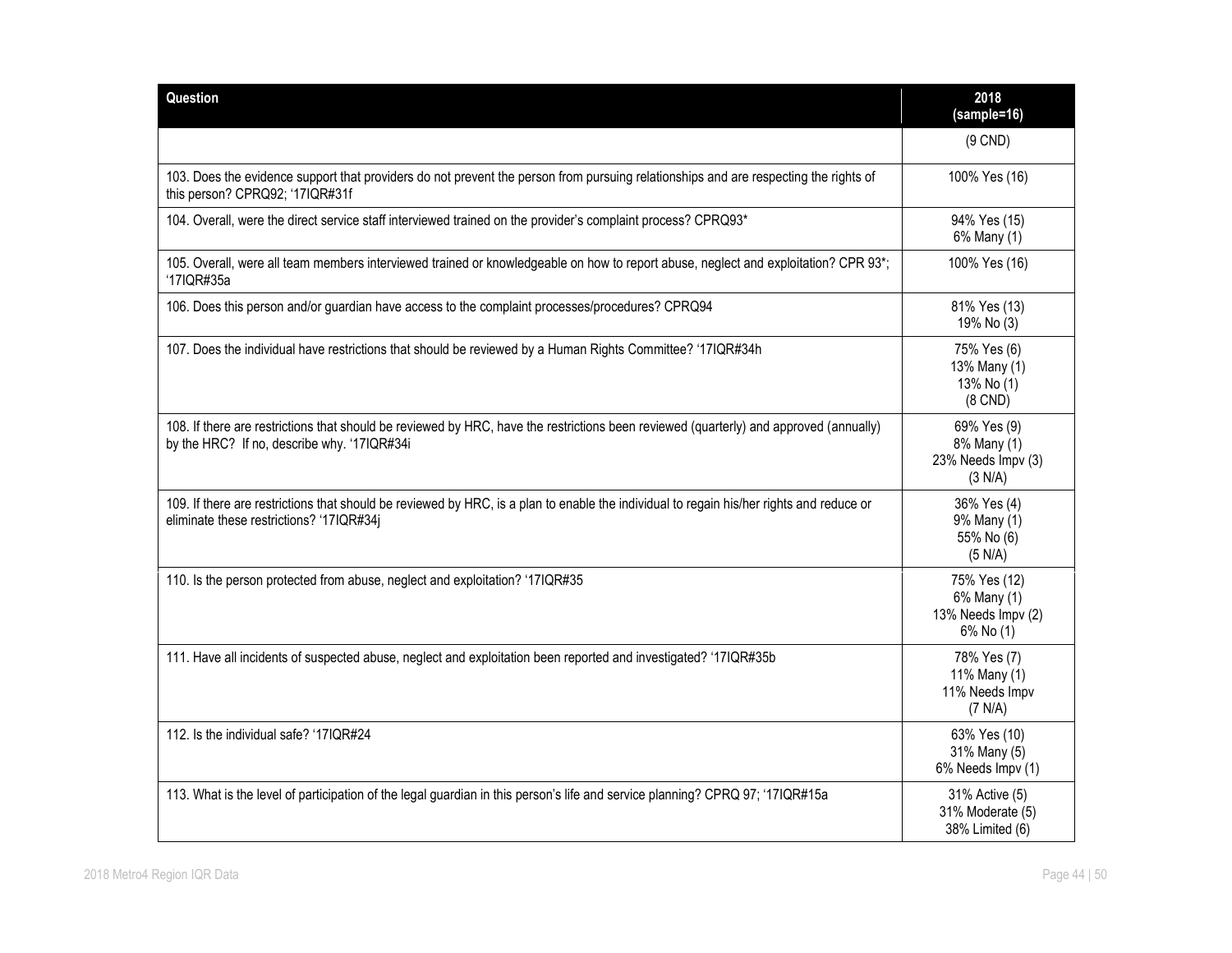| Question                                                                                                                                                                                               | 2018<br>(sample=16)                                                      |
|--------------------------------------------------------------------------------------------------------------------------------------------------------------------------------------------------------|--------------------------------------------------------------------------|
| 114. If the person is retired, does he/she have opportunities to engage in activities of interest during the day? CPRQ 100; '17IQR#29b                                                                 | 71% Yes (5)<br>29% Needs Impv (2)<br>(9 N/A)                             |
| 115. Does the person have daily choices/appropriate autonomy over his/her life? CPRQ101 '17IQR#30                                                                                                      | 94% Yes (15)<br>6% Needs Impv (1)                                        |
| 116. Have the person's cultural preferences been accommodated? CPRQ102; '17IQR#31e                                                                                                                     | 94% Yes (15)<br>6% Many (1)                                              |
| 117. Is the person treated with dignity and respect? CPRQ103; '17IQR#34c                                                                                                                               | 31% Yes (5)<br>50% Many (8)<br>19% Needs Impv (3)                        |
| 118. Does the person have food and drink available according to their specific nutritional needs and recommendations? CPRQ108;<br>'17IQR#23e                                                           | 94% Yes (15)<br>6% Needs Impv (1)                                        |
| 119. Does the person have sufficient personal money? CPRQ110 '17IQR#34f                                                                                                                                | 100% Yes (16)                                                            |
| 120. Does the person get along with their day program/employment provider staff? CPRQ111                                                                                                               | 100% Yes (12)<br>$(4$ CND)                                               |
| 121. Does the person get along with their residential provider staff? CPRQ112                                                                                                                          | 100% Yes (13)<br>$(3$ CND)                                               |
| <b>TEAM PROCESS</b>                                                                                                                                                                                    |                                                                          |
| 122. Are the individual members of the IDT following up on their responsibilities? CPRQ 114; '17IQR#10                                                                                                 | 13% Yes (2)<br>50% Many (8)<br>38% Needs Impv (6)                        |
| 123. If there is evidence of situations in which the team failed to reach a consensus on the person's service and support needs, has the<br>team made efforts to build consensus? CPRQ 115; '17IQR#17c | (16 NA)                                                                  |
| 124. Do records or facts exist to indicate that the team convened meetings as needed due to changed circumstances and/or needs?<br>CPRQ 116; '17IQR#17d                                                | 50% Yes (7)<br>36% Many (5)<br>7% Needs Impv (1)<br>7% No (1)<br>(2 N/A) |
|                                                                                                                                                                                                        |                                                                          |
| 125. Is there adequate communication among team members between meetings to ensure the person's program can be/is being<br>implemented? CPRQ117                                                        | 94% Yes (15)<br>6% Many (1)                                              |
| 126. Do you recommend Dispute Resolution for this IDT? CPRQ118                                                                                                                                         | 0% Yes<br>100% No (16)                                                   |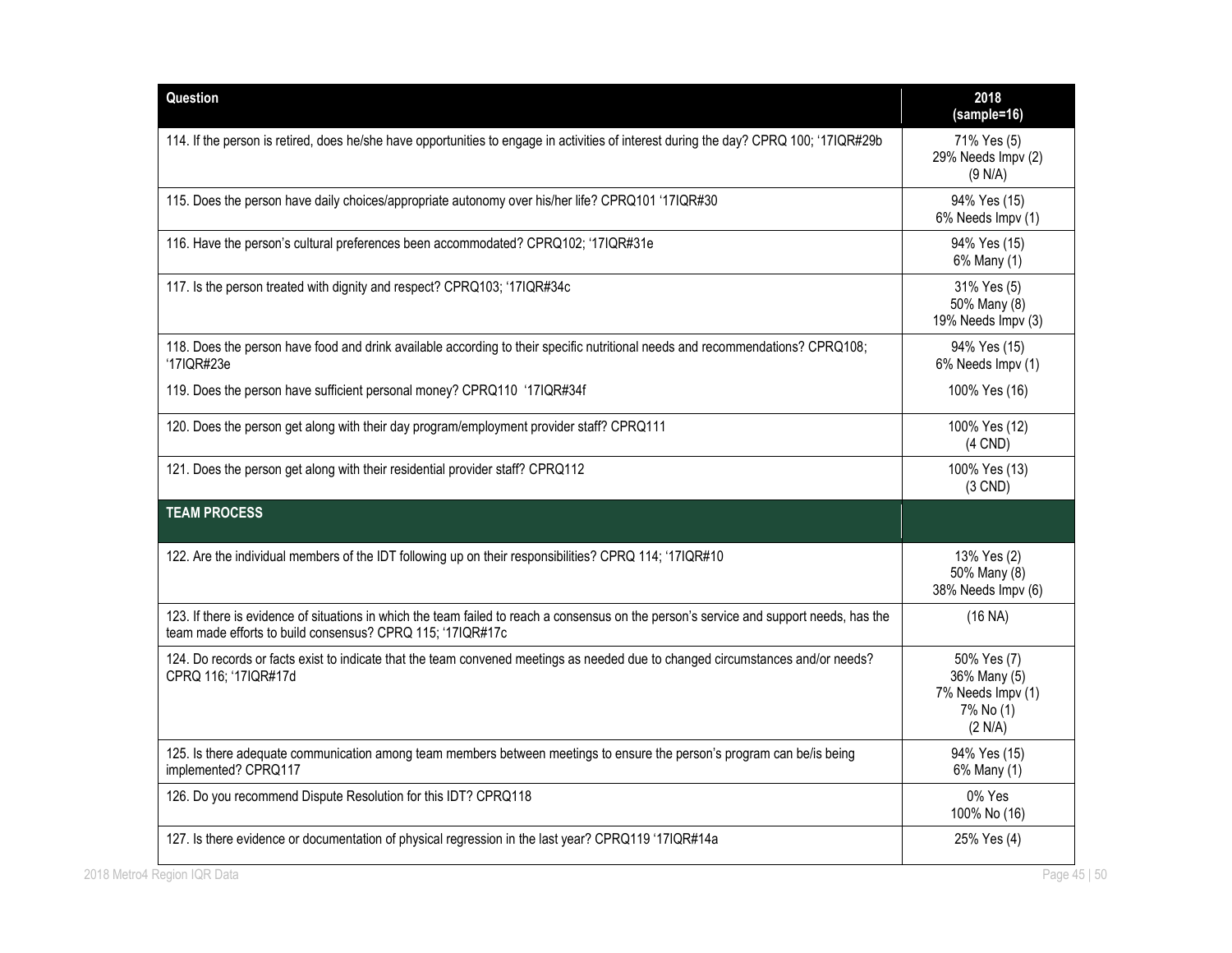| Question                                                                                                                                                               | 2018<br>(sample=16)                                           |
|------------------------------------------------------------------------------------------------------------------------------------------------------------------------|---------------------------------------------------------------|
|                                                                                                                                                                        | 75% No (12)                                                   |
| 128. Is there evidence or documentation of behavioral or functional regression in the last year? CPRQ120; '17IQR14c                                                    | 19% Yes (3)<br>81% No (13)                                    |
| 129. If #127 OR #128 is scored "Yes", is the IDT adequately addressing the regression? CPRQ121;                                                                        | 100% Yes (4)<br>(12 N/A)                                      |
| 130. Has the person changed residential/day services in the last year? CPRQ122                                                                                         | 13% Yes (2)<br>88% No (14)                                    |
| 131. If #130 is Yes, was the change Planned by the IDT? CPRQ122a                                                                                                       | 100% Yes (2)<br>(14 N/A)                                      |
| 132. If #130 is Yes, did the change meet the person's needs and/or preferences? CPRQ122b                                                                               | 100% Yes (2)<br>(14 N/A)                                      |
| 133. Has the IDT process been adequate for assessing, planning, implementing and monitoring of services for this person? CPRQ123;<br>'17IQR#7n                         | 6% Yes (1)<br>56% Many (9)<br>38% Needs Impv (6)              |
| <b>SUPPORTED EMPLOYMENT</b>                                                                                                                                            |                                                               |
| 134. Does (Name) have a current Person Centered Assessment?                                                                                                            | 6% Yes (1)<br>31% Many (5)<br>56% Needs Impv (9)<br>6% No (1) |
| 135. Did this assessment address vocational interests, abilities and needs? CPRQ126; '17IQR#26a                                                                        | 22% Yes (2)<br>22% Needs Impv (2)<br>56% No (5)<br>(7 N/A)    |
| 136. Did the individual participate personally in the Person Centered Assessment?                                                                                      | 63% Yes (10)<br>38% No (6)                                    |
| 137. Did the Guardian participate in the Person Centered Assessment?                                                                                                   | 25% Yes (4)<br>75% No (12)                                    |
| 138. Is the individual engaged in the Informed Choice Project?                                                                                                         | 19% Yes (3)<br>81% No (13)                                    |
| 139. Has the individual been offered the opportunity to participate in work or job exploration including volunteer work and/or trial work<br>opportunities? '17IQR#26e | 33% Yes (3)<br>67% No (6)<br>(7 N/A)                          |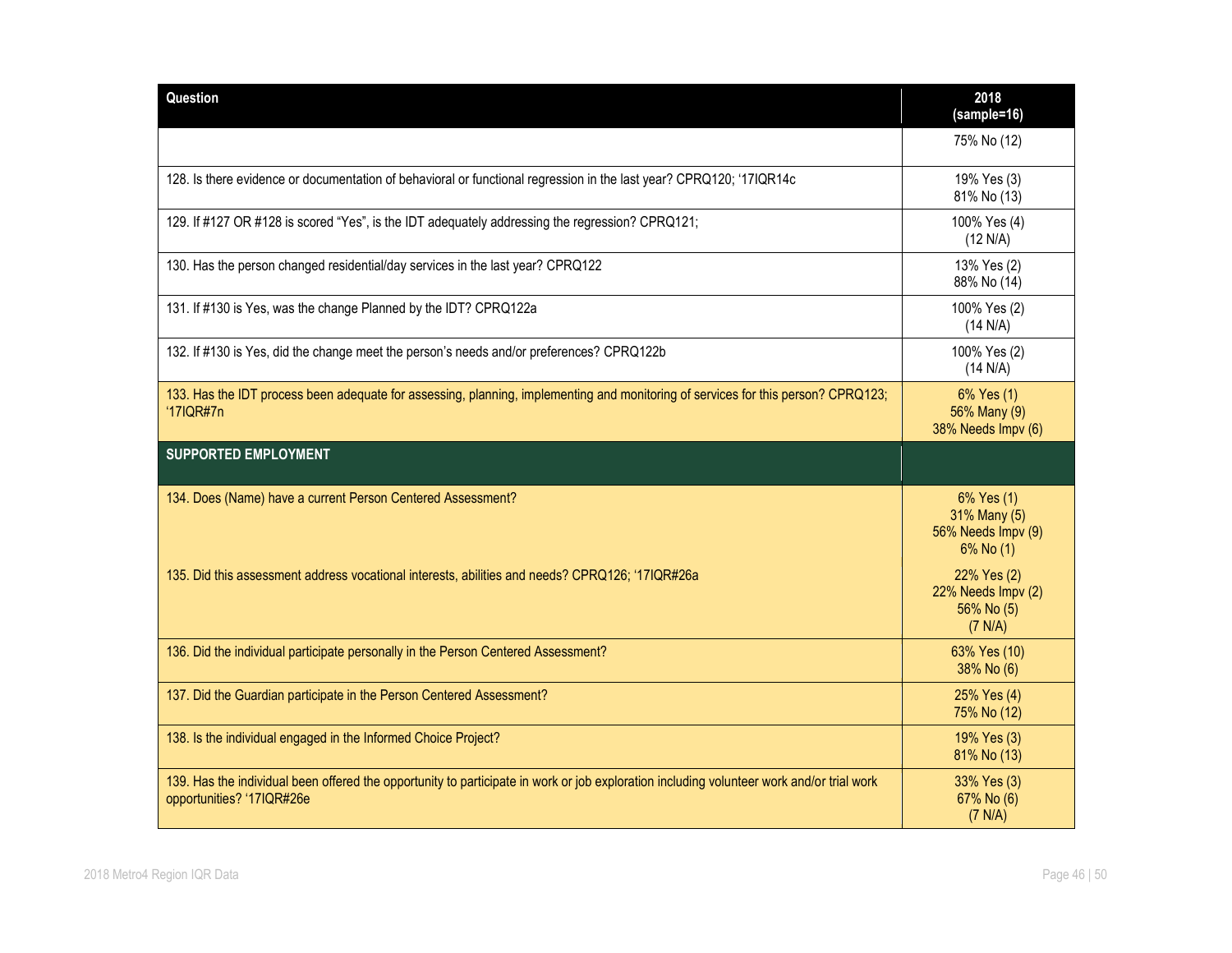| Question                                                                                                                                                                                                             | 2018<br>(sample=16)                                                        |
|----------------------------------------------------------------------------------------------------------------------------------------------------------------------------------------------------------------------|----------------------------------------------------------------------------|
| 140. If #139 is Yes, are these new experiences clearly documented in the ISP Work, Education and/or Volunteer History section?                                                                                       | 67% Yes (2)<br>33% Many (1)<br>(13 N/A)                                    |
| 141. If #139 is No, is the individual trying new discovery experiences in the community to determine interests, abilities, skills and<br>needs?                                                                      | $0\%$ Yes<br>17% Needs Impv (1)<br>83% No (5)<br>(10 N/A)                  |
| 142. Has the Guardian had the opportunity to gain information on how the individual responded during job exploration activities such as<br>volunteering and/or trial work experiences?                               | 44% Yes (4)<br>56% No (5)<br>(7 N/A)                                       |
| 143. Has the individual received information regarding the range of employment options available to him/her? '17IQR#26c                                                                                              | 22% Yes (2)<br>11% Many (1)<br>33% Needs Impv (3)<br>33% No (3)<br>(7 N/A) |
| 144. Has the Guardian received information regarding the range of employment options available for the individual?                                                                                                   | 33% Yes (3)<br>22% Needs Impv (2)<br>44% No (4)<br>(7 N/A)                 |
| 145. If there are barriers to employment, has the Team, including the individual, addressed how to overcome those barriers to<br>employment and integrating clinical info., AT, & therapies as necessary  '17IQR#27b | 33% Yes (3)<br>22% Needs Impv (2)<br>44% No (4)<br>(7 N/A)                 |
| 146. If there are barriers to employment, has the Team addressed with the Guardian how to overcome those barriers to employment<br>and integrating clinical info., AT, & therapies as necessary ?                    | 22% Yes (2)<br>11% Many (1)<br>67% No (6)<br>(7 N/A)                       |
| 147. Has the individual participated in work or volunteer activities during the past year?                                                                                                                           | 44% Yes (4)<br>56% No (5)<br>(7 N/A)                                       |
| 148. Has the individual identified what type of work or volunteer activities he/she would like to do?                                                                                                                | 33% Yes (3)<br>22% Needs Impv (2)<br>44% No (4)<br>(7 N/A)                 |
| 149. Does the Guardian support him/her working?                                                                                                                                                                      | 33% Yes (3)<br>67% No (6)<br>(7 N/A)                                       |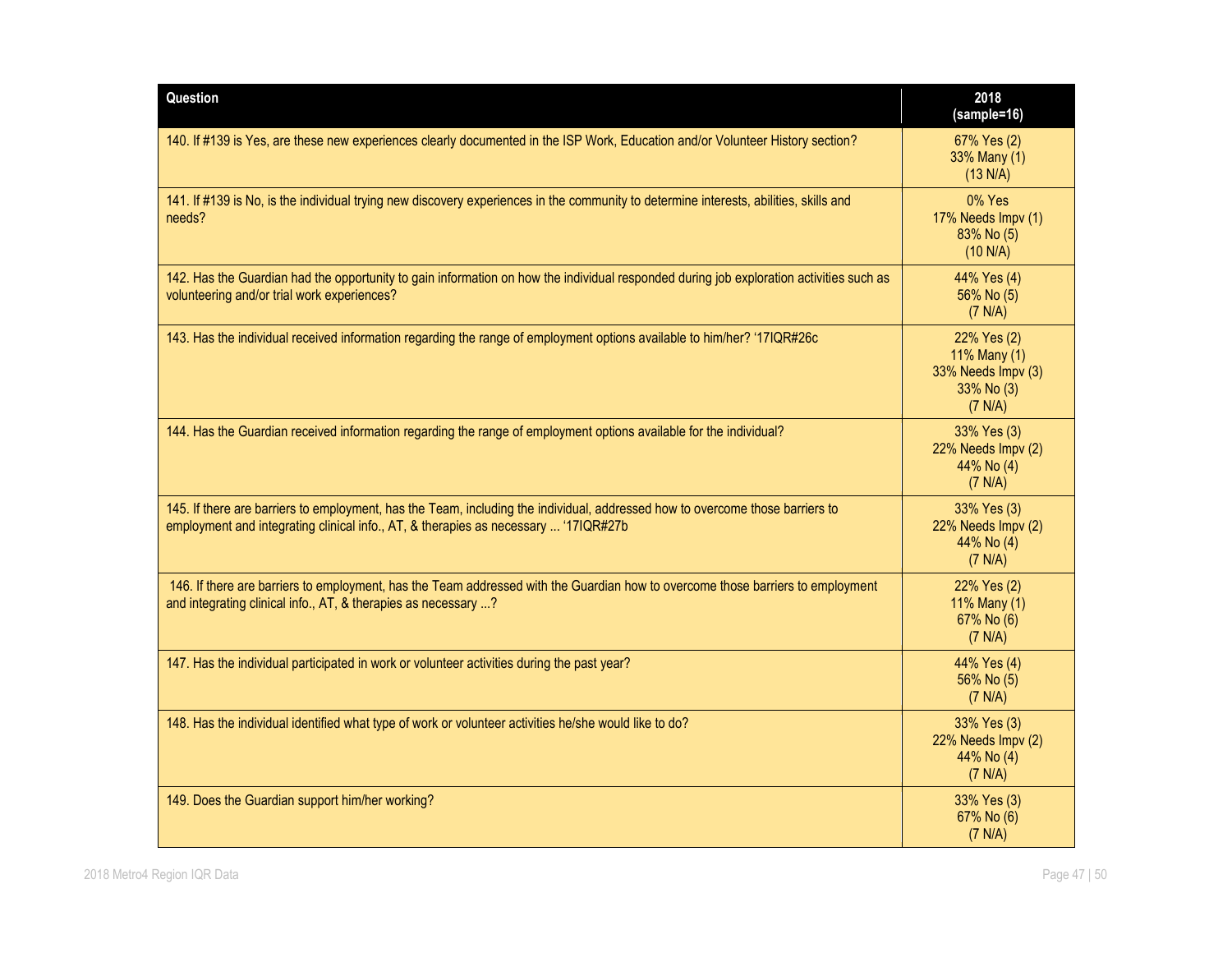| Question                                                                                                                                                 | 2018<br>(sample=16)                                          |
|----------------------------------------------------------------------------------------------------------------------------------------------------------|--------------------------------------------------------------|
| 150. Is (Name) is involved in the DVR Outreach Project?                                                                                                  | 6% Yes (1)<br>94% No (15)                                    |
| 151. Is the individual engaged in Supported Employment? CPRQ129                                                                                          | 33% Yes (3)<br>67% No (6)<br>(7 N/A)                         |
| 152. Is the individual Working in accordance with the following: CPRQ 130 '17IQR#28                                                                      | 11% Yes (1)<br>22% Many (2)<br>67% No (6)<br>(7 N/A)         |
| 153. Does the person have a Career Development Plan? CPRQ128                                                                                             | 0% Yes<br>69% Many (2)<br>33% Needs Impv (1)<br>(13 N/A)     |
| <b>BEHAVIOR</b>                                                                                                                                          |                                                              |
| 154. Is the person considered by the IDT to need behavior services now? CPRQ131; '17IQR#5d                                                               | 56% Yes (9)<br>44% No (7)                                    |
| 155. Does the person need behavior services now? CPRQ132<br>'17IQR#11e                                                                                   | 56% Yes (9)<br>44% No (7)                                    |
| 156. Have behavioral assessments been completed? CPRQ133                                                                                                 | 56% Yes (5)<br>22% Many (2)<br>22% Needs Impv (2)<br>(7 N/A) |
| 157. Does the person have a positive behavior support plan developed out of the behavior assessments that meets the person's<br>needs? CPRQ134 '17IQR#5g | 78% Yes (7)<br>22% Many (2)<br>(7 N/A)                       |
| 158. Has the staff been trained on the Positive Behavior Support Plan? CPRQ135; '17IQR#10d                                                               | 89% Yes (8)<br>11% Many (1)<br>(7 N/A)                       |
| 159. If needed, does the person have a Behavior Crisis Intervention Plan that meets the person's needs? CPRQ 73a; '17IQR#5h                              | 50% Yes (2)<br>50% No (2)<br>(12 N/A)                        |
| 160. Does the person receive behavioral services consistent with his/her needs? CPRQ 136 '17IQR#5i                                                       | 78% Yes (7)<br>22% Many (2)<br>(7 N/A)                       |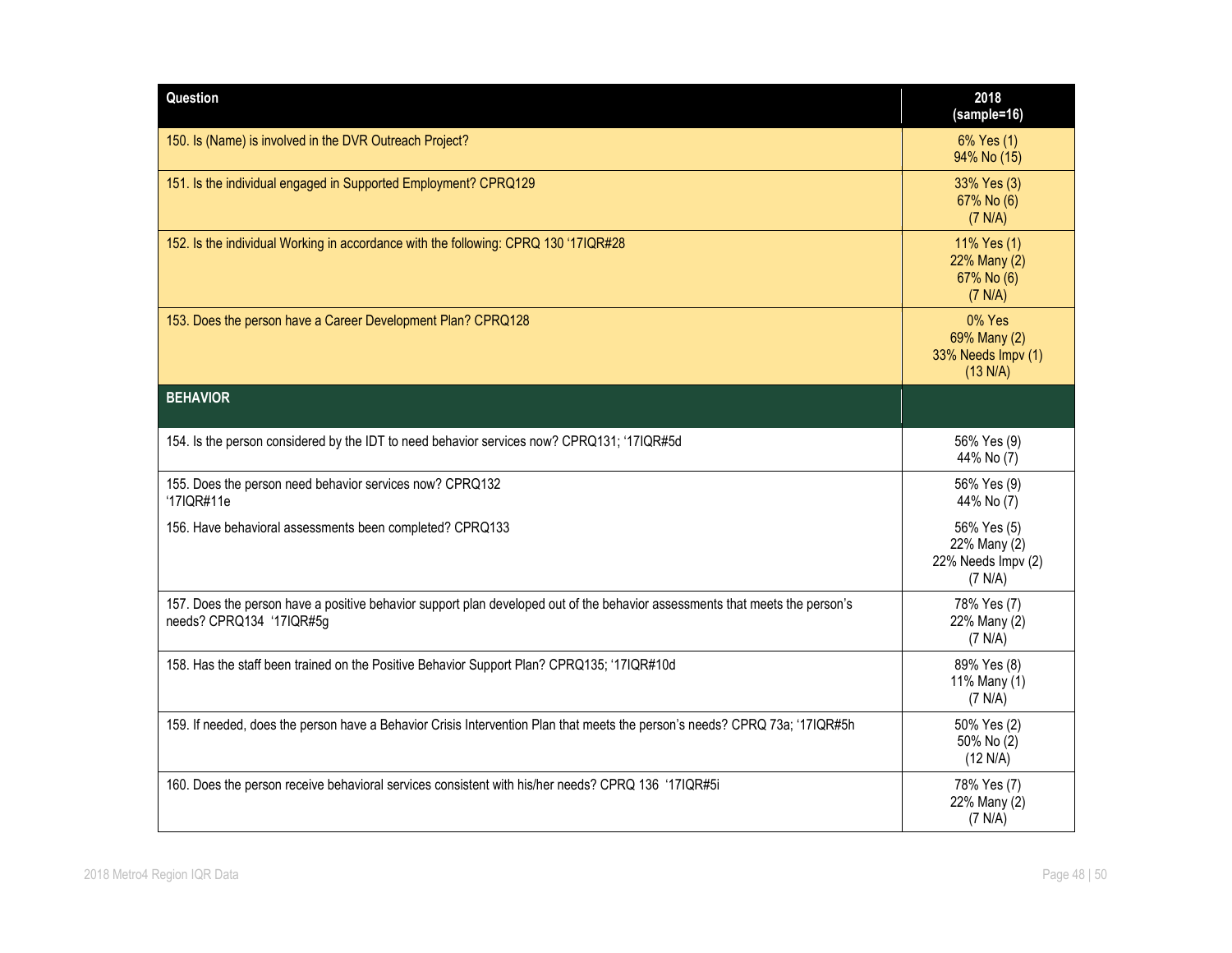| Question                                                                                                                                                                                                                  | 2018<br>(sample=16)                                          |
|---------------------------------------------------------------------------------------------------------------------------------------------------------------------------------------------------------------------------|--------------------------------------------------------------|
| 161. Are behavior support services integrated into the ISP? CPRQ 137; '17IQR#11d                                                                                                                                          | 89% Yes (8)<br>11% Many (1)<br>(7 N/A)                       |
| <b>ADAPTIVE EQUIPMENT / AUGMENTATIVE COMMUNICATION</b>                                                                                                                                                                    |                                                              |
| 162. Has the person received all adaptive equipment needed? CPRQ138; '17IQR#25b                                                                                                                                           | 79% Yes (11)<br>14% Many (2)<br>7% Needs Impv (1)<br>(2 N/A) |
| 163. Has the person received all assistive technology needed? CPRQ139; '17IQR#25c                                                                                                                                         | 100% Yes (10)<br>(6 N/A)                                     |
| 164. Do direct care staff know how to appropriately help the person use his/her equipment? '17IQR#25f                                                                                                                     | 100% Yes (14)<br>(2 N/A)                                     |
| 165. Is the person's equipment and technology in good repair?'17IQR#25d                                                                                                                                                   | 92% Yes (12)<br>8% Many (1)<br>(3 N/A)                       |
| 166. Is the person's equipment/technology available in all appropriate environments? '17IQR#25e                                                                                                                           | 86% Yes (12)<br>14% Many (2)<br>(2 N/A)                      |
| 167. Has the person received all communication assessments and services? CPRQ140; '17IQR#10b                                                                                                                              | 92% Yes (11)<br>8% Many (1)<br>(4 N/A)                       |
| INDIVIDUAL SERVICE PLANNING                                                                                                                                                                                               |                                                              |
| 168. Does the person have an ISP that addresses live, work/learn, fun/relationships and health/other that correlates with the person's<br>desires and capabilities, in accordance with DOH Regulations? CPRQ141 '17IQR#7o | 100% Yes (16)                                                |
| 169. Does the person have an ISP that contains a complete Vision Section that is based on a long-term view? CPRQ142 '17IQR#7a                                                                                             | 50% Yes (8)<br>31% Many (5)<br>19% Needs Impv (3)            |
| 170. Does the person receive services and supports recommended in the ISP? CPRQ143; '17IQR#11a                                                                                                                            | 100% Yes (16)                                                |
| 171. Does the person have adequate access to and use of generic services and natural supports? CPRQ144; '17IQR#33f                                                                                                        | 56% Yes (9)<br>38% Many (6)<br>6% Needs Impv (1)             |
| 172. Is the person integrated into the community? CPRQ145; '17IQR#29g                                                                                                                                                     | 50% Yes (8)<br>13% Many (2)                                  |